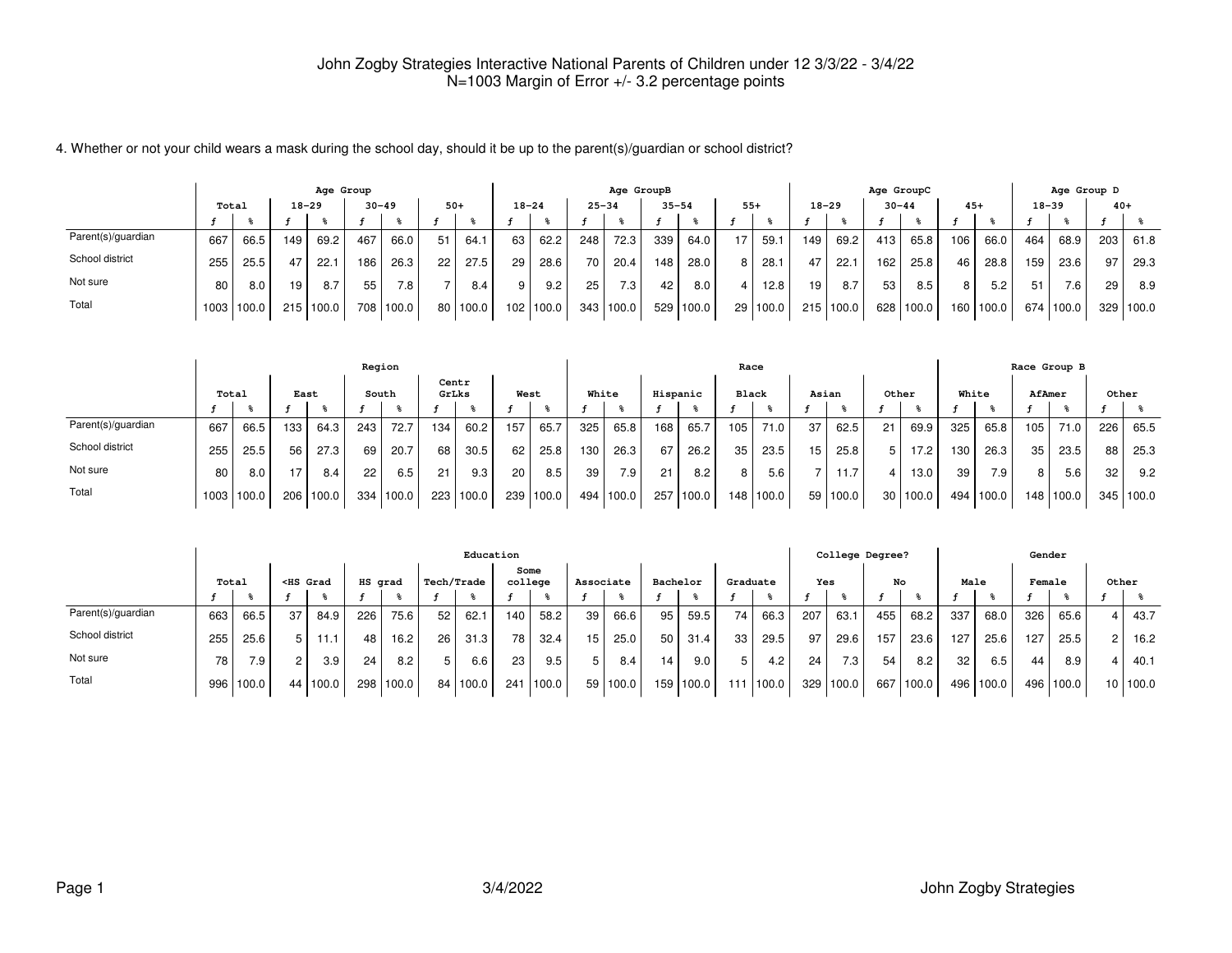| 4. Whether or not your child wears a mask during the school day, should it be up to the parent(s)/guardian or school district? |  |
|--------------------------------------------------------------------------------------------------------------------------------|--|
|--------------------------------------------------------------------------------------------------------------------------------|--|

|                    |       |          |               |                  |                 | Location   |        |          |                 |             |          |                  |         |         |                 |          |          | Ideology |          |           |                      |         |          |           |         |          |          | 3. Child Age Group |     |          |
|--------------------|-------|----------|---------------|------------------|-----------------|------------|--------|----------|-----------------|-------------|----------|------------------|---------|---------|-----------------|----------|----------|----------|----------|-----------|----------------------|---------|----------|-----------|---------|----------|----------|--------------------|-----|----------|
|                    | Total |          | Large<br>city |                  | Small<br>city   |            | Suburb |          | Rural           |             | Progress | ive              | Liberal |         | Moderate        |          | Conserva | tive     | Conserva | tive      | Libertar<br>ian      |         | Not sure |           | age $5$ | Under    | Age 5-11 |                    |     | Both     |
|                    |       |          |               |                  |                 |            |        |          |                 |             |          |                  |         |         |                 |          |          |          |          |           |                      |         |          |           |         |          |          |                    |     |          |
| Parent(s)/guardian |       | 660 66.5 |               | 209   68.6       |                 | $121$ 61.0 |        | 194 63.1 | 136 L           | 74.5        | 50       | 78.7             |         | 82 57.4 |                 | 163 58.1 | 142      | 74.7     |          | 79 83.1   |                      | 19 69.3 |          | 132 65.1  |         | 184 67.5 |          | 355 65.5           |     | 128 68.2 |
| School district    |       | 255 25.7 |               | 76   24.9        |                 | 58 29.1    | 90     | 29.1     |                 | $32$   17.3 | 13       | 120.1            | 53 I    | 37.1    |                 | 89 31.7  | -37      | 19.2     |          | 13   14.0 |                      | 6 23.3  |          | 44   21.8 |         | 65 23.7  |          | 142   26.2         |     | 48 25.7  |
| Not sure           | 78    | 7.9      | 20            | 6.5              | 20 <sub>1</sub> | 10.0       | 24     | 7.8      | 15 <sup>1</sup> | 8.2         |          | 1.2 <sub>1</sub> | 8       | 5.5     | 29 <sub>1</sub> | 10.2     | 12       | 6.1      | 3 I      | 2.9       | $\mathbf{2}^{\circ}$ | 7.5     | 27 I     | 13.2      | 24      | 8.8      | 45       | 8.3                |     | - 6.1    |
| Total              | 993   | 100      | 304           | 100 <sub>1</sub> | 199             | 100        | 308    | 100      | 183 l           | 100         | 64       | 100              | 143     | 100     | 280             | 100      | 190      | 100      | 95       | 100       | 27 <sup>1</sup>      | 100     | 203      | 100       | 273     | 100      | 543      | 100                | 188 | 100      |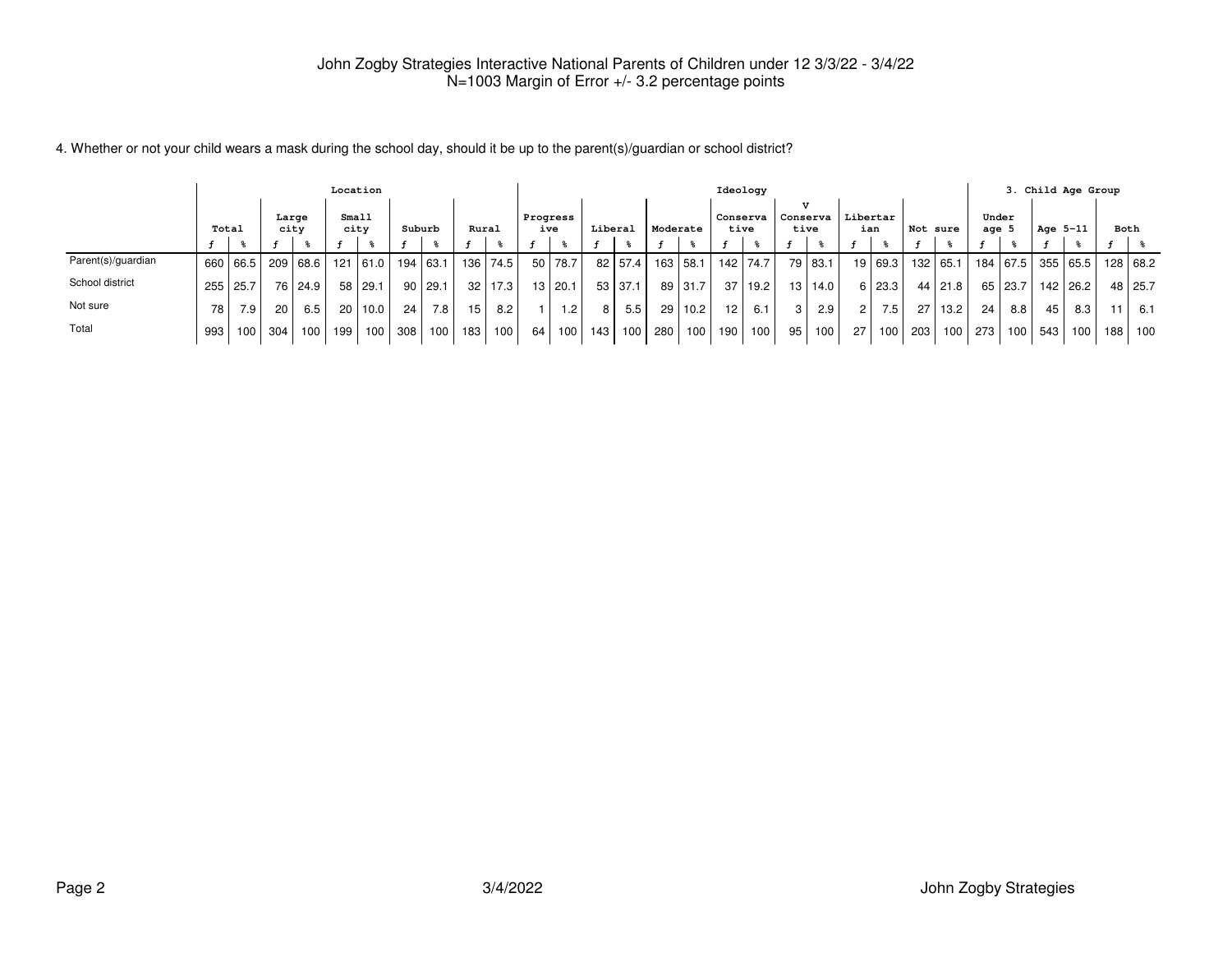5. Which of the following views comes closer to your own? Statement A. COVID-19 poses little or no threat to children. Children should not be required to take the COVID-19<br>vaccine. Statement B. COVID-19 vaccines protect

|             |       |            |           | Age Group |     |           |                 |          |           |       |           | Age GroupB |           |       |                 |          |                  |           | Age GroupC |       |       |       |           | Age Group D |       |       |
|-------------|-------|------------|-----------|-----------|-----|-----------|-----------------|----------|-----------|-------|-----------|------------|-----------|-------|-----------------|----------|------------------|-----------|------------|-------|-------|-------|-----------|-------------|-------|-------|
|             | Total |            | $18 - 29$ |           |     | $30 - 49$ | $50+$           |          | $18 - 24$ |       | $25 - 34$ |            | $35 - 54$ |       | $55+$           |          |                  | $18 - 29$ | $30 - 44$  |       | $45+$ |       | $18 - 39$ |             | $40+$ |       |
|             |       |            |           |           |     |           |                 |          |           |       |           |            |           |       |                 |          |                  |           |            |       |       |       |           |             |       |       |
| Statement A | 430   | 42.9       | 102       | 47.5      | 300 | 42.4      | 28 <sub>1</sub> | 34.8     | 43        | 41.9  | 164       | 47.8       | 211       | 39.9  | 12 <sup>1</sup> | 41.1     | 102 <sub>1</sub> | 47.5      | 267        | 42.5  | 61    | 37.9  | 300       | 44.5        | 130   | 39.4  |
| Statement B | 400   | 39.9       | 78        | 36.1      | 282 | 39.8      | 40              | 50.6     | 39        | 38.8  | 121       | 35.2       | 226       | 42.8  | 13 <sub>1</sub> | 46.6     | 78               | 36.7      | 257        | 40.9  | 66    | 41.0  | 259       | 38.4        | 141   | 42.8  |
| Not sure    | 173.  | 17.3       | 35        | 16.5      | 126 | 17.8      | 12              | 14.6     | 20        | 19.4  | 58        | 17.1       | 91        | 17.3  |                 | 12.3     | 35               | 16.5      | 104        | 16.6  | 34    | 21.   | 15        | 17.0        | 58    | 17.8  |
| Total       |       | 1003 100.0 | 215       | 100.0     | 708 | 100.0     |                 | 80 100.0 | 102       | 100.0 | 343       | 1100.0     | 529       | 100.0 |                 | 29 100.0 |                  | 215 100.0 | 628        | 100.0 | 160.  | 100.0 | 674       | 100.0       | 329   | 100.0 |

|             |       |            |                  |           | Region |       |       |       |       |       |       |       |          |       | Race         |           |       |            |       |          |       |       |     | Race Group B |       |         |
|-------------|-------|------------|------------------|-----------|--------|-------|-------|-------|-------|-------|-------|-------|----------|-------|--------------|-----------|-------|------------|-------|----------|-------|-------|-----|--------------|-------|---------|
|             | Total |            | East             |           | South  |       | GrLks | Centr | West  |       | White |       | Hispanic |       | <b>Black</b> |           | Asian |            | Other |          | White |       |     | AfAmer       | Other |         |
|             |       |            |                  |           |        |       |       |       |       |       |       |       |          |       |              |           |       |            |       |          |       |       |     |              |       |         |
| Statement A | 430   | 42.9       | 67               | 32.4      | 150    | 45.0  | 109   | 48.8  | 104   | 43.3  | 250   | 50.7  | 92       | 36.0  | 45           | 30.6      | 23    | 39.7       | 10    | 32.1     | 250   | 50.7  | 45  | 30.6         | 125   | 36.2    |
| Statement B | 400   | 39.9       | 106 <sub>1</sub> | 51.4      | 118.   | 35.3  | 73    | 32.7  | 103   | 42.9  | 162   | 32.8  | 127      | 49.5  | 73           | 49.4      | 24    | 40.1       | 12    | 40.1     | 162   | 32.8  | 73  | 49.4         | 163   | 47.1    |
| Not sure    | 173   | 17.3       | 33               | 16.2      | 66     | 19.7  | 41    | 18.4  | 33    | 13.8  | 81    | 16.5  | 37       | 14.5  | 30           | 20.0      | 12    | 20.9       |       | 27.8     | 81    | 16.5  | 30  | 20.0         | 58    | 16.7    |
| Total       |       | 1003 100.0 |                  | 206 100.0 | 334    | 100.0 | 223   | 100.0 | 239 l | 100.0 | 494   | 100.0 | 257      | 100.0 |              | 148 100.0 |       | 59   100.0 |       | 30 100.0 | 494   | 100.0 | 148 | 1100.0       | 345   | l 100.0 |

|             |       |       |                                                                                                                                                                                                                                                                                                                       |          |         |       |            | Education |                 |                 |           |       |          |        |                 |       |     | College Degree? |     |       |      |           | Gender |       |       |         |
|-------------|-------|-------|-----------------------------------------------------------------------------------------------------------------------------------------------------------------------------------------------------------------------------------------------------------------------------------------------------------------------|----------|---------|-------|------------|-----------|-----------------|-----------------|-----------|-------|----------|--------|-----------------|-------|-----|-----------------|-----|-------|------|-----------|--------|-------|-------|---------|
|             | Total |       | <hs grad<="" th=""><th></th><th>HS grad</th><th></th><th>Tech/Trade</th><th></th><th></th><th>Some<br/>college</th><th>Associate</th><th></th><th>Bachelor</th><th></th><th>Graduate</th><th></th><th>Yes</th><th></th><th>No</th><th></th><th>Male</th><th></th><th>Female</th><th></th><th>Other</th><th></th></hs> |          | HS grad |       | Tech/Trade |           |                 | Some<br>college | Associate |       | Bachelor |        | Graduate        |       | Yes |                 | No  |       | Male |           | Female |       | Other |         |
|             |       |       |                                                                                                                                                                                                                                                                                                                       |          |         |       |            |           |                 |                 |           |       |          |        |                 |       |     |                 |     |       |      |           |        |       |       |         |
| Statement A | 428   | 43.0  |                                                                                                                                                                                                                                                                                                                       | 25.7     | 135     | 45.1  | 33         | 39.2      | 15 <sub>1</sub> | 47.5            | 23        | 38.8  | 61       | 38.3   | 51              | 45.9  | 135 | 40.9            | 293 | 44.0  | 205  | 41.2      | 220    | 44.3  | b     | 49.6    |
| Statement B | 400   | 40.2  | 26                                                                                                                                                                                                                                                                                                                    | 58.0     | 105     | 35.3  | 29         | 34.4      | 87              | 36.1            | 25        | 42.7  |          | 48.6   | 51              | 45.9  | 153 | 46.6            | 247 | 37.0  | 209  | 42.1      | 189,   | 38.0  | 2     | 24.8    |
| Not sure    | 168   | 16.9  |                                                                                                                                                                                                                                                                                                                       | 16.2     | 59      | 19.6  | 22         | 26.4      | 39              | 16.3            | 11        | 18.5  | 21       | 13.1   | 9               | 8.3   | 41  | 12.4            | 127 | 19.0  | 83   | 16.7      | 88     | 17.7  | 3     | 25.6    |
| Total       | 996   | 100.0 |                                                                                                                                                                                                                                                                                                                       | 44 100.0 | 298     | 100.0 |            | 84 100.0  | 241             | 100.0           | 59        | 100.0 | 159      | ,100.0 | 11 <sup>1</sup> | 100.0 | 329 | 100.0           | 667 | 100.0 |      | 496 100.0 | 496 l  | 100.0 | 10 I  | l 100.0 |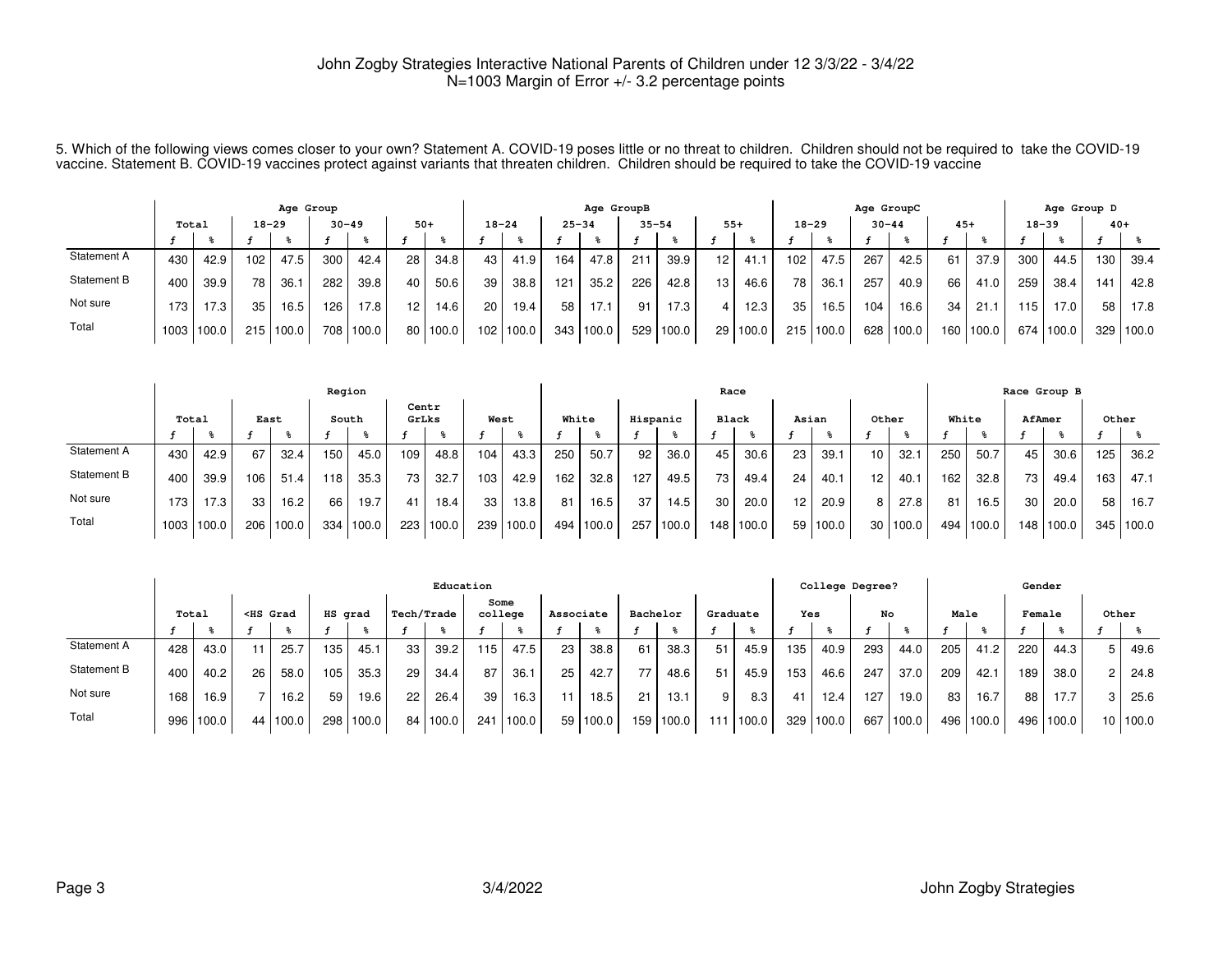5. Which of the following views comes closer to your own? Statement A. COVID-19 poses little or no threat to children. Children should not be required to take the COVID-19<br>vaccine. Statement B. COVID-19 vaccines protect

|             |            |            |               |            | Location      |                  |        |      |       |         |                 |         |         |           |          |        |                   | Ideology  |                                             |                     |                 |               |          |                  |                  |      | 3. Child Age Group      |          |      |                |
|-------------|------------|------------|---------------|------------|---------------|------------------|--------|------|-------|---------|-----------------|---------|---------|-----------|----------|--------|-------------------|-----------|---------------------------------------------|---------------------|-----------------|---------------|----------|------------------|------------------|------|-------------------------|----------|------|----------------|
|             | Total      |            | Large<br>city |            | Small<br>city |                  | Suburb |      | Rural |         | Progressi<br>ve |         | Liberal |           | Moderate |        |                   | ive       | T.Z<br>Conservat Conservat Libertari<br>ive |                     | an              |               | Not sure |                  | Under age        |      | Age 5-11                |          | Both |                |
|             |            |            |               |            |               |                  |        |      |       |         |                 |         |         |           |          |        |                   |           |                                             |                     |                 |               |          |                  |                  |      |                         |          |      |                |
| Statement A |            | 426   42.9 | 107           | l 35.2 l   |               | 91   45.7        | 132    | 42.9 |       | 96 52.6 |                 | 21 33.4 |         | 47 32.7   | 101      |        | 36.0   106   55.9 |           |                                             | 64   67.0           |                 | 13 46.6       |          |                  | 78 38.3 119 43.7 |      |                         | 233 42.9 |      | 78 41.5        |
| Statement B | 399   40.1 |            |               | 146   47.9 |               | 70 35.3          | 126    | 40.9 |       | 57 31.2 |                 | 41 64.0 |         | 78   54.8 | 127      | 45.3 l |                   | 52   27.6 |                                             | $21 \mid 22.5 \mid$ |                 | 11 41.6       |          | 69 33.7 L        |                  |      | 112   41.2   205   37.7 |          |      | 83 44.2        |
| Not sure    | 169 l      | 17.0       | 52            | 17.0       |               | 38   19.0        | 50     | 16.2 | 30 l  | 16.3    |                 | 2.5     |         | 18   12.5 | 52       | 18.6   | 31                | 16.5      |                                             | 10 10.5             |                 | $3 \mid 11.8$ |          | 57 28.0          | 41               | 15.1 |                         | 105 19.4 |      | $27 \mid 14.3$ |
| Total       | 993        | 100 L      | 304           | 100        | 199 l         | 100 <sub>1</sub> | 308    | 100  | 183   | 100     | 64              | 100     | 143 l   | 100       | 280      |        | 100   190         | 100       | 95                                          | 100 <sub>1</sub>    | 27 <sup>1</sup> | 100           | - 203 l  | 100 <sup>1</sup> | 273              | 100  | 543                     | 100      | 188  | 100            |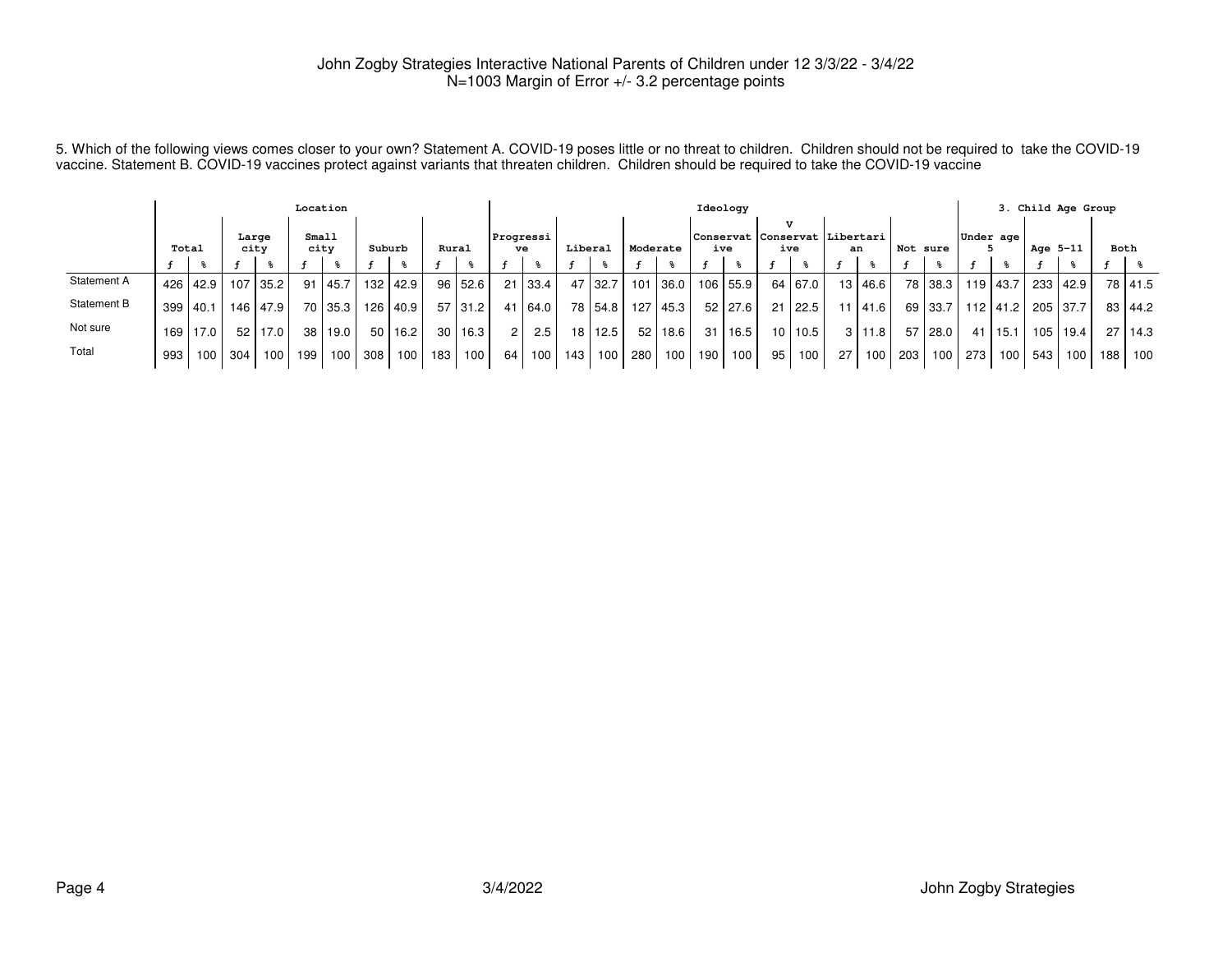#### 6. Will Dr. Anthony Fauci's career be remembered for?

|                                             |       |            |     | Age Group |     |           |       |          |                  |       |           | Age GroupB |           |           |       |          |                 |           | Age GroupC |           |       |       |           |        | Age Group D |       |
|---------------------------------------------|-------|------------|-----|-----------|-----|-----------|-------|----------|------------------|-------|-----------|------------|-----------|-----------|-------|----------|-----------------|-----------|------------|-----------|-------|-------|-----------|--------|-------------|-------|
|                                             | Total |            |     | $18 - 29$ |     | $30 - 49$ | $50+$ |          | $18 - 24$        |       | $25 - 34$ |            | $35 - 54$ |           | $55+$ |          | $18 - 29$       |           | $30 - 44$  |           | $45+$ |       | $18 - 39$ |        | $40+$       |       |
|                                             |       |            |     |           |     |           |       |          |                  |       |           |            |           |           |       |          |                 |           |            |           |       |       |           |        |             |       |
| Advancing public health                     | 342   | 34.1       | 63  | 29.2      | 253 | 35.7      | 27    | 33.2     | 29               | 28.2  | 122       | 35.6       | 180.      | 34.0      | 11    | 38.7     | 63 I            | 29.2      | 225        | 35.9      | 54    | 33.7  | 226       | 33.5   | 116         | 35.3  |
| Putting personal gain over public<br>health | 356   | 35.5       | 90  | 42.0      | 231 | 32.6      | 35    | 44.2     | 49               | 48.1  | 95l       | 27.6       | 199       | 37.6      | 13    | 46.1     | 90 <sub>1</sub> | 42.0      | 193        | 30.8      | 73    | 45.3  | 221       | 32.8   | 135         | 41.1  |
| Not sure                                    | 305   | 30.4       | 62  | 28.8      | 225 | 31.7      | 18    | 22.5     | 24               | 23.7  | 126       | 36.7       | 150       | 28.4      | 4 I   | 15.2     | 62 L            | 28.8      | 209        | 33.3      | 34    | 21.0  | 227       | 33.7   | 78          | 23.6  |
| Total                                       |       | 1003 100.0 | 215 | 1100.0    |     | 708 100.0 |       | 80 100.0 | 102 <sub>1</sub> | 100.0 |           | 343 100.0  |           | 529 100.0 |       | 29 100.0 |                 | 215 100.0 |            | 628 100.0 | 160   | 100.0 | 674       | 1100.0 | 329         | 100.0 |

|                                             |       |       |      |       | Region |       |                  |       |      |                   |                  |       |          |       | Race            |             |                 |       |     |            |       |       | Race Group B     |       |     |       |
|---------------------------------------------|-------|-------|------|-------|--------|-------|------------------|-------|------|-------------------|------------------|-------|----------|-------|-----------------|-------------|-----------------|-------|-----|------------|-------|-------|------------------|-------|-----|-------|
|                                             | Total |       | East |       |        | South | Centr<br>GrLks   |       | West |                   | White            |       | Hispanic |       | <b>Black</b>    |             | Asian           |       |     | Other      | White |       | AfAmer           |       |     | Other |
|                                             |       |       |      |       |        |       |                  |       |      |                   |                  |       |          |       |                 |             |                 |       |     |            |       |       |                  |       |     |       |
| Advancing public health                     | 342   | 34.1  |      | 37.3  | 121    | 36.1  | 66               | 29.7  | 78   | 32.7              | 145 <sub>1</sub> | 29.4  | 108      | 42.1  | 54 <sub>1</sub> | 36.4        | 26              | 43.3  | 9   | 30.5       | 145   | 29.4  | 54               | 36.4  | 143 | 41.3  |
| Putting personal gain over public<br>health | 356   | 35.5  | 80   | 38.6  | 106    | 31.8  | 88               | 39.6  | 82   | 34.2 <sub>1</sub> | 205              | 41.5  | 79       | 30.8  | 33              | 22.2        | 20 <sub>1</sub> | 34.4  | 10  | 33.6       | 205   | 41.5  | 33               | 22.2  | 109 | 31.7  |
| Not sure                                    | 305   | 30.4  | 50   | 24.0  | 107    | 32.1  | 68               | 30.7  | 79   | 33.1              | 144.             | 29.1  | 70 I     | 27.1  | 61              | 41.4        | 13              | 22.3  | 11. | 35.9       | 144   | 29.1  | 61               | 41.4  | 93  | 27.0  |
| Total                                       | 1003  | 100.0 | 206  | 100.0 | 334    | 100.0 | 223 <sub>1</sub> | 100.0 | 239  | 100.0             | 494 l            | 100.0 | 257      | 100.0 |                 | 148   100.0 | 59 <sup>°</sup> | 100.0 |     | 30   100.0 | 494   | 100.0 | 148 <sub>1</sub> | 100.0 | 345 | 100.0 |

|                                             |                                                                                                                                                                                                                                                                                                                              |       |    |       |     |         |                   | Education |                 |       |           |          |          |                   |                 |       |     | College Degree? |     |       |      |           | Gender |       |    |       |
|---------------------------------------------|------------------------------------------------------------------------------------------------------------------------------------------------------------------------------------------------------------------------------------------------------------------------------------------------------------------------------|-------|----|-------|-----|---------|-------------------|-----------|-----------------|-------|-----------|----------|----------|-------------------|-----------------|-------|-----|-----------------|-----|-------|------|-----------|--------|-------|----|-------|
|                                             | Total<br><hs grad<="" th=""><th></th><th>HS grad</th><th><b>Tech/Trade</b></th><th></th><th>Some<br/>college</th><th></th><th>Associate</th><th></th><th>Bachelor</th><th></th><th>Graduate</th><th></th><th>Yes</th><th></th><th>No</th><th></th><th>Male</th><th></th><th>Female</th><th></th><th></th><th>Other</th></hs> |       |    |       |     | HS grad | <b>Tech/Trade</b> |           | Some<br>college |       | Associate |          | Bachelor |                   | Graduate        |       | Yes |                 | No  |       | Male |           | Female |       |    | Other |
|                                             |                                                                                                                                                                                                                                                                                                                              |       |    |       |     |         |                   |           |                 |       |           |          |          |                   |                 |       |     |                 |     |       |      |           |        |       |    |       |
| Advancing public health                     | 341                                                                                                                                                                                                                                                                                                                          | 34.2  | 13 | 29.0  | 89  | 29.8    | 24                | 28.8      | 70              | 29.1  | 17        | 28.7     | 731      | 46.2              | 55              | 49.2  | 145 | 44.1            | 196 | 29.4  | 186  | 37.5      | 153    | 30.8  |    | 33.8  |
| Putting personal gain over public<br>health | 356                                                                                                                                                                                                                                                                                                                          | 35.7  | 13 | 29.7  | 121 | 40.7    | 27                | 32.1      | 77              | 32.0  | 25        | 41.9     | 57       | 35.9              | 35 <sub>1</sub> | 31.7  | 117 | 35.6            | 239 | 35.8  | 189  | 38.2      | 164    | 33.0  |    | 26.3  |
| Not sure                                    | 300                                                                                                                                                                                                                                                                                                                          | 30.1  | 18 | 41.3  | 88  | 29.4    | 33                | 39.1      | 94              | 38.9  | 17        | 29.4     | 29       | 17.9 <sub>1</sub> | 21              | 19.1  | 67  | 20.4            | 233 | 34.8  | 121  | 24.4      | 180    | 36.2  |    | 39.9  |
| Total                                       | 996                                                                                                                                                                                                                                                                                                                          | 100.0 | 44 | 100.0 | 298 | 100.0   | 84 I              | 100.0     | 241             | 100.0 |           | 59 100.0 | 159 l    | 100.0             |                 | 100.0 | 329 | 100.0           | 667 | 100.0 |      | 496 100.0 | 496    | 100.0 | 10 | 100.0 |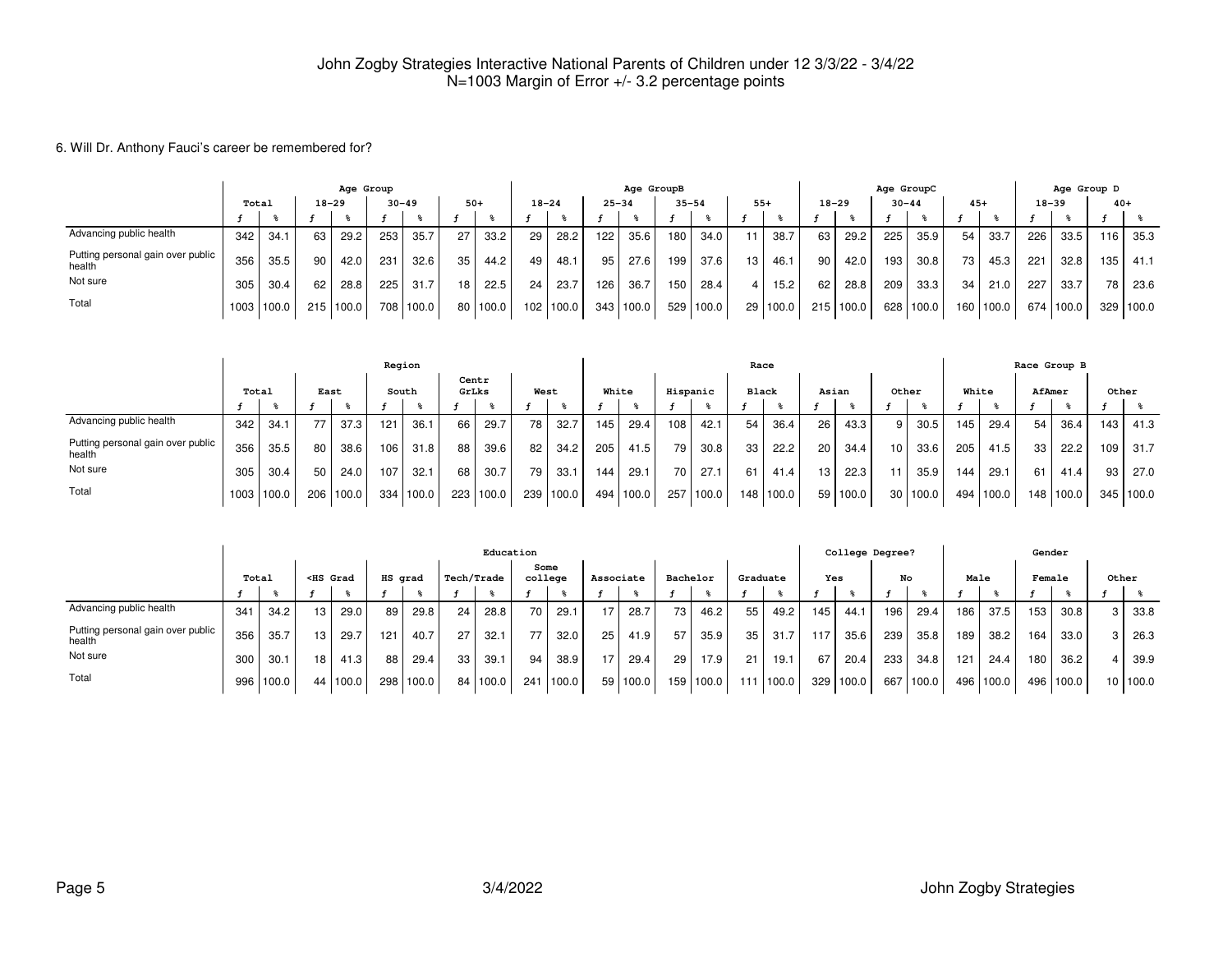#### 6. Will Dr. Anthony Fauci's career be remembered for?

|                                             |       |              |               |           | Location      |             |        |                     |       |           |                 |          |         |                       |          |           | Ideology    |    |          |                                        |           |                    |           |              |          | 3. Child Age Group    |      |         |
|---------------------------------------------|-------|--------------|---------------|-----------|---------------|-------------|--------|---------------------|-------|-----------|-----------------|----------|---------|-----------------------|----------|-----------|-------------|----|----------|----------------------------------------|-----------|--------------------|-----------|--------------|----------|-----------------------|------|---------|
|                                             | Total |              | Large<br>city |           | Small<br>city |             | Suburb |                     | Rural |           | Progressi<br>ve |          | Liberal |                       | Moderate |           | ive         |    | v<br>ive | Conservat  Conservat   Libertari<br>an |           | Not sure           | Under age |              | Age 5-11 |                       | Both |         |
|                                             |       |              |               |           |               |             |        |                     |       |           |                 |          |         |                       |          |           |             |    |          |                                        |           |                    |           |              |          |                       |      |         |
| Advancing public health                     |       | $342$   34.5 | 112           | 36.7      |               | 73 36.6     |        | 36.2                |       | 47 25.5   |                 | 36 55.7  | 81      | 56.5   117   41.6     |          |           | $52$   27.1 | 17 | 18.0     |                                        | 5 17.4    | 36 17.6            |           | 86 31.4      |          | 184   34.0            |      | 72 38.4 |
| Putting personal gain over public<br>health | 355   | 35.7         | 95            | 31.3      |               | $52$   26.1 |        | 117 38.0            | 91    | 49.5      |                 | 19 30.2  | 27      | 19.0                  |          | 71 25.2   | $99$ 52.0   | 69 | 72.0     | 11                                     | 39.4      | 61 30.0            |           | $110$   40.3 |          | 194 35.7              |      | 52 27.9 |
| Not sure                                    |       | 296 29.8     | 97            | 32.0      |               | 74   37.3   |        | 79   25.7           |       | 46 25.0   |                 | 9 14.1   |         | 35   24.5             |          | $93$ 33.2 | $40$   20.9 |    | 10 10.0  |                                        | 12   43.2 | 107 52.4           | 77        | 28.3         |          | 164   30.3            |      | 63 33.7 |
| Total                                       |       | 993 100.0    |               | 304 100.0 |               |             |        | 199 100.0 308 100.0 |       | 183 100.0 |                 | 64 100.0 |         | 143 ∥00.0   280 ∥00.0 |          |           | 190 ∥00.0   |    | 95 ∥00.0 |                                        |           | 27 100.0 203 100.0 |           | 273 ∥00.0    |          | 543 ∥00.0   188 ∥00.0 |      |         |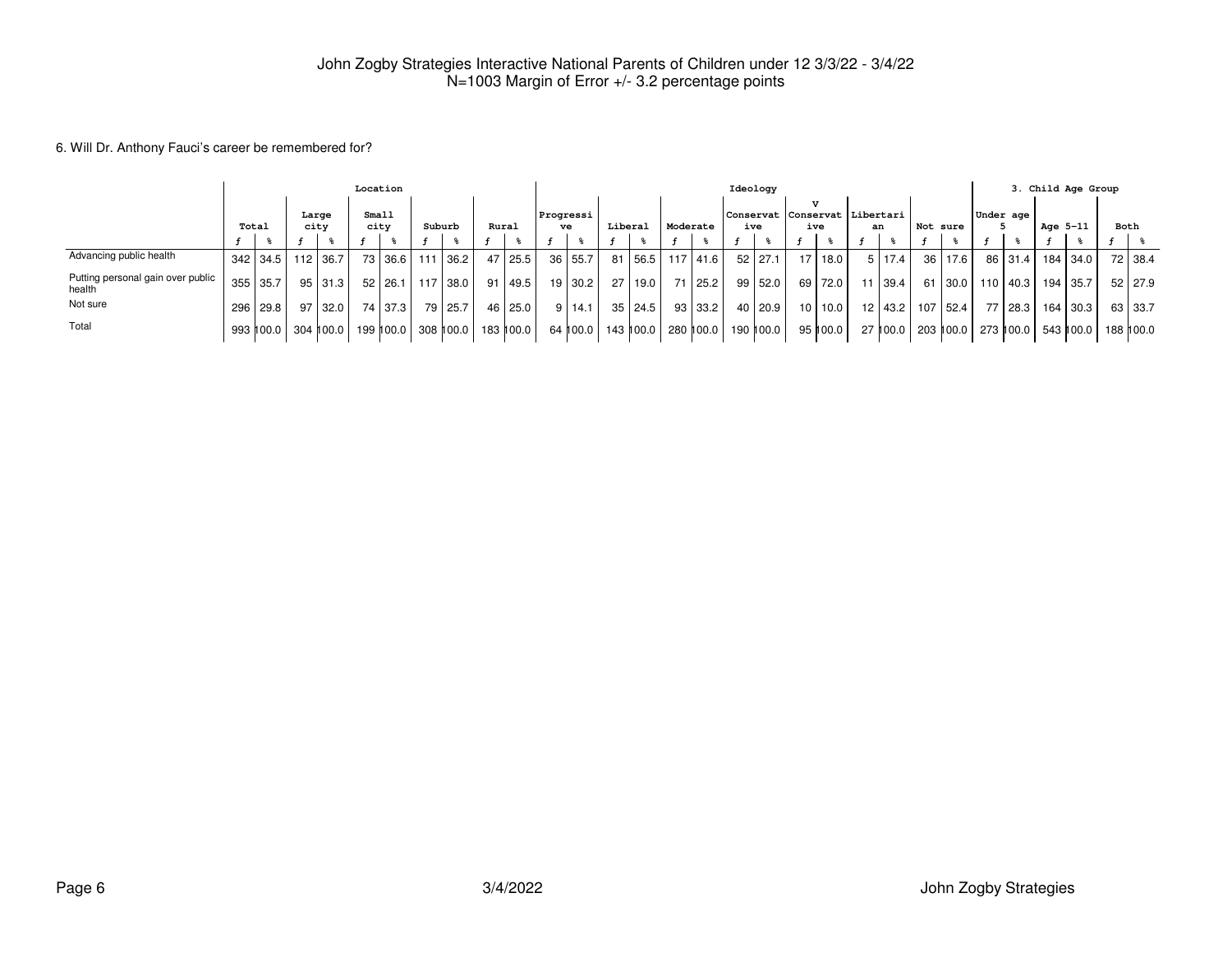|          | Age Group<br>$18 - 29$<br>$30 - 49$<br>Total |            |     |       |     |           |       |            |           |       |           | Age GroupB |           |       |    |          |           |       | Age GroupC |           |       |           |                  | Age Group D |       |           |
|----------|----------------------------------------------|------------|-----|-------|-----|-----------|-------|------------|-----------|-------|-----------|------------|-----------|-------|----|----------|-----------|-------|------------|-----------|-------|-----------|------------------|-------------|-------|-----------|
|          |                                              |            |     |       |     |           | $50+$ |            | $18 - 24$ |       | $25 - 34$ |            | $35 - 54$ |       |    | $55+$    | $18 - 29$ |       | $30 - 44$  |           | $45+$ |           | $18 - 39$        |             | $40+$ |           |
|          |                                              |            |     |       |     |           |       |            |           |       |           |            |           |       |    |          |           |       |            |           |       |           |                  |             |       |           |
| Innocent | 290                                          | 28.9       | 45  | 21.0  | 216 | 30.6      | 29    | 35.8       | 23        | 22.3  | 80        | 23.4       | 177       | 33.5  | 10 | 34.9     | 45        | 21.0  | 192        | 30.5      | 53    | 33.3      | 176.             | 26.1        | 115   | 34.8      |
| Guilty   | 315                                          | 31.4       | 77  | 35.6  | 212 | 30.0      | 26    | 32.4       | 43        | 41.8  | 104       | 30.3       | 156       | 29.6  | 12 | 41.1     | 77        | 35.6  | 181        | 28.8      | 58    | 35.9      | 210 <sub>1</sub> | 31.2        | 104   | 31.7      |
| Not sure | 398                                          | 39.7       | 93  | 43.4  | 279 | 39.4      | 25    | 31.8       | 37        | 36.0  | 159       | 46.3       | 196       | 36.9  |    | 24.0     | 93        | 43.4  | 255        | 40.7      | 49    | 30.8      | 288              | 42.7        | 110   | 33.5      |
| Total    |                                              | 1003 100.0 | 215 | 100.0 |     | 708 100.0 |       | 80   100.0 | 102       | 100.0 | 343       | 100.0      | 529       | 100.0 |    | 29 100.0 | 215       | 100.0 |            | 628 100.0 |       | 160 100.0 |                  | 674 100.0   |       | 329 100.0 |

7. Do you believe Dr. Anthony Fauci is innocent or guilty for funding research at the Wuhan Institute of Virology that created SARS COV-2 which led to COVID-19 Pandemic?

|          |       |       |                 |           |       | Region |                 |           |      |       |       |       |          |       | Race  |           |    |       |                 |          |       |       |        | Race Group B      |                  |           |
|----------|-------|-------|-----------------|-----------|-------|--------|-----------------|-----------|------|-------|-------|-------|----------|-------|-------|-----------|----|-------|-----------------|----------|-------|-------|--------|-------------------|------------------|-----------|
|          | Total |       | East            |           |       | South  | Centr<br>GrLks  |           | West |       | White |       | Hispanic |       | Black |           |    | Asian | Other           |          | White |       | AfAmer |                   | Other            |           |
|          |       |       |                 |           |       |        |                 |           |      |       |       |       |          |       |       |           |    |       |                 |          |       |       |        |                   |                  |           |
| Innocent | 290   | 28.9  | 70 <sub>1</sub> | 34.1      | 85    | 25.3   | 60              | 27.1      | 75   | 31.4  | 126   | 25.4  | 95       | 36.9  | 42    | 28.6      | 20 | 33.5  | 5               | 17.5     | 126   | 25.4  | 42     | 28.6              | 120 <sub>1</sub> | 34.6      |
| Guilty   | 315   | 31.4  | 59              | 28.4      | 118   | 35.3   | 72 <sub>1</sub> | 32.4      | 66   | 27.5  | 182   | 36.8  | -61      | 23.7  | 29    | 19.8      | 22 | 37.4  | 13 <sub>1</sub> | 42.9     | 182   | 36.8  | 29     | 19.8 <sub>1</sub> | 96 I             | 27.7      |
| Not sure | 398   | 39.7  |                 | 37.5      | 132   | 39.5   | 90 <sub>1</sub> | 40.5      | 98   | 41.1  | 186   | 37.7  | 101      | 39.5  | 76    | 51.6      | 17 | 29.1  | 12 <sub>1</sub> | 39.6     | 186   | 37.7  | 76     | 51.6              | 1301             | 37.7      |
| Total    | 1003  | 100.0 |                 | 206 100.0 | 334 i | 100.0  |                 | 223 100.0 | 239  | 100.0 | 494   | 100.0 | 257      | 100.0 |       | 148 100.0 | 59 | 100.0 |                 | 30 100.0 | 494   | 100.0 |        | 148 100.0         |                  | 345 100.0 |

|          |       |       |                                                                                                                                                                                                                                                                                                                       |            |         |       |            | Education  |                 |       |           |       |           |             |     |          |     | College Degree? |     |       |      |           | Gender |       |       |          |
|----------|-------|-------|-----------------------------------------------------------------------------------------------------------------------------------------------------------------------------------------------------------------------------------------------------------------------------------------------------------------------|------------|---------|-------|------------|------------|-----------------|-------|-----------|-------|-----------|-------------|-----|----------|-----|-----------------|-----|-------|------|-----------|--------|-------|-------|----------|
|          | Total |       | <hs grad<="" th=""><th></th><th>HS grad</th><th></th><th>Tech/Trade</th><th></th><th>Some<br/>college</th><th></th><th>Associate</th><th></th><th>Bachelor</th><th></th><th></th><th>Graduate</th><th>Yes</th><th></th><th>No</th><th></th><th>Male</th><th></th><th>Female</th><th></th><th>Other</th><th></th></hs> |            | HS grad |       | Tech/Trade |            | Some<br>college |       | Associate |       | Bachelor  |             |     | Graduate | Yes |                 | No  |       | Male |           | Female |       | Other |          |
|          |       |       |                                                                                                                                                                                                                                                                                                                       |            |         |       |            |            |                 |       |           |       |           |             |     |          |     |                 |     |       |      |           |        |       |       |          |
| Innocent | 290   | 29.1  |                                                                                                                                                                                                                                                                                                                       | 38.5       | 69      | 23.3  | 18         | 21.8       | 61              | 25.2  | 14        | 24.3  | 65 I      | 41.0        | 45  | 40.9     | 125 | 38.0            | 165 | 24.8  | 179  | 36.2      | 108    | 21.8  | 3     | 27.0     |
| Guilty   | 315   | 31.6  |                                                                                                                                                                                                                                                                                                                       | 15.1       | 100     | 33.5  | 33         | 39.4       | 82              | 34.1  | 21        | 35.3  | 42        | 26.1        | 31  | 27.6     | 93  | 28.3            | 222 | 33.2  | 151  | 30.4      | 161    | 32.4  | 3     | 26.1     |
| Not sure | 391   | 39.3  | 20 <sub>1</sub>                                                                                                                                                                                                                                                                                                       | 46.4       | 129     | 43.2  | 33         | 38.9       | 98 I            | 40.7  | 24        | 40.4  | $52 \mid$ | 32.9        | 35  | 31.4     | 111 | 33.7            | 280 | 42.0  | 166  | 33.4      | 227    | 45.8  | 5     | 46.9     |
| Total    | 996   | 100.0 |                                                                                                                                                                                                                                                                                                                       | 44   100.0 | 298     | 100.0 |            | 84   100.0 | 241             | 100.0 | 59        | 100.0 |           | 159   100.0 | 111 | 100.0    | 329 | 100.0           | 667 | 100.0 |      | 496 100.0 | 496    | 100.0 |       | 10 100.0 |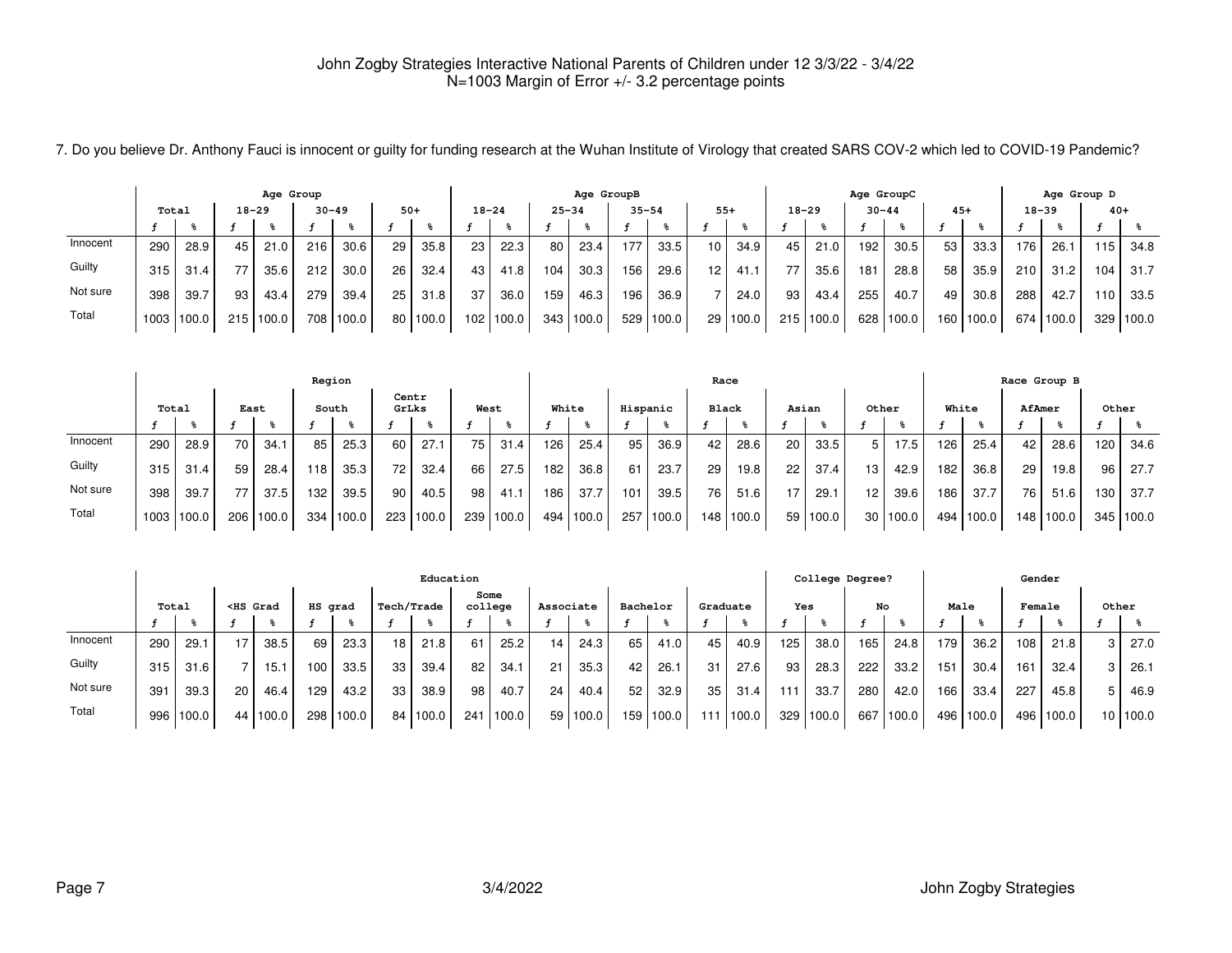|          |       |                  |                  |               | Location        |           |        |                  |       |          |                 |         |         |                  |          |      |       | Ideology  |                                   |           |      |        |          |              |           |         |          | 3. Child Age Group |     |                |
|----------|-------|------------------|------------------|---------------|-----------------|-----------|--------|------------------|-------|----------|-----------------|---------|---------|------------------|----------|------|-------|-----------|-----------------------------------|-----------|------|--------|----------|--------------|-----------|---------|----------|--------------------|-----|----------------|
|          | Total |                  |                  | Large<br>city | Small<br>city   |           | Suburb |                  | Rural |          | Progressi<br>ve |         | Liberal |                  | Moderate |      | ive   |           | Conservat   Conservat   Libertari | ive       |      | an     | Not sure |              | Under age |         | Age 5-11 |                    |     | Both           |
|          |       |                  |                  |               |                 |           |        |                  |       |          |                 |         |         |                  |          |      |       |           |                                   |           |      |        |          |              |           |         |          |                    |     |                |
| Innocent | 290   | 29.2 l           |                  | 118 38.7      | 39 <sup>°</sup> | 19.6      |        | 94 30.6          |       | 39 21.6  |                 | 44 69.4 |         | 58   40.8        | 91       | 32.6 |       | 48 25.5   | 16                                | 16.3      | 11 I | 42.4   | 21       | $\vert$ 10.3 | 78        | 28.5    |          | 153 28.1           |     | 60 31.9        |
| Guilty   |       | 314 31.6         | 81               | 26.8          |                 | 49   24.8 |        | 105 34.0         | 78 l  | l 42.8 l | 7 <sup>1</sup>  | 11.0    |         | 32 22.3          | 69       | 24.5 |       | 84   44.2 | 64 l                              | 67.3      |      | 7 27.2 |          | 52   25.4    |           | 86 31.5 |          | 176 32.5           |     | $53 \mid 28.1$ |
| Not sure | 389   | 39.2             | 105 <sub>1</sub> | l 34.5        |                 | 110 55.6  |        | 109 35.4         | 65    | 35.5     | 13 I            | 19.6    |         | 53 36.9          | 120      | 42.9 |       | 58 30.4   |                                   | 16   16.4 |      | 8 30.3 | 131      | 64.3         | 109       | 40.0    |          | 214 39.4           |     | 75 40.0        |
| Total    | 993   | 100 <sub>l</sub> | 304              | 100           | 199             | 100       | 308    | 100 <sub>l</sub> | 183   | 100      | 64 I            | 100     | 143     | 100 <sup>1</sup> | 280      | 100  | 190 l | 100       | 95                                | 100       | 271  | 100    | 203 l    | 100          | 273       | 100     | 543      | 100                | 188 | 100            |

7. Do you believe Dr. Anthony Fauci is innocent or guilty for funding research at the Wuhan Institute of Virology that created SARS COV-2 which led to COVID-19Pandemic?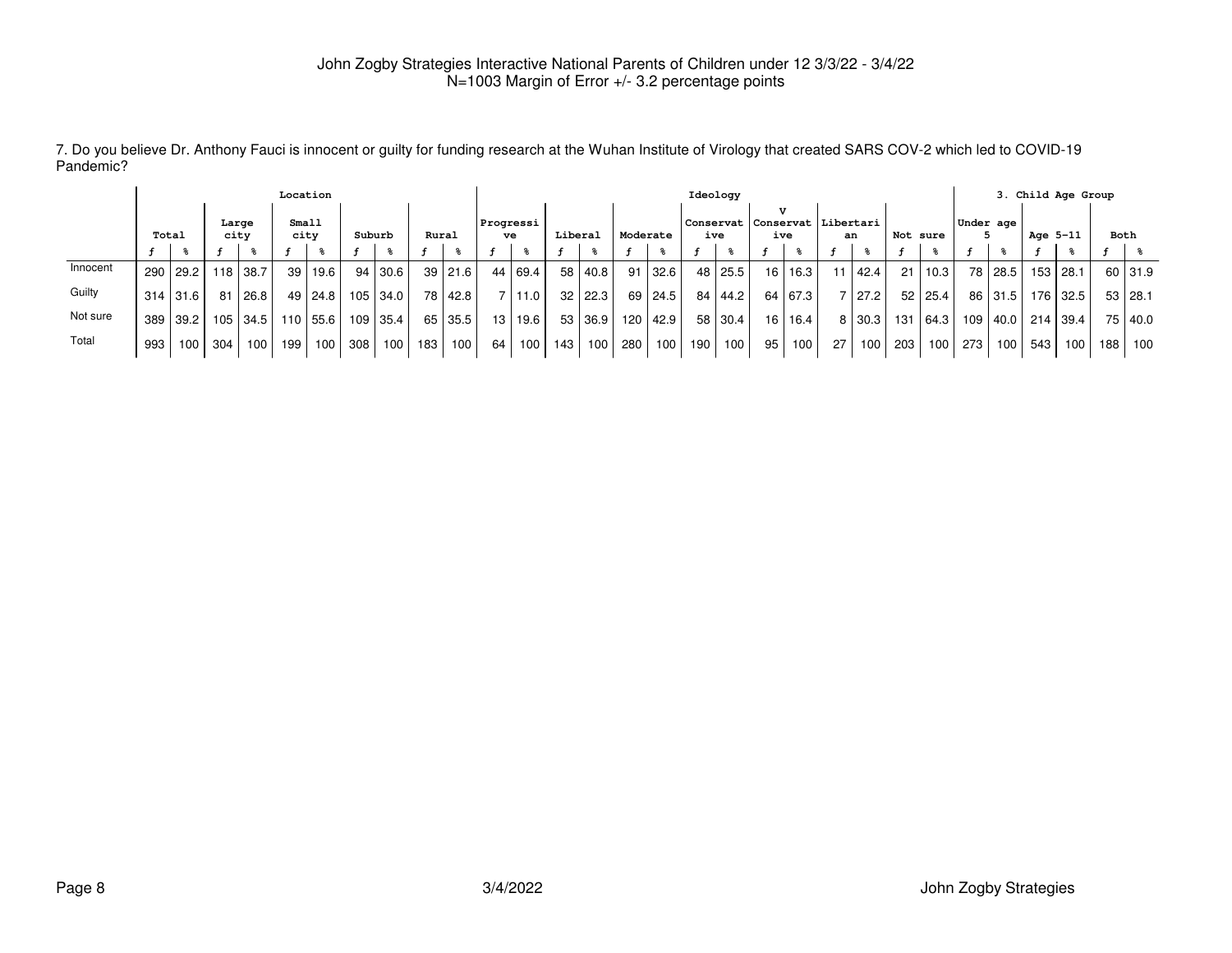8. Should Dr. Anthony Fauci...

|                                              |       |            |       | Age Group |           |       |                 |          |                 |           |           | Age GroupB |           |       |    |       |           |       | Age GroupC |                   |       |       |           | Age Group D |       |       |
|----------------------------------------------|-------|------------|-------|-----------|-----------|-------|-----------------|----------|-----------------|-----------|-----------|------------|-----------|-------|----|-------|-----------|-------|------------|-------------------|-------|-------|-----------|-------------|-------|-------|
|                                              | Total |            | 18-29 |           | $30 - 49$ |       | $50+$           |          |                 | $18 - 24$ | $25 - 34$ |            | $35 - 54$ |       |    | $55+$ | $18 - 29$ |       | $30 - 44$  |                   | $45+$ |       | $18 - 39$ |             | $40+$ |       |
|                                              |       |            |       |           |           |       |                 |          |                 |           |           |            |           |       |    |       |           |       |            |                   |       |       |           |             |       |       |
| Resign                                       | 389   | 38.8       | 91    | 42.5      | 266       | 37.6  | 32              | 39.8     | 54              | 52.5      | 121       | 35.2       | 202       | 38.2  | 13 | 44.8  | 91        | 42.5  | 232        | 36.9              | 66    | 41.3  | 262       | 39.0        | 127   | 38.5  |
| Remain in charge of the<br>COVID-19 pandemic | 318   | 31.7       | 40    | 18.4      | 242       | 34.2  | 36              | 45.5     | 16 <sub>1</sub> | 15.9      | 99        | 28.8       | 192       | 36.3  |    | 39.1  | 40        | 18.4  | 212        | 33.8              | 66    | 41.3  | 194       | 28.8        | 124   | 37.7  |
| Not sure                                     | 295   | 29.5       | 84    | 39.1      | 200       | 28.2  | 12 <sub>1</sub> | 14.7     | 32 <sub>1</sub> | 31.6      | 124       | 36.1       | 135       | 25.5  |    | 16.1  | 84        | 39.1  | 183        | 29.2 <sub>1</sub> | 28    | 17.4  | 217       | 32.3        | 78    | 23.7  |
| Total                                        |       | 1003 100.0 | 215   | 100.0     | 708       | 100.0 |                 | 80 100.0 | 102             | 100.0     | 343       | 100.0      | 529       | 100.0 | 29 | 100.0 | 215       | 100.0 | 628        | 100.0             | 160   | 100.0 | 674       | 100.0       | 329   | 100.0 |

|                                              |       |            |      |       | Region |       |                 |       |     |       |       |           |     |          |    | Race         |       |          |                 |                   |       |       | Race Group B |             |       |       |
|----------------------------------------------|-------|------------|------|-------|--------|-------|-----------------|-------|-----|-------|-------|-----------|-----|----------|----|--------------|-------|----------|-----------------|-------------------|-------|-------|--------------|-------------|-------|-------|
|                                              | Total |            | East |       |        | South | Centr<br>GrLks  |       |     | West  | White |           |     | Hispanic |    | <b>Black</b> | Asian |          | Other           |                   | White |       | AfAmer       |             | Other |       |
|                                              |       |            |      |       |        |       |                 |       |     |       |       |           |     |          |    |              |       |          |                 |                   |       |       |              |             |       |       |
| Resign                                       | 389   | 38.8       | 75 l | 36.3  | 122    | 36.6  | 93              | 41.6  | 99  | 41.5  | 224   | 45.3      | 80  | 31.2     | 35 | 23.6         | 28    | 47.0     | 13 <sub>1</sub> | 44.2 <sub>1</sub> | 224   | 45.3  | 35           | 23.6        | 121   | 35.0  |
| Remain in charge of the<br>COVID-19 pandemic | 318   | 31.7       | 76   | 36.7  | 109    | 32.7  | 62 <sub>1</sub> | 28.0  |     | 29.5  | 146   | 29.5      | 91  | 35.3     | 55 | 37.1         | 20    | 33.0     |                 | 24.3              | 146   | 29.5  | 55           | 37.1        | 117.  | 34.0  |
| Not sure                                     | 295   | 29.5       | 56   | 27.1  | 103    | 30.7  | 68              | 30.3  | 69  | 29.0  | 124   | 25.2      | 86  | 33.5     | 58 | 39.3         | 12.   | 20.0     | 9               | 31.6              | 124   | 25.2  | 58           | 39.3        | 107   | 31.0  |
| Total                                        |       | 1003 100.0 | 206  | 100.0 | 334    | 100.0 | 223             | 100.0 | 239 | 100.0 |       | 494 100.0 | 257 | 100.0    |    | 148 100.0    |       | 59 100.0 | 30 I            | 100.0             | 494   | 100.0 |              | 148   100.0 | 345   | 100.0 |

|                                              |       |           |                                                                                                                                                                                                                                                                                                                         |          |         |       |                   | Education |                 |       |                 |            |     |          |     |          |     | College Degree? |     |       |      |       | Gender |       |   |          |
|----------------------------------------------|-------|-----------|-------------------------------------------------------------------------------------------------------------------------------------------------------------------------------------------------------------------------------------------------------------------------------------------------------------------------|----------|---------|-------|-------------------|-----------|-----------------|-------|-----------------|------------|-----|----------|-----|----------|-----|-----------------|-----|-------|------|-------|--------|-------|---|----------|
|                                              | Total |           | <hs grad<="" th=""><th></th><th>HS grad</th><th></th><th><b>Tech/Trade</b></th><th></th><th>college</th><th>Some</th><th>Associate</th><th></th><th></th><th>Bachelor</th><th></th><th>Graduate</th><th>Yes</th><th></th><th></th><th>No</th><th>Male</th><th></th><th>Female</th><th></th><th></th><th>Other</th></hs> |          | HS grad |       | <b>Tech/Trade</b> |           | college         | Some  | Associate       |            |     | Bachelor |     | Graduate | Yes |                 |     | No    | Male |       | Female |       |   | Other    |
|                                              |       |           |                                                                                                                                                                                                                                                                                                                         |          |         |       |                   |           |                 |       |                 |            |     |          |     |          |     |                 |     |       |      |       |        |       |   |          |
| Resign                                       | 386   | 38.8      | 10 <sub>1</sub>                                                                                                                                                                                                                                                                                                         | 22.2     | 131     | 44.0  | 36                | 42.8      | 92              | 38.0  | 26              | 44.4       | 58  | 36.7     | 33  | 30.2     | 118 | 35.9            | 268 | 40.2  | 194  | 39.2. | 192    | 38.6  | 3 | 33.1     |
| Remain in charge of the<br>COVID-19 pandemic | 318   | 31.9      | -13 -                                                                                                                                                                                                                                                                                                                   | 28.8     | 67      | 22.3  | -20               | 23.5      | 84 <sub>1</sub> | 34.8  | 15              | 24.9       | 68  | 42.8     | 53  | 47.5     | 135 | 41.2            | 183 | 27.4  | 172  | 34.7  | 143    | 28.9  |   | 27.0     |
| Not sure                                     | 291   | 29.3      | 22                                                                                                                                                                                                                                                                                                                      | 49.0     | 101     | 33.7  | 28                | 33.7      | 66              | 27.3  | 18 <sub>1</sub> | 30.7       | 33  | 20.5     | 25  | 22.3     | 75  | 22.9            | 216 | 32.4  | 130  | 26.2  | 162    | 32.5  |   | 39.9     |
| Total                                        |       | 996 100.0 |                                                                                                                                                                                                                                                                                                                         | 44 100.0 | 298     | 100.0 |                   | 84 100.0  | 241             | 100.0 |                 | 59   100.0 | 159 | 100.0    | 111 | 1100.0   | 329 | 100.0           | 667 | 100.0 | 496  | 100.0 | 496    | 100.0 |   | 10 100.0 |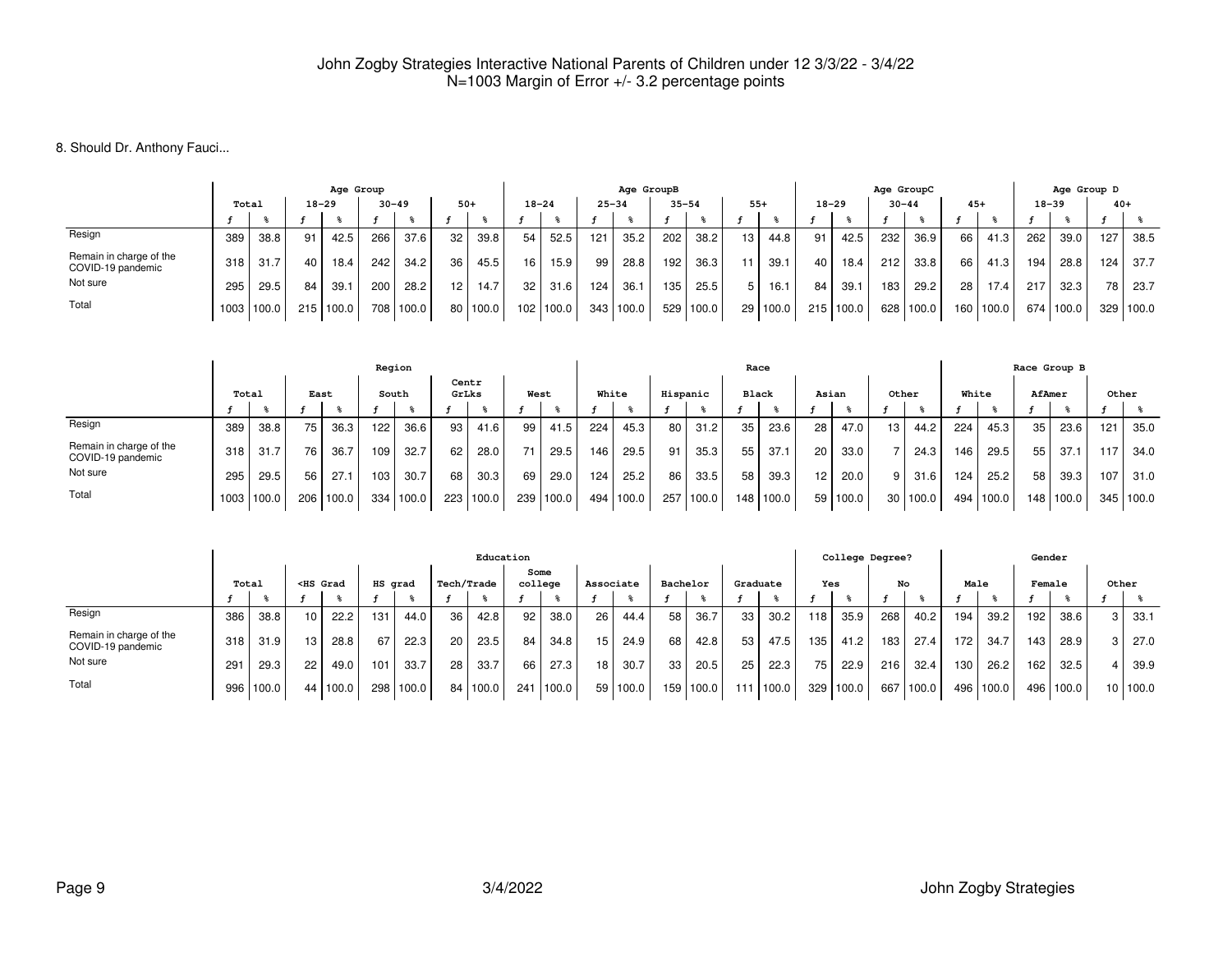### 8. Should Dr. Anthony Fauci...

|                                              |       |           |               | Location      |           |        |           |       |           |                 |           |         |           |          |                  |     | Ideology  |                                                    |          |           |                 |                              |           |           |          | 3. Child Age Group |      |             |
|----------------------------------------------|-------|-----------|---------------|---------------|-----------|--------|-----------|-------|-----------|-----------------|-----------|---------|-----------|----------|------------------|-----|-----------|----------------------------------------------------|----------|-----------|-----------------|------------------------------|-----------|-----------|----------|--------------------|------|-------------|
|                                              | Total |           | Large<br>city | Small<br>city |           | Suburb |           | Rural |           | Progressi<br>ve |           | Liberal |           | Moderate |                  | ive |           | $\overline{U}$<br> Conservat  Conservat  Libertari | ive      | an        | Not sure        |                              | Under age |           | Age 5-11 |                    | Both |             |
|                                              |       |           |               |               |           |        |           |       |           |                 |           |         |           |          |                  |     |           |                                                    |          |           |                 |                              |           |           |          |                    |      |             |
| Resign                                       | 388   | 39.0      | 94   31.0     |               | 79   39.6 | 128    | 41.5      | 87    | 47.7      |                 | 15   24.3 | 41      | 28.9      |          | 84   29.9        |     | 105 55.4  | 71                                                 | 74.3     | 9 33.3    |                 | 64 31.2 113 41.4             |           |           |          | 215 39.6           | 61   | 132.7       |
| Remain in charge of the<br>COVID-19 pandemic | 318 l | l 32.0 l  | 118 38.8 1    |               | 46 23.0   |        | 108 35.3  |       | 46 25.2   |                 | 41 64.9   |         |           |          | 66 46.5 114 40.7 |     | 50 26.2   | 17 I                                               | l 18.1   | 12   43.8 | 17 <sup>1</sup> | 8.5                          |           | 72   26.4 |          | 172 31.6           |      | 75 39.8     |
| Not sure                                     | 287   | 28.9      | $92$   30.2   |               | 74 37.4   |        | 72   23.3 |       | 49 27.0   |                 | 7 10.9    | 35 I    | 24.6      |          | 82   29.4        |     | 35   18.4 |                                                    | 7.6      | 6 22.9    |                 | 123   60.3                   |           | 88 32.2   |          | 156   28.8         |      | 52 27.5     |
| Total                                        |       | 993 100.0 | 304 ∥00.0     |               | 199 ∥00.0 |        | 308 100.0 |       | 183 100.0 |                 | 64 100.0  |         | 143 100.0 |          | 280 100.0        |     | 190 100.0 |                                                    | 95 100.0 |           |                 | 27 100.0 203 100.0 273 100.0 |           |           |          | 543 100.0          |      | 188    00.0 |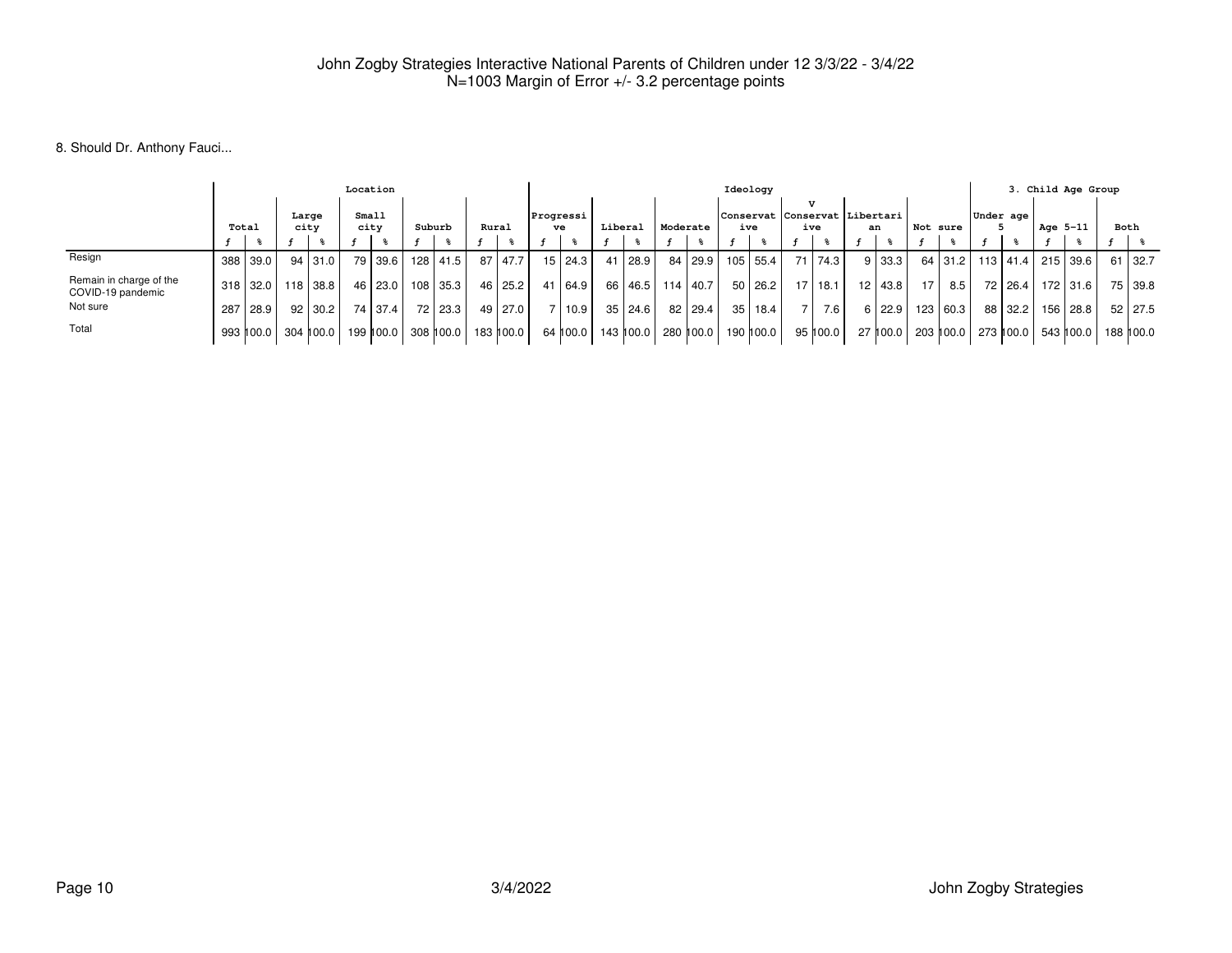9. Which of the following comes closer to your viewpoint regarding the COVID-19 vaccine? Statement A. Whether I decide to take the COVID-19 vaccine or not, it's my body, m<br>choice and the government does not have the final

|             |       |            |           | Age Group |     |           |       |       |           |       |           | Age GroupB |           |       |       |          |     |           | Age GroupC |       |       |       |           | Age Group D |       |       |
|-------------|-------|------------|-----------|-----------|-----|-----------|-------|-------|-----------|-------|-----------|------------|-----------|-------|-------|----------|-----|-----------|------------|-------|-------|-------|-----------|-------------|-------|-------|
|             | Total |            | $18 - 29$ |           |     | $30 - 49$ | $50+$ |       | $18 - 24$ |       | $25 - 34$ |            | $35 - 54$ |       | $55+$ |          |     | $18 - 29$ | $30 - 44$  |       | $45+$ |       | $18 - 39$ |             | $40+$ |       |
|             |       |            |           |           |     |           |       |       |           |       |           |            |           |       |       |          |     |           |            |       |       |       |           |             |       |       |
| Statement A | 652   | 65.1       | 135       | 62.8      | 469 | 66.3      | 48    | 60.4  | 62        | 61.3  | 229       | 66.6       | 344       | 65.1  | 17    | 59.1     | 135 | 62.8      | 413        | 65.8  | 104   | 65.   | 447       | 66.4        | 205   | 62.2  |
| Statement B | 251   | 25.0       | 55        | 25.7      | 170 | 24.1      | 25    | 31.6  | 32        | 31.5  | 68        | 19.8       | 142       | 26.9  | 9     | 30.3     | 55  | 25.7      | 150        | 23.9  | 46    | 28.5  | 163       | 24.7        | 88    | 26.8  |
| Not sure    | 100   | 9.9        | 25        | 11.5      | 69  | 9.7       | 6     | 8.0   |           | 7.2   | 47        | 13.6       | 43        | 8.0   | 3     | 10.6     | 25  | 11.5      | 65         | 10.3  | 10    | 6.5   | 64        | 9.4         | 36    | 11.0  |
| Total       |       | 1003 100.0 | 215       | 100.0     | 708 | 100.0     | 80 I  | 100.0 | 102       | 100.0 | 343       | 100.0      | 529       | 100.0 |       | 29 100.0 |     | 215 100.0 | 628        | 100.0 | 160   | 100.0 | 674       | 100.0       | 329 l | 100.0 |

|             |              |            |       |                  | Region |       |       |       |      |       |       |                  |          |       | Race             |       |       |            |       |          |       |       |        | Race Group B |       |       |
|-------------|--------------|------------|-------|------------------|--------|-------|-------|-------|------|-------|-------|------------------|----------|-------|------------------|-------|-------|------------|-------|----------|-------|-------|--------|--------------|-------|-------|
|             | Total        |            | East  |                  | South  |       | GrLks | Centr | West |       | White |                  | Hispanic |       | <b>Black</b>     |       | Asian |            | Other |          | White |       | AfAmer |              | Other |       |
|             |              |            |       |                  |        |       |       |       |      |       |       |                  |          |       |                  |       |       |            |       |          |       |       |        |              |       |       |
| Statement A | 652          | 65.1       | 119   | 57.5             | 232    | 69.3  | 153   | 68.6  | 149  | 62.4  | 363   | 73.5             | 149      | 58.2  | 83               | 56.1  | 29    | 49.5       | 18    | 60.2     | 363   | 73.5  | 83     | 56.1         | 197   | 56.9  |
| Statement B | $25^{\circ}$ | 25.0       | 73    | 35.5             | 65     | 19.5  | 49    | 22.0  | 63   | 26.4  | 95    | 19.3             | 73       | 28.4  | 47               | 31.5  | 24    | 40.2       |       | 26.1     | 95    | 19.3  | 47     | 31.5         | 104.  | 30.2  |
| Not sure    | 100          | 9.9        | 15    | 7.0 <sub>1</sub> | 38     | 1.2   | 21    | 9.4   | 27   | 11.2  | 36    | 7.3 <sub>1</sub> | 34       | 13.4  | 18               | 12.3  | 6     | 10.4       |       | 13.7     | 36    | 7.3   | 18     | 12.3         | 45    | 12.9  |
| Total       |              | 1003 100.0 | 206 l | 100.0            | 334    | 100.0 | 223   | 100.0 | 239  | 100.0 | 494   | 100.0            | 257      | 100.0 | 148 <sub>1</sub> | 100.0 |       | 59   100.0 |       | 30 100.0 | 494   | 100.0 |        | 148 100.0    | 345   | 100.0 |

|             |                                                     |       |                 |          |     |       |    | Education  |                 |                   |           |       |          |       |                 |          |     | College Degree?       |     |       |      |       | Gender |       |                 |       |
|-------------|-----------------------------------------------------|-------|-----------------|----------|-----|-------|----|------------|-----------------|-------------------|-----------|-------|----------|-------|-----------------|----------|-----|-----------------------|-----|-------|------|-------|--------|-------|-----------------|-------|
|             | Tech/Trade<br><hs grad<br="">HS grad<br/>Total</hs> |       |                 |          |     |       |    |            | Some<br>college |                   | Associate |       | Bachelor |       |                 | Graduate | Yes |                       | No  |       | Male |       | Female |       | Other           |       |
|             |                                                     |       |                 |          |     |       |    |            |                 |                   |           |       |          |       |                 |          |     |                       |     |       |      |       |        |       |                 |       |
| Statement A | 647                                                 | 64.9  | 24 <sub>1</sub> | 54.6     | 194 | 65.2  | 62 | 74.5       | 171             | 71.0              | 40        | 68.2  | 95       | 60.0  | 59 I            | 53.4     | 195 | 59.2                  | 452 | 67.,  | 313  | 63.0  | 335    | 67.5  | 5               | 47.2  |
| Statement B | 251                                                 | 25.2  | 8               | 18.3     | 71  | 23.9  | 18 | 21.8       | 45              | 18.9              | 12        | 20.3  | 55       | 34.3  |                 | 37.2     | 108 | 32.8                  | 143 | 21.4  | 134  | 27.0  | '16    | 23.4  |                 |       |
| Not sure    | 99                                                  | 9.9   | 12 <sup>2</sup> | 27.1     | 33  | 11.0  | 3  | 3.8        | 25              | 10.2 <sub>1</sub> |           | 11.4  | 9        | 5.8   | 10 <sup>1</sup> | 9.4      | 26  | 8.0                   | 72  | 10.8  | 50   | 10.0  | 45     | 9.2   |                 | 45.7  |
| Total       | 996                                                 | 100.0 |                 | 44 100.0 | 298 | 100.0 |    | 84   100.0 | 241             | 1100.0            | 59        | 100.0 | 159      | 100.0 | 11              | 100.0    | 329 | $^{\backprime}$ 100.0 | 667 | 100.0 | 496  | 100.0 | 496    | 100.0 | 10 <sub>1</sub> | 100.0 |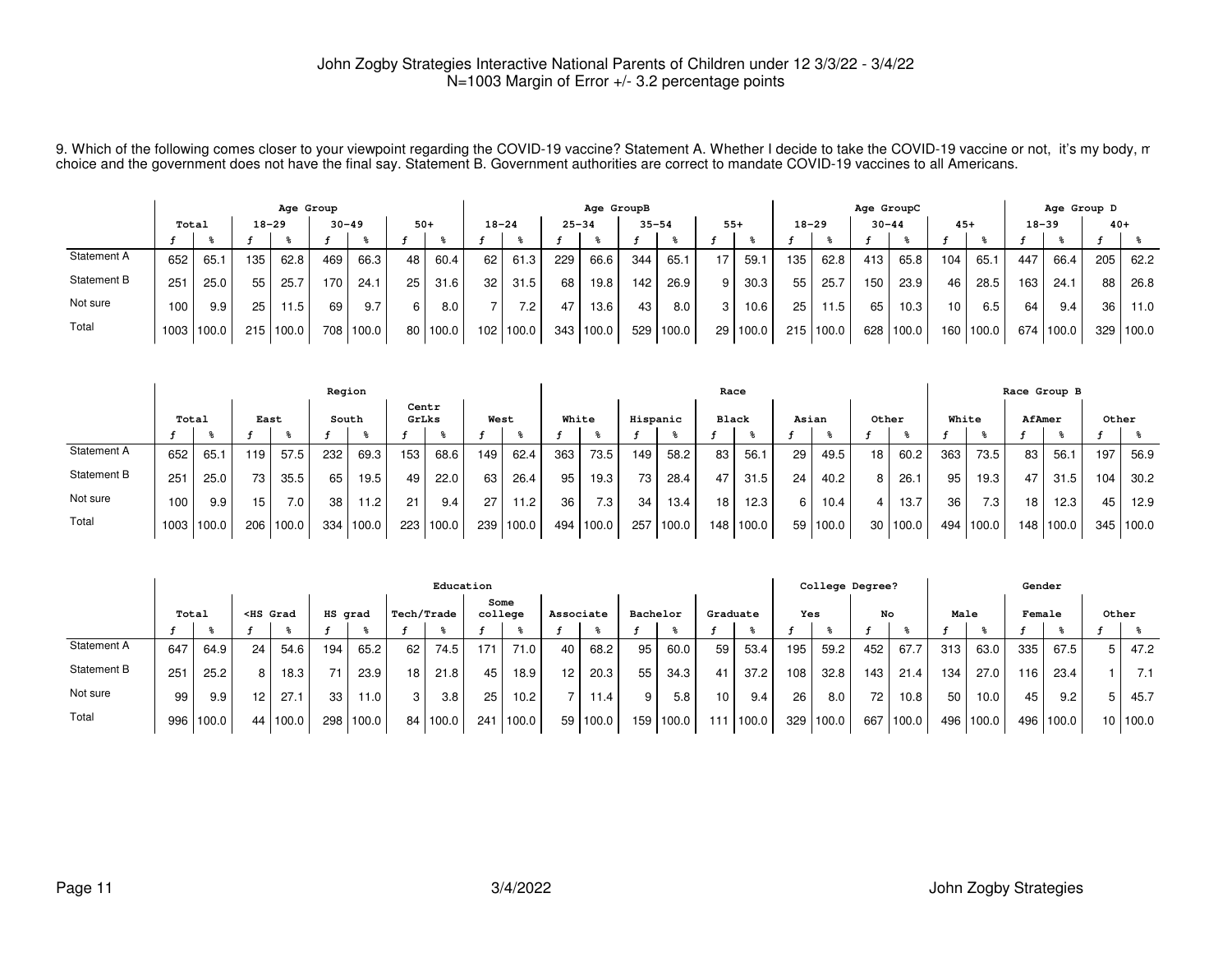9. Which of the following comes closer to your viewpoint regarding the COVID-19 vaccine? Statement A. Whether I decide to take the COVID-19 vaccine or not, it's my body,<br>my choice and the government does not have the fina

|             |       |            |               |          | Location      |                  |        |            |                 |           |                 |           |         |           |          |                  |     | Ideology   |                                            |           |    |         |          |                  |           |                  |          | 3. Child Age Group |      |          |
|-------------|-------|------------|---------------|----------|---------------|------------------|--------|------------|-----------------|-----------|-----------------|-----------|---------|-----------|----------|------------------|-----|------------|--------------------------------------------|-----------|----|---------|----------|------------------|-----------|------------------|----------|--------------------|------|----------|
|             | Total |            | Large<br>city |          | Small<br>city |                  | Suburb |            | Rural           |           | Progressi<br>ve |           | Liberal |           | Moderate |                  | ive |            | v<br> Conservat Conservat Libertari<br>ive |           | an |         | Not sure |                  | Under age |                  | Age 5-11 |                    | Both |          |
|             |       |            |               |          |               |                  |        |            |                 |           |                 |           |         |           |          |                  |     |            |                                            |           |    |         |          |                  |           |                  |          |                    |      |          |
| Statement A |       | 648 65.2   |               | 166 54.5 | 131           | 166.1            |        | 213   69.1 |                 | 138 75.6  |                 | 32   50.8 |         | 81   56.5 |          | $171$ 61.1       |     | 144   75.9 |                                            | 72   75.0 |    | 18 68.4 |          | 133 65.6         |           |                  |          | 170 62.5 358 65.9  |      | 124 66.2 |
| Statement B |       | 251   25.2 |               | 103 33.9 |               | 44   22.4        |        | 69   22.5  |                 | 34   18.6 |                 | 28   44.3 |         | 52 36.5   |          | 72   25.8        |     | 41   21.8  |                                            | 19   19.8 |    | 9 31.6  |          | $29$   14.3      |           | 75   27.4        |          | 134   24.7         |      | 42 22.4  |
| Not sure    | 94    | 9.5        | 35            | 11.6     |               | 23 11.6          | 26     | 8.3        | 10 <sup>1</sup> | 5.7       |                 | 4.9       | 10 l    | 7.0       | 37       | 13.0             |     | 2.3        |                                            | 5.2       |    |         |          | 41 20.1          | 27        | 10.1             | 51       | 9.4                | 21   | 11.4     |
| Total       | 993   | 100 l      | 304           | 100      | 199           | 100 <sup>1</sup> | 308    | 100        | 183 I           | 100       | 64              | 100       | 143 l   | 100       | 280      | 100 <sup>1</sup> | 190 | 100        | 95                                         | 100       | 27 | 100.    | 203 l    | 100 <sub>l</sub> | 273       | 100 <sup>1</sup> | 543      | 100                | 188  | 100      |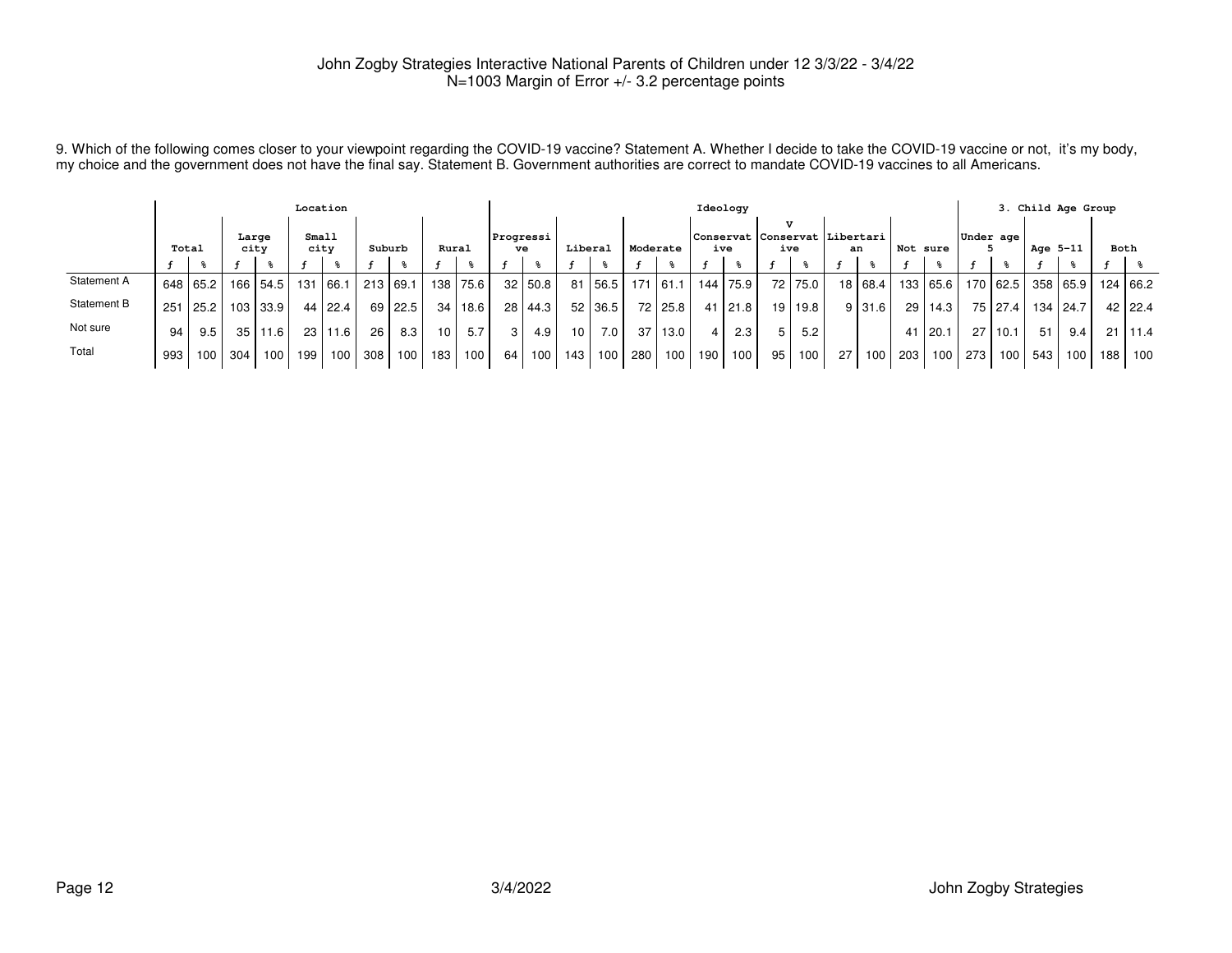|                    |        |        |     | Age Group |      |           |                 |                   |                  |       |           | Age GroupB |      |           |                 |       |     |           |           | Age GroupC |       |       |     | Age Group D |       |       |
|--------------------|--------|--------|-----|-----------|------|-----------|-----------------|-------------------|------------------|-------|-----------|------------|------|-----------|-----------------|-------|-----|-----------|-----------|------------|-------|-------|-----|-------------|-------|-------|
|                    | Total  |        |     | $18 - 29$ |      | $30 - 49$ | $50+$           |                   | $18 - 24$        |       | $25 - 34$ |            |      | $35 - 54$ | $55+$           |       |     | $18 - 29$ | $30 - 44$ |            | $45+$ |       |     | $18 - 39$   | $40+$ |       |
|                    |        |        |     |           |      |           |                 |                   |                  |       |           |            |      |           |                 |       |     |           |           |            |       |       |     |             |       |       |
| Strong faith       | 193    | 19.3   | 44  | 20.6      | 138  | 19.4      | 12 <sub>1</sub> | 14.5 <sub>1</sub> | 19               | 18.3  | 82        | 23.9       | 90   | 17.0      | 3               | 10.7  | 44  | 20.6      | 131       | 20.9       | 18    | 11.2  | 148 | 21.9        | 46    | 13.9  |
| Some faith         | 358    | 35.7   | 68  | 31.7      | 259  | 36.6      | 31              | 38.7              | 40               | 39.2  | 91        | 26.6       | 213  | 40.2      | 15              | 50.4  | 68  | 31.7      | 217       | 34.6       | 73    | 45.5  | 217 | 32.2        | 141   | 42.9  |
| Not too much faith | $24 -$ | 24.0   | 55  | 25.4      | 173. | 24.4      | 13              | 16.4              | 24 <sub>1</sub>  | 23.6  | 97        | 28.4       | 116. | 21.9      | 3               | 10.7  | 55  | 25.4      | 157       | 25.0       | 29    | 18.1  | 171 | 25.4        | 70    | 21.1  |
| No faith at all    | 137    | 13.7   | 26  | 12.1      | 88   | 12.5      | 23              | 28.6              | 9                | 9.2   | 39        | 11.3       | 82   | 15.5      |                 | 23.2  | 26  | 12.1      | 78        | 12.4       | 33    | 20.6  | 83  | 12.3        | 54    | 16.4  |
| Not sure           | 73     | 7.3    | 22  | 10.3      | 50   | 7.1       |                 | 1.8               | 10               | 9.7   | 34        | 9.8        | 29   | 5.4       |                 | 4.9   | 22  | 10.3      | 44        | 7.0        |       |       | 55  | 8.1         | 19    | 5.7   |
| Total              | 1003   | 1100.0 | 215 | 100.0     | 708  | 100.0     | 80              | 100.0             | 102 <sub>2</sub> | 100.0 | 343       | 100.0      | 529  | 100.0     | 29 <sub>1</sub> | 100.0 | 215 | 100.0     | 628       | 100.0      | 160   | 100.0 | 674 | 100.0       | 329   | 100.0 |

10. Overall, how much faith do you have that the nation's medical experts will get us back to living a normal life again?

|                    |       |       |                 |       | Region |           |                |       |                 |       |       |           |          |       |              | Race      |                 |       |                |          |       |       |        | Race Group B |       |                  |
|--------------------|-------|-------|-----------------|-------|--------|-----------|----------------|-------|-----------------|-------|-------|-----------|----------|-------|--------------|-----------|-----------------|-------|----------------|----------|-------|-------|--------|--------------|-------|------------------|
|                    | Total |       | East            |       |        | South     | Centr<br>GrLks |       | West            |       | White |           | Hispanic |       | <b>Black</b> |           | Asian           |       | Other          |          | White |       | AfAmer |              | Other |                  |
|                    |       |       |                 |       |        |           |                |       |                 |       |       |           |          |       |              |           |                 |       |                |          |       |       |        |              |       |                  |
| Strong faith       | 193   | 19.3  | 39              | 18.7  | 63     | 18.9      | 38             | 16.9  | 54              | 22.5  | 76    | 15.3      | 67       | 26.2  | 31           | 20.8      | 16              | 26.7  | $\overline{4}$ | 12.1     | 76    | 15.3  | 31     | 20.8         | 87    | 25.1             |
| Some faith         | 358   | 35.7  |                 | 37.5  | 108    | 32.3      | 83             | 37.1  | 90 <sub>1</sub> | 37.6  | 166   | 33.6      | 107      | 41.6  | 55           | 36.8      | 22              | 37.8  | 8              | 25.9     | 166   | 33.6  | 55     | 36.8         | 137   | 39.6             |
| Not too much faith | 241   | 24.0  | 42              | 20.2  | 89     | 26.5      | 60             | 26.8  | 50 <sub>1</sub> | 21.0  | 135   | 27.3      | 47       | 18.3  | 32           | 21.4      | 10 <sup>1</sup> | 17.5  | 13             | 43.6     | 135   | 27.3  | 32     | 21.4         | 70    | 20.3             |
| No faith at all    | 137   | 13.7  | 30              | 14.5  | 54     | 16.3      | 29             | 12.9  | 24              | 10.1  | 85    | 17.3      | 14.      | 5.5   | 17.          | 11.6      | -               | 11.5  | 5              | 17.5     | 85    | 17.3  | 17     | 11.6         | 26    | 7.6              |
| Not sure           | 73    | 7.3.  | 19 <sub>1</sub> | 9.1   | 20     | 5.9       | 14             | 6.3   | 21              | 8.7   | 32    | 6.6       | 21       | 8.3   | 14           | 9.3       | $\overline{4}$  | 6.6   | 0              | .9       | 32    | 6.6   | 14     | 9.3          | 26    | 7.4              |
| Total              | 1003  | 100.0 | 206             | 100.0 |        | 334 100.0 | 223            | 100.0 | 239             | 100.0 |       | 494 100.0 | 257      | 100.0 |              | 148 100.0 | 59 <sub>1</sub> | 100.0 |                | 30 100.0 | 494   | 100.0 | 148    | 100.0        |       | $345 \mid 100.0$ |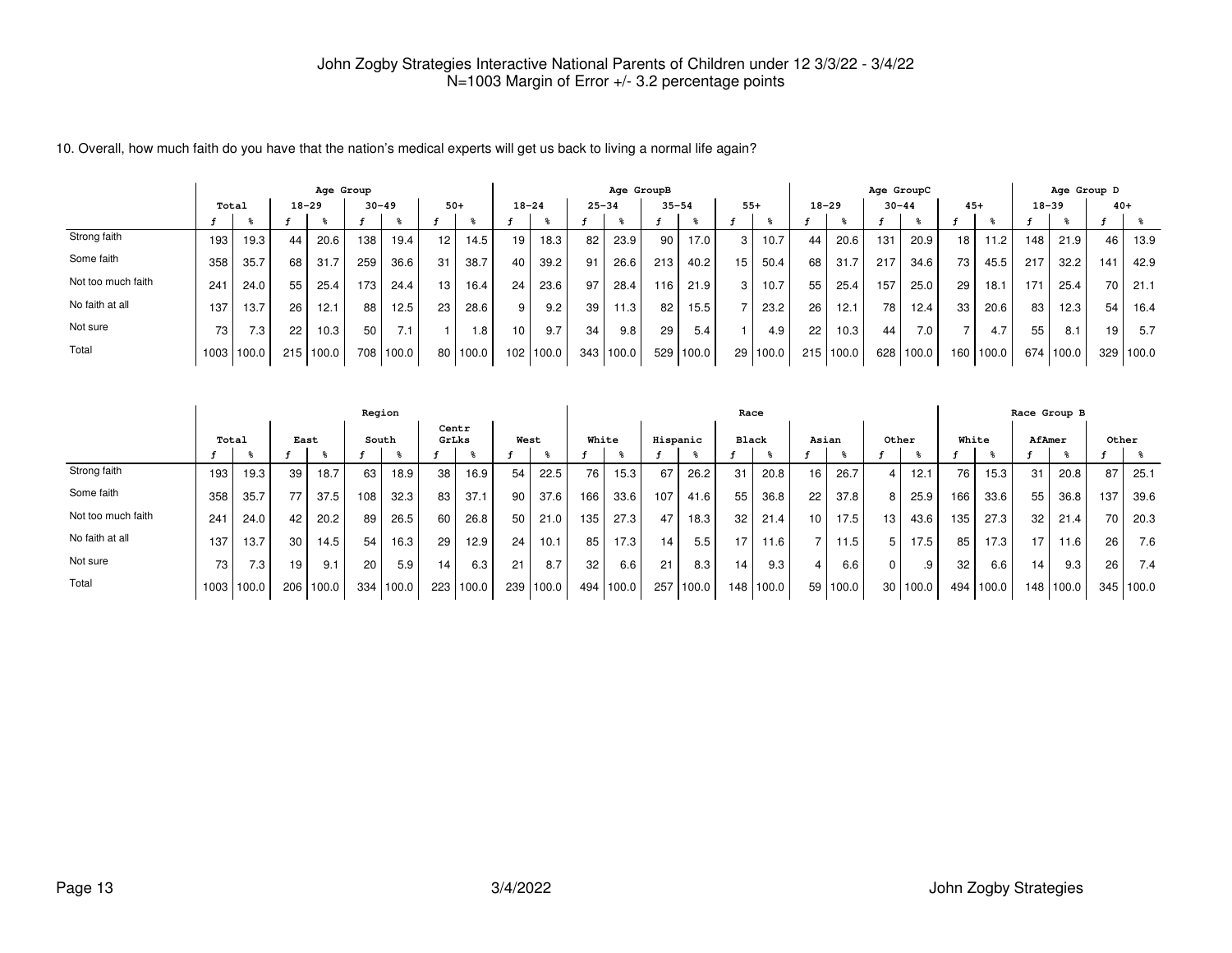| 10. Overall, how much faith do you have that the nation's medical experts will get us back to living a normal life again? |  |  |
|---------------------------------------------------------------------------------------------------------------------------|--|--|
|                                                                                                                           |  |  |

|                    |       |           |                                                                                                                                                                                                                                                                                                                       |       |         |       |            | Education |     |                 |                 |            |    |                   |          |                  |     | College Degree? |     |       |      |       | Gender |       |       |          |
|--------------------|-------|-----------|-----------------------------------------------------------------------------------------------------------------------------------------------------------------------------------------------------------------------------------------------------------------------------------------------------------------------|-------|---------|-------|------------|-----------|-----|-----------------|-----------------|------------|----|-------------------|----------|------------------|-----|-----------------|-----|-------|------|-------|--------|-------|-------|----------|
|                    | Total |           | <hs grad<="" th=""><th></th><th>HS grad</th><th></th><th>Tech/Trade</th><th></th><th></th><th>Some<br/>college</th><th>Associate</th><th></th><th></th><th>Bachelor</th><th>Graduate</th><th></th><th>Yes</th><th></th><th>No</th><th></th><th>Male</th><th></th><th>Female</th><th></th><th>Other</th><th></th></hs> |       | HS grad |       | Tech/Trade |           |     | Some<br>college | Associate       |            |    | Bachelor          | Graduate |                  | Yes |                 | No  |       | Male |       | Female |       | Other |          |
|                    |       |           |                                                                                                                                                                                                                                                                                                                       |       |         |       |            |           |     |                 |                 |            |    |                   |          |                  |     |                 |     |       |      |       |        |       |       |          |
| Strong faith       | 193   | 19.4      | 12                                                                                                                                                                                                                                                                                                                    | 27.6  | 49      | 16.5  | 9          | 10.6      | 44  | 18.2            | 14              | 24.6       | 40 | 24.9              | 25       | 22.7             | 79  | 24.1            | 114 | 17.1  | 109  | 22.0  | 81     | 16.4  |       | 27.0     |
| Some faith         | 356   | 35.7      | $12 \overline{ }$                                                                                                                                                                                                                                                                                                     | 27.9  | 100     | 33.5  | 28         | 33.0      | 75  | 31.0            | 22              | 37.1       | 60 | 37.5              | 60       | 54.0             | 141 | 43.0            | 215 | 32.2  | 187  | 37.6  | 171    | 34.3  |       | 8.7      |
| Not too much faith | 239   | 24.0      | 9                                                                                                                                                                                                                                                                                                                     | 20.6  | 71      | 23.9  | 27         | 32.6      | 78  | 32.5            |                 | 19.1       | 26 | 16.6 <sub>1</sub> | 16       | 14.2             | 53  | 16.3.           | 186 | 27.9  | 95   | 19.2  | 144    | 29.1  |       | 10.8     |
| No faith at all    | 135   | 13.6      | 2                                                                                                                                                                                                                                                                                                                     | 3.9   | 44      | 14.6  | 13         | 15.6      | 34  | 14.0            | 10 <sup>1</sup> | 16.8       | 26 | 16.3              | 7        | 6.7              | 43  | 13.1            | 92  | 13.8  | 72   | 14.6  | 63     | 12.6  |       | 22.3     |
| Not sure           | 72    | 7.2       | 9                                                                                                                                                                                                                                                                                                                     | 20.0  | 34      | 11.4  |            | 8.2       | 11  | 4.4             |                 | 2.4        | -  | 4.7               | 3        | 2.4 <sub>1</sub> | 11  | 3.5             | 60  | 9.0   | 33   | 6.6   | 38     | 7.6   | 3     | 31.1     |
| Total              |       | 996 100.0 | 44 l                                                                                                                                                                                                                                                                                                                  | 100.0 | 298     | 100.0 |            | 84 100.0  | 241 | 100.0           |                 | 59   100.0 |    | 159 100.0         | 111      | 100.0            | 329 | 100.0           | 667 | 100.0 | 496  | 100.0 | 496    | 100.0 |       | 10 100.0 |

|                    |            |      |               |                  | Location        |             |        |          |       |                  |                 |                  |                 |             |      |                  | Ideology        |         |                                 |             |                 |        |          |                |                 |          | 3. Child Age Group |          |     |                   |
|--------------------|------------|------|---------------|------------------|-----------------|-------------|--------|----------|-------|------------------|-----------------|------------------|-----------------|-------------|------|------------------|-----------------|---------|---------------------------------|-------------|-----------------|--------|----------|----------------|-----------------|----------|--------------------|----------|-----|-------------------|
|                    | Total      |      | Large<br>city |                  | Small           | city        | Suburb |          | Rural |                  | Progress<br>ive |                  | Liberal         |             |      | Moderate         | Conserva        | tive    | $\mathbf v$<br>Conserva<br>tive |             | Libertar<br>ian |        | Not sure |                | age $5$         | Under    | Age 5-11           |          |     | Both              |
|                    |            |      |               |                  |                 |             |        |          |       |                  |                 |                  |                 |             |      |                  |                 |         |                                 |             |                 |        |          |                |                 |          |                    |          |     |                   |
| Strong faith       | 193        | 19.5 |               | 72 23.8          | 37 <sup>1</sup> | 18.8        | 63     | 20.5     | 21    | 11.3             | 36              | 56.5             |                 | 40 28.0     |      | $56$   20.1      | 19              | 110.01  |                                 | 13 13.8     | 4 I             | 15.4   | 25       | 12.2           |                 | 42 15.3  | 101                | 18.6     |     | $51 \,   \, 27.0$ |
| Some faith         | $358$ 36.1 |      | 110           | 36.2             |                 | 80 40.1     |        | 115 37.4 |       | 54 29.3          | 22              | 34.0             |                 | 50 35.2     | 1271 | 45.2             |                 | 66 34.8 |                                 | $20$   21.2 | 11 <sup>1</sup> | 40.0   |          | $62$ 30.7      |                 | 116 42.6 |                    | 182 33.5 | 61  | 32.3              |
| Not too much faith | 241        | 24.2 |               | 66 21.8          |                 | 54 27.4     | 67     | 21.9     |       | 53 28.9          | 5               | 7.7              |                 | $36$   25.1 |      | $61$   21.7      |                 | 65 34.4 |                                 | 19 19.9     |                 | 5 20.1 |          | 49   24.2      |                 | 66 24.3  |                    | 124 22.8 | 51  | 27.1              |
| No faith at all    | 133        | 13.4 | 28            | 9.1              |                 | $20$   10.1 | 43     | 14.0     |       | 42 23.1          | $\Omega$        | .5               | 12 <sub>1</sub> | 8.3         | 24   | 8.6              | 33 <sup>1</sup> | 17.5    | 36                              | 37.8        |                 | 7 24.5 | 25       | 12.3           | 34 <sup>1</sup> | 12.4     | 87                 | 16.1     | 16  | 8.6               |
| Not sure           | 68         | 6.8  | 28            | 9.2              |                 | 3.6         | 19     | 6.2      | 141   | 7.4 <sub>1</sub> |                 | 1.4 <sub>1</sub> | 5               | 3.5         | 12   | 4.5              | 6               | 3.3     |                                 | 7.3         |                 |        |          | $42 \mid 20.6$ | 15 <sub>1</sub> | 5.5      | 49                 | 9.0      | 10  | 5.1               |
| Total              | 993        | 100  | 304           | 100 <sub>l</sub> | 199             | 100         | 308    | 100      | 183   | 100              | 64              | 100              | 143             | 100         | 280  | 100 <sub>l</sub> | 190             | 100     | 95                              | 100         | 27              | 100    | 203      | 100            | ا 273 ا ∕       | 100      | 543                | 100      | 188 | 100               |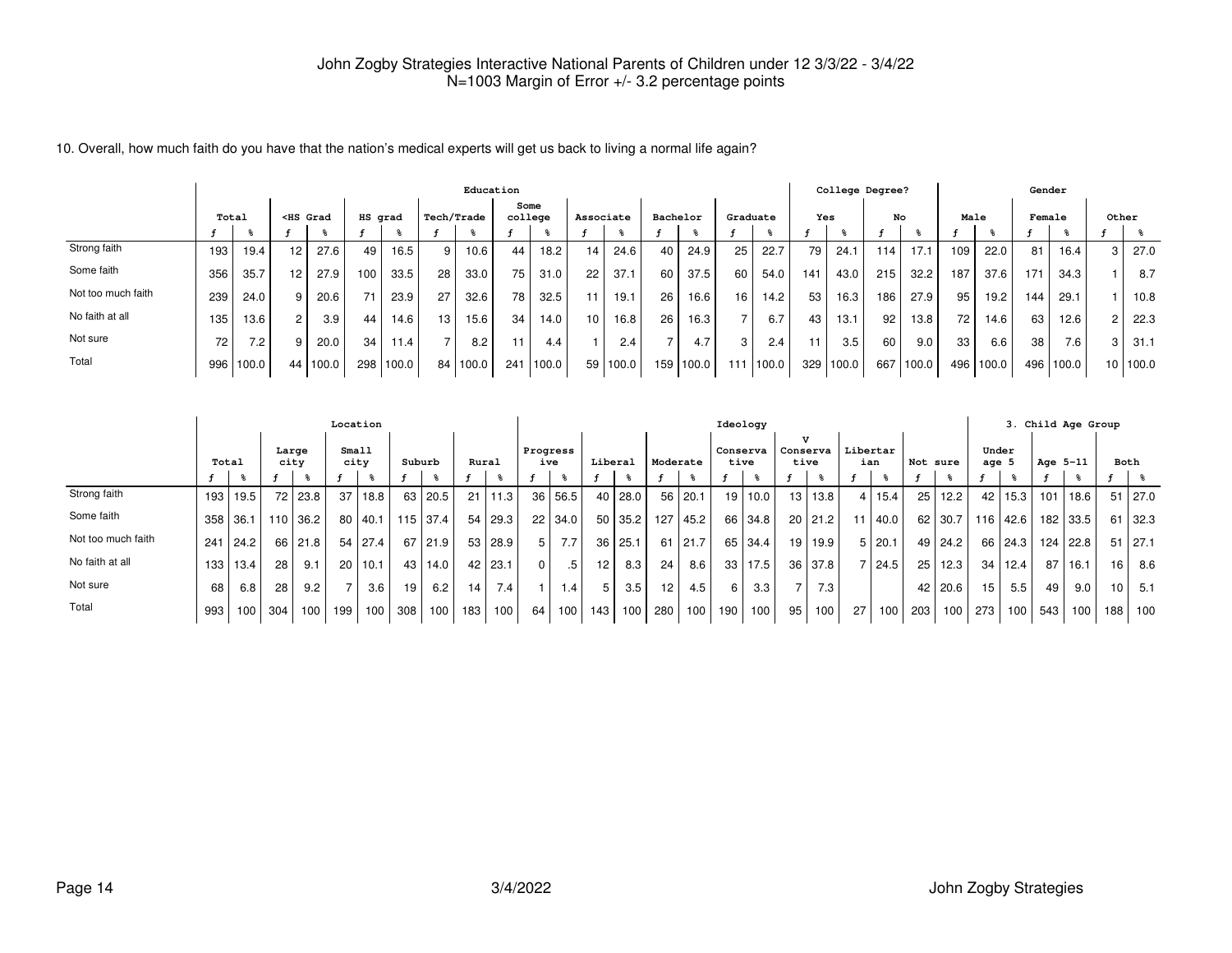11. Overall, how much confidence do you have that Dr. Anthony Fauci and his colleagues will get Americans back to living a normal life again?

|                         |       |       |     | Age Group |           |       |       |                  |           |       |            | Age GroupB |     |           |              |          |                 |           | Age GroupC |                   |       |       |           | Age Group D |       |       |
|-------------------------|-------|-------|-----|-----------|-----------|-------|-------|------------------|-----------|-------|------------|------------|-----|-----------|--------------|----------|-----------------|-----------|------------|-------------------|-------|-------|-----------|-------------|-------|-------|
|                         | Total |       |     | $18 - 29$ | $30 - 49$ |       | $50+$ |                  | $18 - 24$ |       | $25 - 34$  |            |     | $35 - 54$ | $55+$        |          | $18 - 29$       |           | $30 - 44$  |                   | $45+$ |       | $18 - 39$ |             | $40+$ |       |
|                         |       |       |     |           |           |       |       |                  |           |       |            |            |     |           |              |          |                 |           |            |                   |       |       |           |             |       |       |
| A lot of confidence     | 157   | 15.7  | 27  | 12.4      | 116       | 16.3  | 15    | 18.7             | 11        | 11.0  | 53         | 15.4       | 87  | 16.5      | 6            | 21.7     |                 | 12.4      | 102        | 16.3 <sub>1</sub> | 28    | 17.6  | 104       | 15.4        | 53    | 16.2  |
| Some confidence         | 273   | 27.3  | 54  | 25.       | 193       | 27.2  | 27    | 33.7             | 28        | 28.0  | 76         | 22.1       | 160 | 30.3      | $\mathbf{9}$ | 30.7     | 54              | 25.1      | 169        | 26.9              | 51    | 31.6  | 169       | 25.1        | 104.  | 31.7  |
| Not too much confidence | 259   | 25.8  | 65  | 30.4      | 186       | 26.2  | 8     | 9.5              | 31        | 30.1  | 103.       | 29.9       | 124 | 23.5      |              | 3.7      | 65 I            | 30.4      | 171        | 27.3              | 22    | 13.9  | 191       | 28.4        | 68    | 20.5  |
| No confidence at all    | 215   | 21.4  | 46  | 21.5      | 141       | 19.9  | 28    | 34.5             | 22        | 21.3  | 58         | 16.9       | 124 | 23.3      | 11.          | 39.1     | 46 <sup>1</sup> | 21.5      | 118        | 18.8              | 50    | 31.4  | 127       | 18.8        | 88    | 26.6  |
| Not sure                | 99    | 9.8   | 23  | 10.5      | 73        | 10.3  | 3     | 3.6 <sub>1</sub> | 10        | 9.6   | 54         | 15.7       | 34  | 6.4       |              | 4.9      | 23 <sub>1</sub> | 10.5      | 67         | 10.7              | 9     | 5.5   | 83        | 12.3        | 16    | 4.9   |
| Total                   | 1003  | 100.0 | 215 | 100.0     | 708       | 100.0 | 80 l  | 100.0            | 102       | 100.0 | $343 \mid$ | 100.0      | 529 | 100.0     |              | 29 100.0 |                 | 215 100.0 | 628        | 100.0             | 160   | 100.0 | 674       | 100.0       | 329   | 100.0 |

|                         |       |       |      |       | Region |                   |                |           |      |       |       |           |          |                  |       | Race      |       |          |       |          |       |       |        | Race Group B |       |           |
|-------------------------|-------|-------|------|-------|--------|-------------------|----------------|-----------|------|-------|-------|-----------|----------|------------------|-------|-----------|-------|----------|-------|----------|-------|-------|--------|--------------|-------|-----------|
|                         | Total |       | East |       | South  |                   | Centr<br>GrLks |           | West |       | White |           | Hispanic |                  | Black |           | Asian |          | Other |          | White |       | AfAmer |              | Other |           |
|                         |       |       |      |       |        |                   |                |           |      |       |       |           |          |                  |       |           |       |          |       |          |       |       |        |              |       |           |
| A lot of confidence     | 157   | 15.7  | 40   | 19.4  | 44     | 13.0              | 33             | 15.0      | 40   | 16.8  | 65    | 13.1      | 46       | 17.8             | 31    | 20.9      | 16    | 26.3     |       | .9       | 65    | 13.1  | 31     | 20.9         | 62    | 17.8      |
| Some confidence         | 273   | 27.3  | 50   | 24.2  | 86     | 25.8              | 58             | 26.1      | 79   | 33.0  | 112   | 22.7      | 101      | 39.5             | 32    | 21.4      | 20    | 34.4     | 8     | 25.9     | 112   | 22.7  | 32     | 21.4         | 129   | 37.4      |
| Not too much confidence | 259   | 25.8  | 48   | 23.3  | 96     | 28.8              | 54             | 24.2      | 60   | 25.3  | 131   | 26.6      | 59       | 23.0             | 49    | 32.8      |       | 6.1      |       | 37.0     | 131   | 26.6  | 49     | 32.8         | 74    | 21.3      |
| No confidence at all    | 215   | 21.4  | 51   | 24.5  | 68     | 20.2              | 53             | 23.7      | 44   | 18.2  | 140   | 28.3      | 32       | 12.3             | 15    | 10.4      | 13.   | 22.4     | 6     | 20.4     | 140   | 28.3  | 15     | 10.4         | 51    | 14.7      |
| Not sure                | 99    | 9.8   | 18   | 8.6   | 40     | 12.0 <sub>1</sub> | 25             | 11.1      | 16   | 6.7   | 46    | 9.3       | 19       | 7.4 <sub>1</sub> | 21    | 14.5      | 6     | 10.8     | 5     | 15.7     | 46    | 9.3   | 21     | 14.5         | 30    | 8.7       |
| Total                   | 1003  | 100.0 | 206  | 100.0 | 334    | 100.0             |                | 223 100.0 | 239  | 100.0 |       | 494 100.0 | 257      | 100.0            |       | 148 100.0 |       | 59 100.0 |       | 30 100.0 | 494   | 100.0 |        | 148 100.0    |       | 345 100.0 |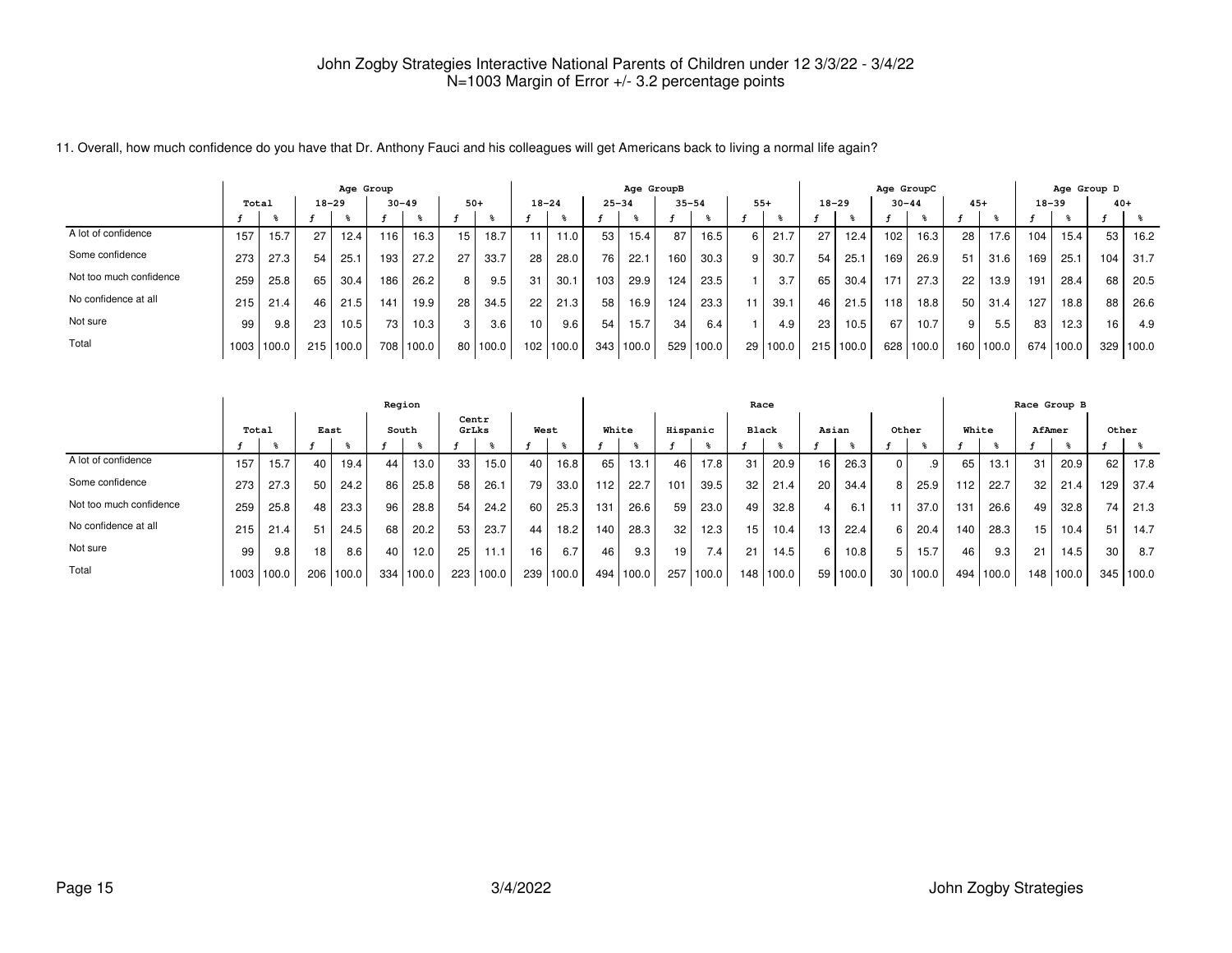|                         |     |           |    |                                                                                                                                                                                                                                                                                                              |         |       |                |            | Education |                 |           |          |                 |       |                 |           |                  | College Degree? |     |         |      |       | Gender |       |                      |          |
|-------------------------|-----|-----------|----|--------------------------------------------------------------------------------------------------------------------------------------------------------------------------------------------------------------------------------------------------------------------------------------------------------------|---------|-------|----------------|------------|-----------|-----------------|-----------|----------|-----------------|-------|-----------------|-----------|------------------|-----------------|-----|---------|------|-------|--------|-------|----------------------|----------|
|                         |     | Total     |    | <hs grad<="" th=""><th>HS grad</th><th></th><th></th><th>Tech/Trade</th><th></th><th>Some<br/>college</th><th>Associate</th><th></th><th>Bachelor</th><th></th><th></th><th>Graduate</th><th>Yes</th><th></th><th>No</th><th></th><th>Male</th><th></th><th>Female</th><th></th><th></th><th>Other</th></hs> | HS grad |       |                | Tech/Trade |           | Some<br>college | Associate |          | Bachelor        |       |                 | Graduate  | Yes              |                 | No  |         | Male |       | Female |       |                      | Other    |
|                         |     |           |    |                                                                                                                                                                                                                                                                                                              |         |       |                |            |           |                 |           |          |                 |       |                 |           |                  |                 |     |         |      |       |        |       |                      |          |
| A lot of confidence     | 157 | 15.8      | 8  | 18.9                                                                                                                                                                                                                                                                                                         | 32      | 10.9  | 3 <sup>1</sup> | 3.9        |           | 16.8            | 10        | 17.0     | 37              | 23.3  | 26 <sub>1</sub> | 23.0      | 73               | 22.1            | 85  | 12.7    | 87   | 17.5  | 68     | 13.6  | 3                    | 27.0     |
| Some confidence         | 273 | 27.5      |    | 25.5                                                                                                                                                                                                                                                                                                         | 74      | 24.8  | 24             | 28.5       | 52        | 21.6            | 17        | 28.2     | 50              | 31.6  | 46              | 41.1      | 112 <sub>1</sub> | 34.2            | 161 | 24.1    | 140  | 28.3  | 132    | 26.6  |                      | 10.6     |
| Not too much confidence | 258 | 25.9      | 19 | 42.5                                                                                                                                                                                                                                                                                                         | 73      | 24.5  | 34             | 40.8       | 70        | 28.9            | 15        | 25.2     | 27              | 16.9  | 20              | 18.4      | 62               | 18.9            | 196 | 29.3    | 109  | 22.0  | 148    | 29.8  | $\mathbf{2}^{\circ}$ | 15.8     |
| No confidence at all    | 214 | 21.5      | 2  | 3.9                                                                                                                                                                                                                                                                                                          | 79      | 26.6  | 15             | 18.5       | 53        | 22.7            | 16        | 27.3     | 35              | 22.2  | 13              | 11.7      | 64               | 19.5            | 150 | 22.5    | 117  | 23.5  | 96     | 19.4  | $\mathbf{2}^{\circ}$ | 15.5     |
| Not sure                | 93  | 9.4       |    | 9.1                                                                                                                                                                                                                                                                                                          | 39      | 13.2  |                | 8.3        | 26        | 10.7            |           | 2.3      | 10 <sup>1</sup> | 6.1   | 6               | 5.8       | 17               | 5.3             | 76  | 1.4     | 43   | 8.7   | 53     | 10.6  | 3                    | 31.1     |
| Total                   |     | 996 100.0 | 44 | 1100.0                                                                                                                                                                                                                                                                                                       | 298     | 100.0 | 84             | 100.0      | 241       | 100.0           |           | 59 100.0 | 159             | 100.0 |                 | 111 100.0 | 329              | 100.0           | 667 | l 100.0 | 496  | 100.0 | 496    | 100.0 |                      | 10 100.0 |

11. Overall, how much confidence do you have that Dr. Anthony Fauci and his colleagues will get Americans back to living a normal life again?

|                         |       |           |    |               | Location        |                  |                 |           |       |                |           |                  |                 |           |                 |               |                 | Ideology  |                 |                                                   |    |               |          |           |                 |           |          | 3. Child Age Group |                 |            |
|-------------------------|-------|-----------|----|---------------|-----------------|------------------|-----------------|-----------|-------|----------------|-----------|------------------|-----------------|-----------|-----------------|---------------|-----------------|-----------|-----------------|---------------------------------------------------|----|---------------|----------|-----------|-----------------|-----------|----------|--------------------|-----------------|------------|
|                         | Total |           |    | Large<br>city | Small<br>city   |                  | Suburb          |           | Rural |                | Progressi | ve               | Liberal         |           | Moderate        |               | ive             |           | ive             | $\mathbf{v}$<br>Conservat   Conservat   Libertari | an |               | Not sure |           | Under age       |           | Age 5-11 |                    | Both            |            |
|                         |       |           |    |               |                 |                  |                 |           |       |                |           |                  |                 |           |                 |               |                 |           |                 |                                                   |    |               |          |           |                 |           |          |                    |                 |            |
| A lot of confidence     | 157   | 15.8      | 80 | 26.2          | 15 <sub>1</sub> | 7.4 <sub>1</sub> | 48              | 15.5      | 15    | 8.3            | 37        | 58.2             | 35              | 24.8      | 45 <sub>1</sub> | 15.9          | 13              | 6.8       | 14              | 14.3                                              |    | $6 \mid 22.9$ | 8        | 3.7       | 25              | 9.3       | 83       | 15.3               |                 | 49 26.2    |
| Some confidence         |       | 273 27.5  | 75 | 24.7          | 66              | 33.4             |                 | 95 30.9   |       | $37 \mid 20.3$ | 16        | 25.9             | 51              | 35.9      |                 | 105 37.5      |                 | 46 24.4   | 10 <sub>1</sub> | 10.3                                              |    | 6 21.7        | 38 I     | 18.8      |                 | $87$ 31.8 |          | 142 26.3           |                 | 44 23.6    |
| Not too much confidence |       | 256 25.8  | 81 | 26.7          | 56              | 28.0             |                 | 70 22.8   |       | 49 27.0        |           | 711.5            | 31              | ا 21.9    |                 | 76 27.0       | 59 <sub>1</sub> | 30.9      |                 | $10$   10.1                                       |    | 7 27.4        |          | 69 33.7   |                 | 75 27.4   | 139      | 25.6               |                 | 45 24.0    |
| No confidence at all    |       | 213 21.5  | 44 | 14.4          | 33              | 16.8             |                 | 71 23.2   | 65    | 35.4           |           | 1.8 <sub>1</sub> | 12 <sub>1</sub> | 8.6       | 31 <sup>1</sup> | 10.9          | 59 <sub>1</sub> | 31.2      | 58              | 60.5                                              |    | $8 \mid 28.1$ |          | 46 22.7   | 57 l            | 20.9      | 122      | 22.5               | 36 <sup>1</sup> | l 19.0     |
| Not sure                | 93    | 9.4       | 24 | 8.0           | 28              | 14.3             | 24 <sup>1</sup> | 7.7       | 16    | 9.0            |           | 2.6              | 12              | 8.7       | 24              | 8.7           | 13              | 6.8       |                 | 4.9                                               |    |               |          | 43   21.0 | 29 <sub>1</sub> | 10.6      | 56       | 10.4               | 14 <sub>1</sub> | 7.2        |
| Total                   |       | 993 ∥00.0 |    | 304 100.0     |                 | 199   100.0      |                 | 308 100.0 |       | 183 100.0      |           | 64 100.0         |                 | 143 ∥00.0 |                 | 280 II 00.0 I |                 | 190 100.0 |                 | 95 ∥00.0                                          |    | 27 100.0      |          | 203 100.0 |                 | 273 ∥00.0 |          | 543 ∥00.0          |                 | 188 h 00.0 |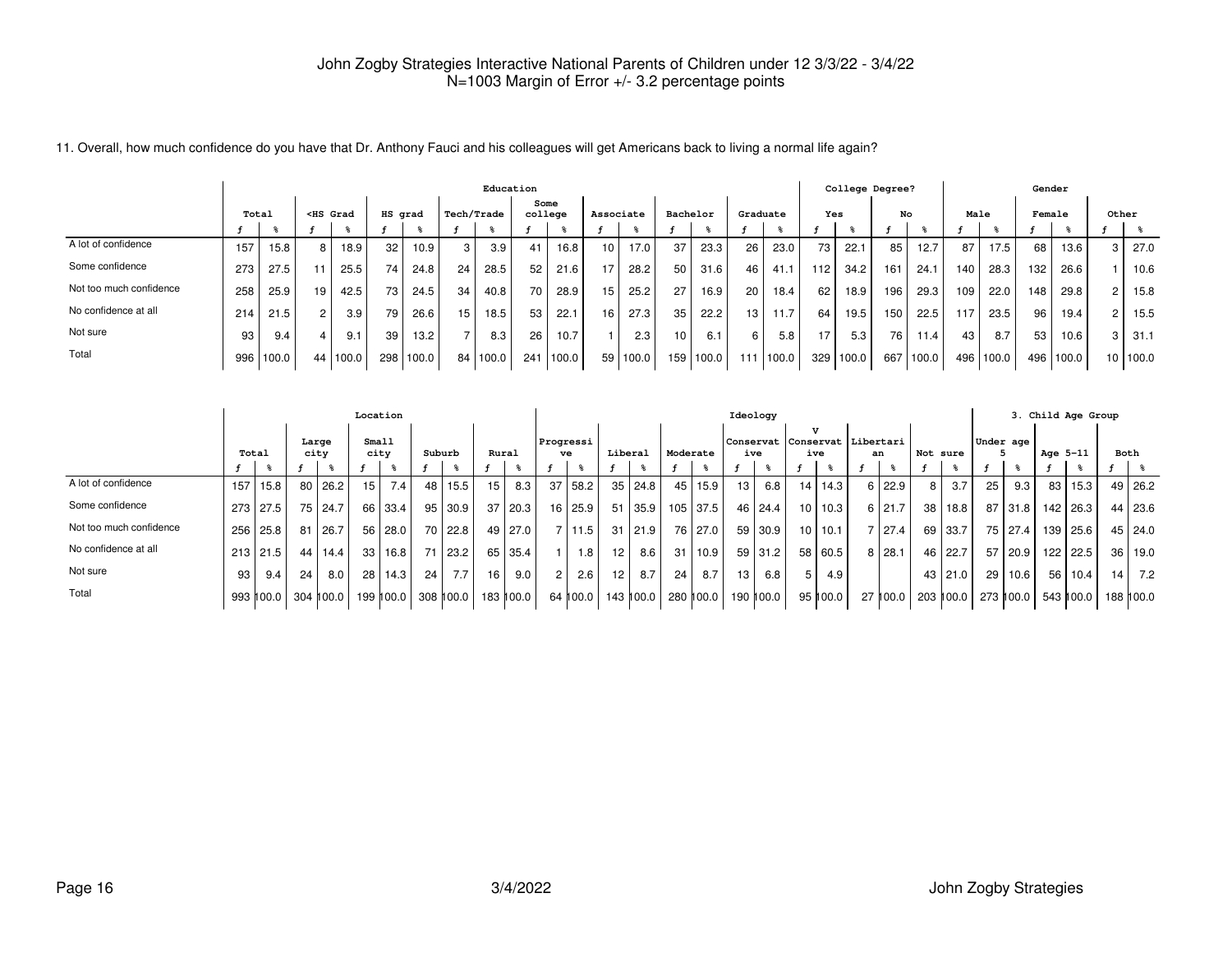12. Overall, would you say the roll-out of the COVID-19 vaccines – including shots 1, 2, and booster – has...

|                                     |       |       |           | Age Group |           |       |       |       |           |       |           | Age GroupB |           |       |       |          |           |       | Age GroupC |       |       |       |           |       | Age Group D |       |
|-------------------------------------|-------|-------|-----------|-----------|-----------|-------|-------|-------|-----------|-------|-----------|------------|-----------|-------|-------|----------|-----------|-------|------------|-------|-------|-------|-----------|-------|-------------|-------|
|                                     | Total |       | $18 - 29$ |           | $30 - 49$ |       | $50+$ |       | $18 - 24$ |       | $25 - 34$ |            | $35 - 54$ |       | $55+$ |          | $18 - 29$ |       | $30 - 44$  |       | $45+$ |       | $18 - 39$ |       | $40+$       |       |
|                                     |       |       |           |           |           |       |       |       |           |       |           |            |           |       |       |          |           |       |            |       |       |       |           |       |             |       |
| Failed to meet its promise          | 388   | 38.6  | 93        | 43.2      | 265       | 37.4  | 30    | 37.5  | 44        | 43.3  | 134       | 39.0       | 195       | 36.8  | 15    | 51.3     | 93        | 43.2  | 231        | 36.9  | 63    | 39.5  | 257       | 38.2  | 130         | 39.5  |
| Succeeded in meeting its<br>promise | 389   | 38.8  | 69        | 32.0      | 290       | 40.9  | 31    | 38.7  | 39        | 38.2  | 123       | 36.0       | 216       | 40.7  |       | 38.7     | 69        | 32.0  | 253        | 40.4  | 67    | 41.7  | 255       | 37.8  | 134         | 40.8  |
| Not sure                            | 226   | 22.6  | 53        | 24.9      | 154       | 21.7  | 19    | 23.9  | 19        | 18.5  | 86        | 25.0       | 119       | 22.5  | 3 I   | 10.1     | 53        | 24.9  | 143        | 22.7  | 30    | 18.8  | 161       | 24.0  | 65          | 19.7  |
| Total                               | 1003  | 100.0 | 215       | 100.0     | 708       | 100.0 | 80    | 100.0 | 102       | 100.0 | 343       | 100.0      | 529       | 100.0 |       | 29 100.0 | 215       | 100.0 | 628        | 100.0 | 160   | 100.0 | 674       | 100.0 | 329         | 100.0 |

|                                     |       |       |                  |        | Region |           |       |                  |      |       |       |       |          |       |     | Race  |    |       |       |          |       |       |        | Race Group B |       |       |
|-------------------------------------|-------|-------|------------------|--------|--------|-----------|-------|------------------|------|-------|-------|-------|----------|-------|-----|-------|----|-------|-------|----------|-------|-------|--------|--------------|-------|-------|
|                                     | Total |       | East             |        | South  |           | GrLks | Centr            | West |       | White |       | Hispanic |       |     | Black |    | Asian | Other |          | White |       | AfAmer |              | Other |       |
|                                     |       |       |                  |        |        |           |       |                  |      |       |       |       |          |       |     |       |    |       |       |          |       |       |        |              |       |       |
| Failed to meet its promise          | 388   | 38.6  | 77               | 37.4   | 123    | 36.7      | 96    | 43.2             | 91   | 38.   | 231   | 46.8  | 68       | 26.7  | 46  | 31.3  | 19 | 32.5  | 14    | 48.4     | 231   | 46.8  | 46     | 31.3         | 102   | 29.5  |
| Succeeded in meeting its<br>promise | 389   | 38.8  | 85               | 41.2   | 125    | 37.3      | 85    | 38.2             | 94   | 39.4  | 166   | 33.6  | 118      | 45.9  | 65  | 43.9  | 30 | 50.0  | 10    | 33.7     | 166   | 33.6  | 65     | 43.9         | 157   | 45.6  |
| Not sure                            | 226   | 22.6  | 44               | 21.4   | 87     | 26.0      | 41    | 18.6             | 54   | 22.5  | 97    | 19.6  | 70       | 27.4  | 37  | 24.8  | 10 | 17.6  |       | 17.9     | 97    | 19.6  | 37     | 24.8         | 86    | 24.9  |
| Total                               | 1003  | 100.0 | 206 <sub>1</sub> | '100.0 |        | 334 100.0 |       | $223 \mid 100.0$ | 239  | 100.0 | 494   | 100.0 | 257      | 100.0 | 148 | 100.0 | 59 | 100.0 |       | 30 100.0 | 494   | 100.0 |        | 148 100.0    | 345   | 100.0 |

|                                     |       |       |    |                                                                                                                                                                                                                                                                                                              |         |           |            | Education |                 |       |           |          |     |          |     |          |     | College Degree? |     |       |       |       | Gender |           |   |          |
|-------------------------------------|-------|-------|----|--------------------------------------------------------------------------------------------------------------------------------------------------------------------------------------------------------------------------------------------------------------------------------------------------------------|---------|-----------|------------|-----------|-----------------|-------|-----------|----------|-----|----------|-----|----------|-----|-----------------|-----|-------|-------|-------|--------|-----------|---|----------|
|                                     | Total |       |    | <hs grad<="" th=""><th>HS grad</th><th></th><th>Tech/Trade</th><th></th><th>Some<br/>college</th><th></th><th>Associate</th><th></th><th></th><th>Bachelor</th><th></th><th>Graduate</th><th>Yes</th><th></th><th>No</th><th></th><th>Male</th><th></th><th>Female</th><th></th><th></th><th>Other</th></hs> | HS grad |           | Tech/Trade |           | Some<br>college |       | Associate |          |     | Bachelor |     | Graduate | Yes |                 | No  |       | Male  |       | Female |           |   | Other    |
|                                     |       |       |    |                                                                                                                                                                                                                                                                                                              |         |           |            |           |                 |       |           |          |     |          |     |          |     |                 |     |       |       |       |        |           |   |          |
| Failed to meet its promise          | 385   | 38.7  | 19 | 43.0                                                                                                                                                                                                                                                                                                         | 121     | 40.6      | 43         | 51.8      | 87              | 36.2  | 26        | 44.2     | 52  | 32.9     | 36  | 32.4     | 114 | 34.7            | 271 | 40.6  | 179.  | 36.0  | 206    | 41.5      | 3 | 27.8     |
| Succeeded in meeting its<br>promise | 389   | 39.1  | 12 | 27.2                                                                                                                                                                                                                                                                                                         | 95      | 31.8      | 23         | 27.2      | 87              | 35.9  | 23        | 39.2     | 87  | 54.8     | 63  | 56.5     | 173 | 52.6            | 216 | 32.4  | 213   | 42.9  | 173    | 34.8      | 3 | 30.8     |
| Not sure                            | 222   | 22.3  | 13 | 29.8                                                                                                                                                                                                                                                                                                         | 82      | 27.6      | 18         | 20.9      | 67              | 27.8  | 10        | 16.6     | 20  | 12.3     | 12  | 11.1     | 42  | 12.7            | 180 | 27.0  | 105   | 21.7  | 118    | 23.7      | 4 | 41.4     |
| Total                               | 996   | 100.0 |    | 44 100.0                                                                                                                                                                                                                                                                                                     |         | 298 100.0 | 84 l       | 100.0     | 241             | 100.0 |           | 59 100.0 | 159 | 100.0    | 111 | 100.0    | 329 | 100.0           | 667 | 100.0 | 496 l | 100.0 |        | 496 100.0 |   | 10 100.0 |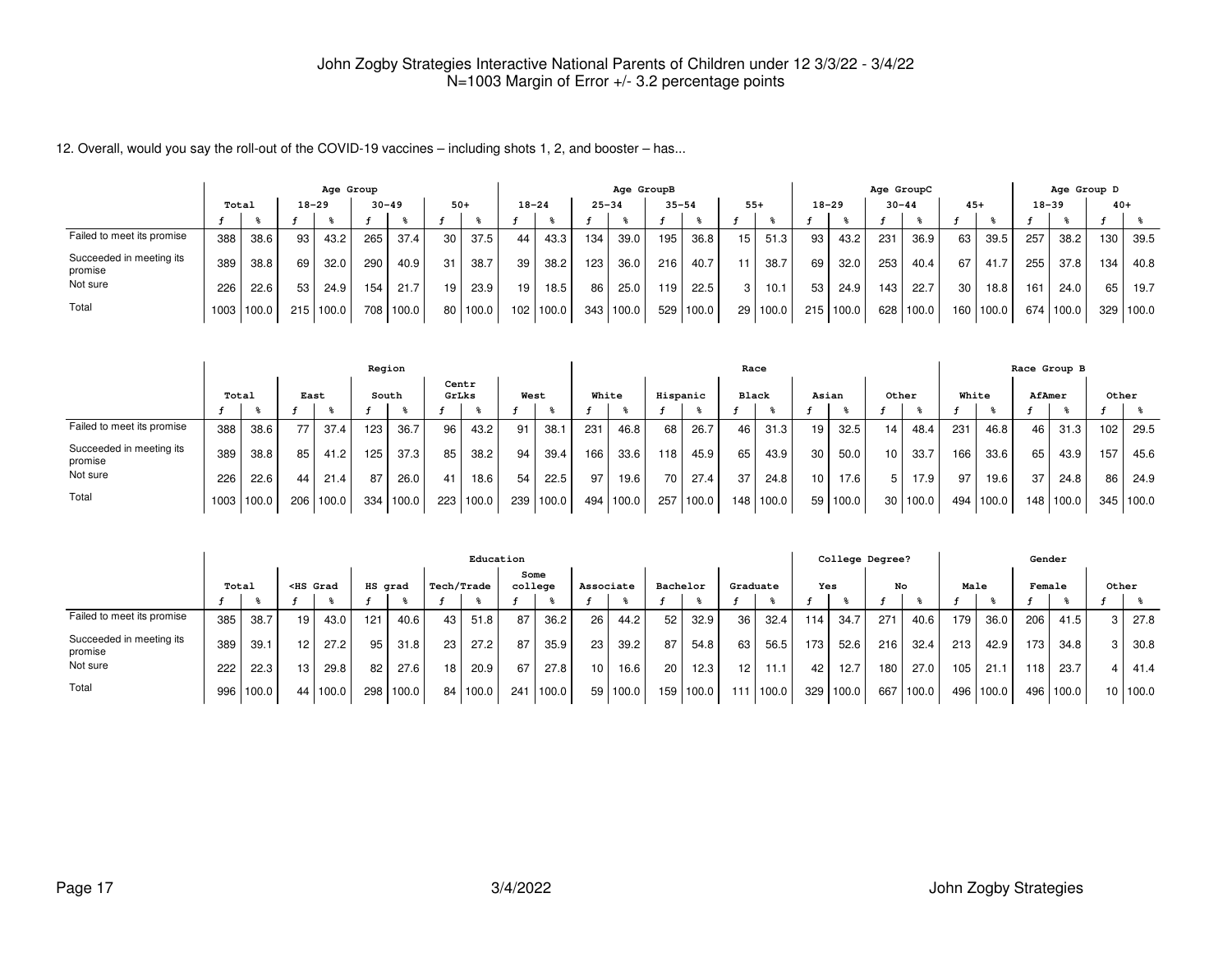12. Overall, would you say the roll-out of the COVID-19 vaccines – including shots 1, 2, and booster – has...

|                                     | Location |                  |               |                 |       |             |        |          |       |                  |                |                  |         |                  |          |            |       | Ideology |    |                                         |    |                  |                 |                  |           |         |          | 3. Child Age Group |       |           |
|-------------------------------------|----------|------------------|---------------|-----------------|-------|-------------|--------|----------|-------|------------------|----------------|------------------|---------|------------------|----------|------------|-------|----------|----|-----------------------------------------|----|------------------|-----------------|------------------|-----------|---------|----------|--------------------|-------|-----------|
|                                     | Total    |                  | Large<br>city |                 | Small | city        | Suburb |          | Rural |                  | ve             | Progressi        | Liberal |                  | Moderate |            |       | ive      |    | Conservat  Conservat   Libertari<br>ive |    | an               | Not sure        |                  | Under age |         | Age 5-11 |                    | Both  |           |
|                                     |          |                  |               |                 |       |             |        |          |       |                  |                |                  |         |                  |          |            |       |          |    |                                         |    |                  |                 |                  |           |         |          |                    |       |           |
| Failed to meet its promise          |          | 383 38.5         |               | $92$ 30.4       |       | 80   40.0   |        | 120 39.0 | 91    | l 49.8 l         |                | 17 26.4          |         | 37 25.6          |          | 74 26.4    | 109 l | 57.2     |    | 65 68.1                                 |    | 16 59.5          |                 | 70 34.5 116 42.6 |           |         |          | 208 38.4           |       | 63 33.7   |
| Succeeded in meeting its<br>promise |          | 389 39.2         |               | $134 \mid 44.0$ | 77    | 38.9        |        | 126 40.9 |       | 52 28.6          |                | 44 68.7          |         | 80 56.3          |          | 135   48.3 |       | 60 31.5  |    | $18$   18.6                             |    | $9 \mid 32.0$    |                 | 43 21.3          |           | 99 36.2 |          | 204 37.6           |       | 87   46.1 |
| Not sure                            | 221      | 122.3            |               | 78 25.7         |       | $42$   21.1 |        | 62 20.2  |       | 39   21.6        | 3 <sup>1</sup> | 4.9 <sub>1</sub> |         | 26   18.1        |          | 71 25.3    | 21    | 11.2     |    | 13 13.3                                 |    | 8.6              | 90 <sub>1</sub> | 44.2             |           | 58 21.2 | 131      | 124.1              |       | 38 20.1   |
| Total                               | 993      | 100 <sub>1</sub> | 304           | 100             | 199   | 100         | 308    | 100      | 183   | 100 <sub>1</sub> | 64             | 100 <sub>l</sub> | 143     | 100 <sub>1</sub> | 280      | 100        | 190   | 100      | 95 | 100                                     | 27 | 100 <sup>1</sup> | 203             |                  | 100 273   | 100     | 543      | 100                | 188 I | 100       |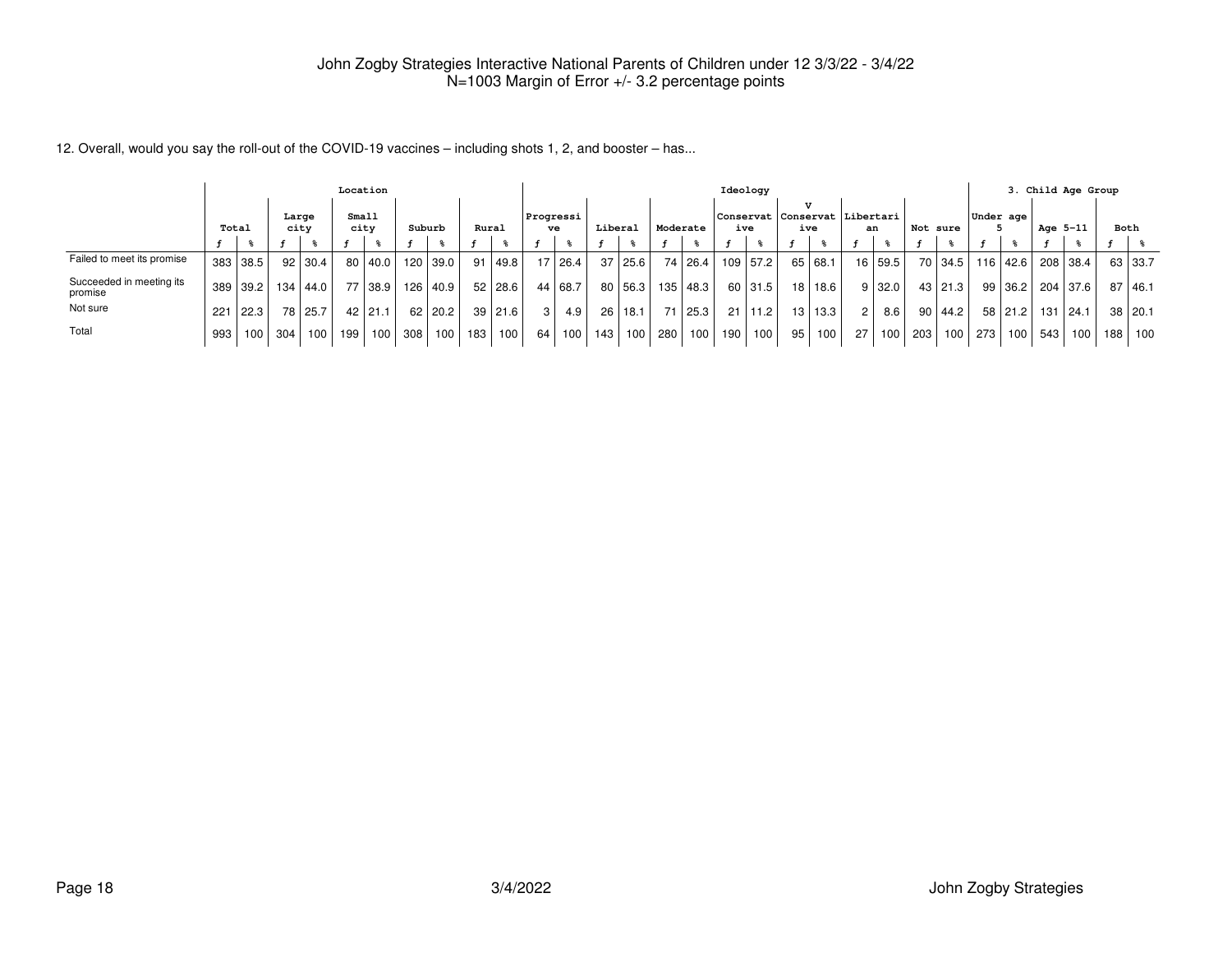13. The PREP Act (enacted by Congress in 2020) offers vaccine manufacturers liability protection – meaning a consumer cannot sue any vaccine manufacturer for their produc causing injury or death. Which of the following viewpoints comes closer to yours regarding the PREP Act enacted by Congress? Statement A. I trust there is good reason<br>Congress passed a law that gives vaccine manufacturers for one of their products causing injury or death.

|             | Age Group |                    |       |       |           |       |                 |          |    |           |           | Age GroupB |           |       |       |          |           |       | Age GroupC |           |                  |       |           | Age Group D |       |           |
|-------------|-----------|--------------------|-------|-------|-----------|-------|-----------------|----------|----|-----------|-----------|------------|-----------|-------|-------|----------|-----------|-------|------------|-----------|------------------|-------|-----------|-------------|-------|-----------|
|             |           | $18 - 29$<br>Total |       |       | $30 - 49$ |       | $50+$           |          |    | $18 - 24$ | $25 - 34$ |            | $35 - 54$ |       | $55+$ |          | $18 - 29$ |       |            | $30 - 44$ | $45+$            |       | $18 - 39$ |             | $40+$ |           |
|             |           |                    |       |       |           |       |                 |          |    |           |           |            |           |       |       |          |           |       |            |           |                  |       |           |             |       |           |
| Statement A | 307       | 30.6               | 62    | 28.7  | 223       | 31.5  | 22              | 27.7     | 32 | 31.8      | 101       | 29.5       | 168       | 31.7  | 6.    | 19.3     | 62        | 28.7  | 204        | 32.6      | 41               | 25.4  | 219       | 32.4        | 88    | 26.8      |
| Statement B | 533       | 53.2               | 125   | 58.2  | 360       | 50.9  | 48              | 60.3     | 58 | 56.5      | 188       | 54.7       | 267       | 50.4  | 21    | 73.8     | 125       | 58.2  | 309        | 49.2      | 100              | 62.2  | 355       | 52.6        | 179   | 54.3      |
| Not sure    | 163       | 16.2               | 28    | 13.1  | 125       | 17.6  | 10 <sub>1</sub> | 12.0     | 12 | 11.7      | 54        | 15.8       | 95        | 17.9  | റ     | 6.9      | 28        | 13.1  | 115        | 18.3      | 20 <sub>1</sub>  | 12.5  | 101       | 14.9        | 62    | 18.9      |
| Total       |           | 1003 100.0         | 215 l | 100.0 | 708       | 100.0 |                 | 80 100.0 |    | 102 100.0 | 343       | 100.0      | 529       | 100.0 |       | 29 100.0 | 215       | 100.0 | 628        | 100.0     | 160 <sub>1</sub> | 100.0 |           | 674 100.0   |       | 329 100.0 |

|             | Region |       |       |       |       |       |                |       |      |       |       |       |          |       | Race            |           |                 |            |                 |       |       |           |        | Race Group B |       |       |
|-------------|--------|-------|-------|-------|-------|-------|----------------|-------|------|-------|-------|-------|----------|-------|-----------------|-----------|-----------------|------------|-----------------|-------|-------|-----------|--------|--------------|-------|-------|
|             | Total  |       | East  |       | South |       | Centr<br>GrLks |       | West |       | White |       | Hispanic |       | <b>Black</b>    |           | Asian           |            | Other           |       | White |           | AfAmer |              | Other |       |
|             |        |       |       |       |       |       |                |       |      |       |       |       |          |       |                 |           |                 |            |                 |       |       |           |        |              |       |       |
| Statement A | 307    | 30.6  | 65    | 31.5  | 100   | 30.0  | 69             | 31.0  | 72   | 30.2  | 131   | 26.5  | 95       | 36.9  | 53              | 36.1      | 22              | 36.5       | 6               | 20.1  | 131   | 26.5      | 53     | 36.1         | 122   | 35.4  |
| Statement B | 533    | 53.2  | 99    | 47.7  | 182   | 54.5  | 122            | 54.6  | 131  | 54.7  | 295   | 59.8  | 119      | 46.3  | 66 l            | 44.6      | 27              | 45.8       | 16              | 54.7  | 295   | 59.8      | 66     | 44.6         | 162   | 46.9  |
| Not sure    | 163    | 16.2  | 43    | 20.8  | 52    | 15.5  | 32             | 14.3  | 36   | 15.0  | 68    | 13.7  | 43       | 16.8  | 29 <sub>1</sub> | 19.3      | 10 <sup>1</sup> | 17.7       |                 | 25.2  | 68    | 13.7      | 29     | 19.3         | 61    | 17.7  |
| Total       | 1003   | 100.0 | 206 l | 100.0 | 334   | 100.0 | 223            | 100.0 | 239  | 100.0 | 494   | 100.0 | 257      | 100.0 |                 | 148 100.0 |                 | 59   100.0 | 30 <sub>1</sub> | 100.0 | 494   | ⊦   100.0 | 148 I  | 100.0        | 345 l | 100.0 |

|             |       |       |    |                                                                                                                                                                                                                                                                                                              |         |       |            | Education |                 |        |           |          |     |          |          |       |     | College Degree? |     |       |      |        | Gender |        |       |          |
|-------------|-------|-------|----|--------------------------------------------------------------------------------------------------------------------------------------------------------------------------------------------------------------------------------------------------------------------------------------------------------------|---------|-------|------------|-----------|-----------------|--------|-----------|----------|-----|----------|----------|-------|-----|-----------------|-----|-------|------|--------|--------|--------|-------|----------|
|             | Total |       |    | <hs grad<="" th=""><th>HS grad</th><th></th><th>Tech/Trade</th><th></th><th>Some<br/>college</th><th></th><th>Associate</th><th></th><th></th><th>Bachelor</th><th>Graduate</th><th></th><th>Yes</th><th></th><th>No</th><th></th><th>Male</th><th></th><th>Female</th><th></th><th>Other</th><th></th></hs> | HS grad |       | Tech/Trade |           | Some<br>college |        | Associate |          |     | Bachelor | Graduate |       | Yes |                 | No  |       | Male |        | Female |        | Other |          |
|             |       |       |    |                                                                                                                                                                                                                                                                                                              |         |       |            |           |                 |        |           |          |     |          |          |       |     |                 |     |       |      |        |        |        |       |          |
| Statement A | 307   | 30.8  | 19 | 44.0                                                                                                                                                                                                                                                                                                         |         | 23.7  | 18         | 21.3      | 76              | 31.5   | 17        | 29.2     | 57  | 36.7     | 48       | 43.7  | 123 | 37.4            | 184 | 27.5  | 174  | 35.1   | 129    | 26.0   | 3     | 30.8     |
| Statement B | 528   | 53.0  | 17 | 39.0                                                                                                                                                                                                                                                                                                         | 154     | 51.7  | 58         | 69.2      | 131             | 54.5   | 34        | 57.8     | 82  | 51.4     | 52       | 46.6  | 167 | 50.9            | 361 | 54.7  | 260  | 52.5   | 268    | 53.9   | 5     | 52.3     |
| Not sure    | 161   | 16.2  |    | 17.0                                                                                                                                                                                                                                                                                                         | 74      | 24.7  | 8          | 9.6       | 34              | 14.0 l | 8         | 13.0     | 20  | 12.5     |          | 9.7   | 38  | 11.6            | 123 | 18.4  | 62   | 12.4   | 99     | 20.0   | 2     | 16.9     |
| Total       | 996   | 100.0 |    | 44 100.0                                                                                                                                                                                                                                                                                                     | 298     | 100.0 |            | 84 100.0  | 241             | 100.0  |           | 59 100.0 | 159 | 100.0    | 111      | 100.0 | 329 | 1100.0          | 667 | 100.0 | 496  | '100.0 | 496 l  | 1100.0 |       | 10 100.0 |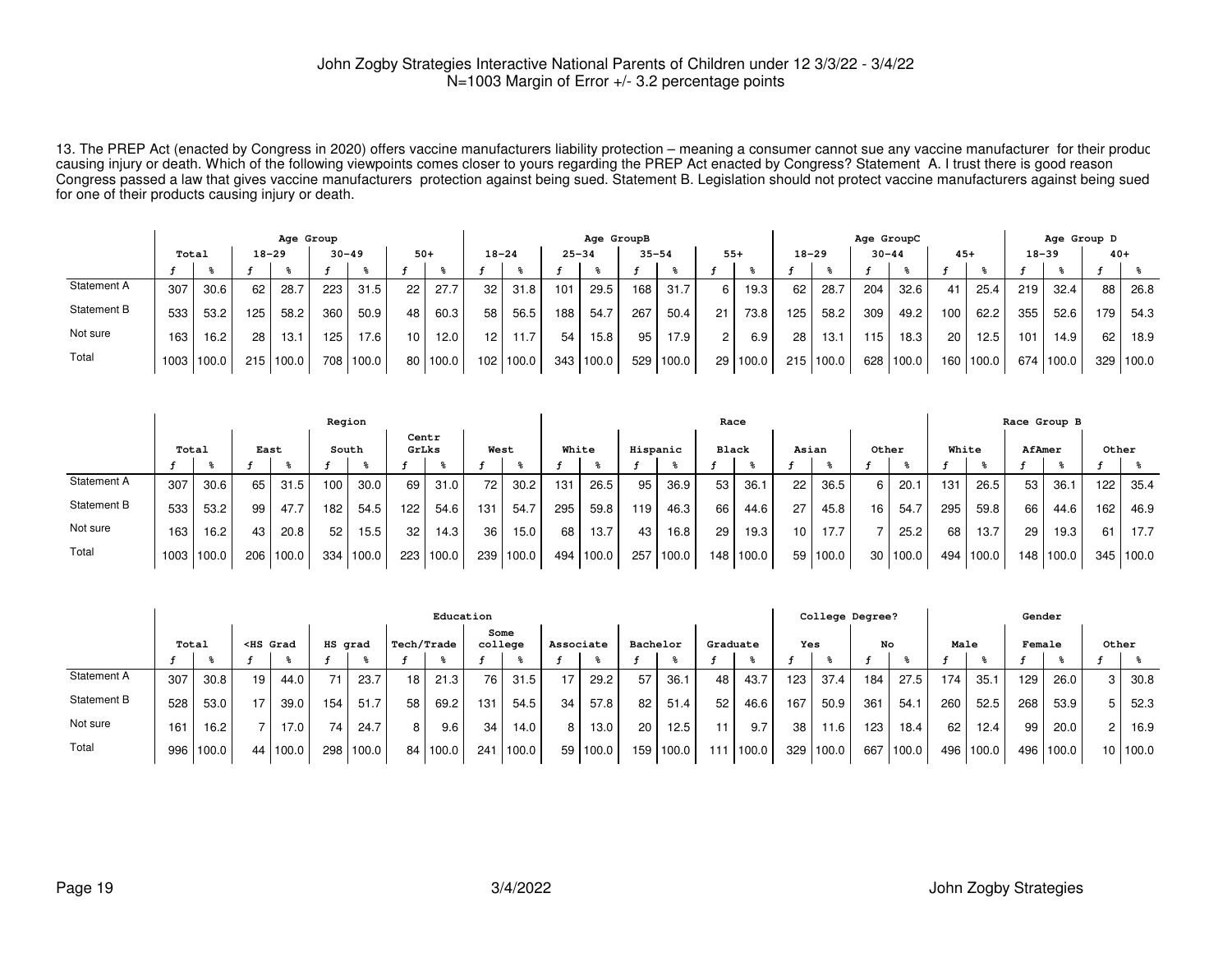13. The PREP Act (enacted by Congress in 2020) offers vaccine manufacturers liability protection – meaning a consumer cannot sue any vaccine manufacturer for their produc causing injury or death. Which of the following viewpoints comes closer to yours regarding the PREP Act enacted by Congress? Statement A. I trust there is good reason Congress passed a law that gives vaccine manufacturers protection against being sued. Statement B. Legislation should not protect vaccine manufacturers against being suedfor one of their products causing injury or death.

|             |                                                            |                  |     |            | Location |            |     |            |                 |                 |      |         |       |           |      |            |     | Ideology                                        |    |                  |    |          |       |             |     |                   |     | 3. Child Age Group |     |                |
|-------------|------------------------------------------------------------|------------------|-----|------------|----------|------------|-----|------------|-----------------|-----------------|------|---------|-------|-----------|------|------------|-----|-------------------------------------------------|----|------------------|----|----------|-------|-------------|-----|-------------------|-----|--------------------|-----|----------------|
|             | Small<br>Large<br>city<br>Suburb<br>Total<br>city<br>Rural |                  |     |            |          |            |     |            |                 | Progressi<br>ve |      | Liberal |       | Moderate  |      |            | ive | $\tau$<br> Conservat Conservat Libertari<br>ive |    | an               |    | Not sure |       | Under age   |     | Age 5-11          |     | Both               |     |                |
|             |                                                            |                  |     |            |          |            |     |            |                 |                 |      |         |       |           |      |            |     |                                                 |    |                  |    |          |       |             |     |                   |     |                    |     |                |
| Statement A |                                                            | 304 30.6         |     | 94 30.8    |          | 64 32.2    |     | 103 33.6   |                 | 43 23.5         | 38 l | 59.3    |       | 52 36.4   |      | $100$ 35.8 |     | 61 32.0                                         |    | 15   16.1        |    | 27.4     |       | 33 16.1     |     | 99 36.5           |     | 140 25.9           |     | 67 35.6        |
| Statement B |                                                            | 528 53.2         |     | 152   49.8 |          | $105$ 52.9 |     | 160   51.9 |                 | $112$ 61.2      | 25   | 39.1    |       | 70   48.7 |      | 136 48.7   |     | 118 62.0                                        |    | 73   76.6        |    | 16 58.7  |       | $96$   47.1 | 126 | 46.4   314   57.9 |     |                    |     | $93 \mid 49.4$ |
| Not sure    | 161                                                        | 16.2             | 59  | 19.3       |          | 30   14.9  |     | 45   14.5  | 28 <sub>1</sub> | 15.2            |      | 1.7     |       | 21 14.9   | 43 l | 15.5       | 11  | 6.0                                             |    | 7.3 <sub>1</sub> |    | 4 13.9   |       | 75 36.7     | 47  | 17.1              |     | 88 16.2            |     | 28 15.1        |
| Total       | 993                                                        | 100 <sub>1</sub> | 304 | 100        | 199      | 100        | 308 | 100        | 183             | 100             | 64   | 100     | 143 l | 100       | 280  | 100 L      | 190 | 100                                             | 95 | 100              | 27 | 100      | 203 l | 100         | 273 | 100 <sub>l</sub>  | 543 | 100                | 188 | 100            |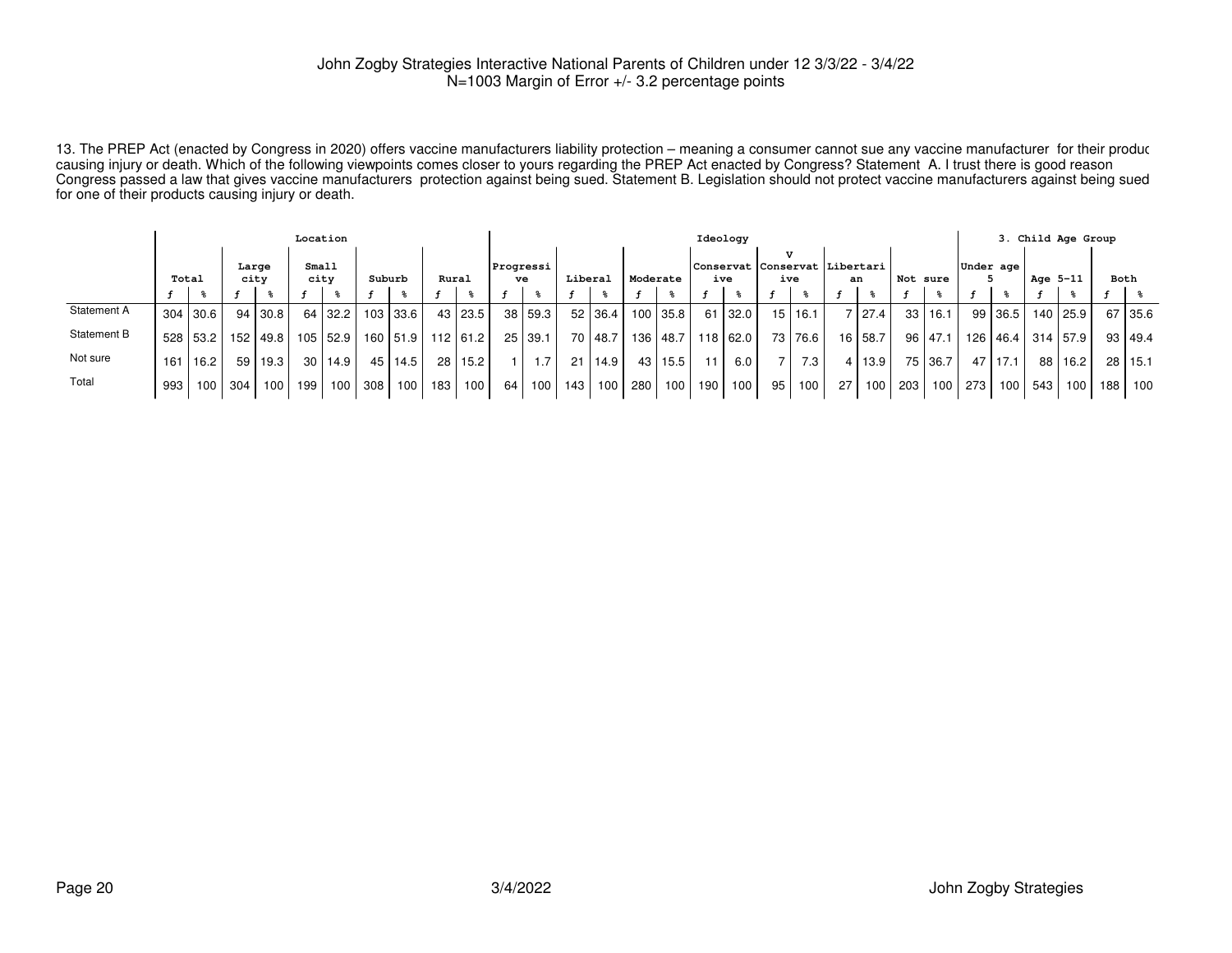|                   | Age Group |       |           |                  |     |           |                 |                  |           |               |           | Age GroupB |           |       |                 |       |                 |           | Age GroupC      |       |                 |       |           | Age Group D |       |       |
|-------------------|-----------|-------|-----------|------------------|-----|-----------|-----------------|------------------|-----------|---------------|-----------|------------|-----------|-------|-----------------|-------|-----------------|-----------|-----------------|-------|-----------------|-------|-----------|-------------|-------|-------|
|                   | Total     |       | $18 - 29$ |                  |     | $30 - 49$ | $50+$           |                  | $18 - 24$ |               | $25 - 34$ |            | $35 - 54$ |       | $55+$           |       | $18 - 29$       |           | $30 - 44$       |       | $45+$           |       | $18 - 39$ |             | $40+$ |       |
|                   |           |       |           |                  |     |           |                 |                  |           |               |           |            |           |       |                 |       |                 |           |                 |       |                 |       |           |             |       |       |
| Strongly agree    | 380       | 37.9  | 79        | 36.6             | 271 | 38.3      | 31              | 38.5             | 29        | 28.5          | 140       | 40.7       | 198       | 37.4  | 14              | 48.4  | 79 <sub>1</sub> | 36.6      | 241             | 38.4  | 61              | 37.9  | 256       | 37.9        | 125   | 37.9  |
| Somewhat agree    | 212       | 21    | 44        | 20.2             | 149 | 21.1      | 19 <sub>1</sub> | 23.9             | 25        | 24.2          | 73.       | 21.3       | 110       | 20.8  | 4               | 14.3  | 44              | 20.2      | 133             | 21.2  | 36 <sub>1</sub> | 22.2  | 147       | 21.8        | 65    | 19.6  |
| Somewhat disagree | 161       | 16.1  | 51        | 23.7             | 104 | 14.7      | $6 \mid$        | 7.5 <sub>1</sub> | 28        | 27.3          | 52        | 15.0       | 78        | 14.8  | $\overline{4}$  | 12.8  | 51              | 23.7      | 90 <sub>1</sub> | 14.3  | 20              | 12.7  | 124       | 18.4        | 37    | 11.2  |
| Strongly disagree | 134       | 13.3  | 22        | $10.4$ .         | 92  | 13.0      | 19              | 23.5             | 9         | 8.8           | 39        | 11.4       | 81        | 15.3  | 5               | 15.7  | 22              | 10.4      | 85              | 13.5  | 26 <sub>1</sub> | 16.4  | 78        | 11.5        | 56    | 17.0  |
| Not sure          | 116       | 11.6  | 19        | 9.0 <sub>1</sub> | 91  | 12.9      | 5               | 6.6              | 11        | 11.1          | 40        | 11.6       | 62        | 11.8  | 3               | 8.8   | 19              | 9.0       | 79              | 12.6  | 18              | 10.9  | 69        | 10.3        | 47    | 14.3  |
| Total             | 1003      | 100.0 | 215       | 100.0            | 708 | 100.0     |                 | 80   100.0       |           | $102$   100.0 | 343       | 100.0      | 529       | 100.0 | 29 <sub>1</sub> | 100.0 |                 | 215 100.0 | 628             | 100.0 | 160             | 100.0 | 674 l     | '100.0      | 329   | 100.0 |

14. Do you agree or disagree with the Supreme court ruling striking down President Joe Biden's vaccine mandates for companies with 100 employees or more?

|                   |                   |       |      |           | Region |       |                |       |      |       |       |       |          |       | Race             |       |                 |          |                 |          |       |       |        | Race Group B |       |           |
|-------------------|-------------------|-------|------|-----------|--------|-------|----------------|-------|------|-------|-------|-------|----------|-------|------------------|-------|-----------------|----------|-----------------|----------|-------|-------|--------|--------------|-------|-----------|
|                   | Total             |       | East |           | South  |       | Centr<br>GrLks |       | West |       | White |       | Hispanic |       | <b>Black</b>     |       | Asian           |          | Other           |          | White |       | AfAmer |              | Other |           |
|                   |                   |       |      |           |        |       |                |       |      |       |       |       |          |       |                  |       |                 |          |                 |          |       |       |        |              |       |           |
| Strongly agree    | 380               | 37.9  | 71   | 34.2      | 125    | 37.3  | 93             | 41.7  | 92   | 38.5  | 228   | 46.2  | 70       | 27.2  | 45               | 30.5  | 15              | 24.5     | 12 <sup>2</sup> | 39.2     | 228   | 46.2  | 45     | 30.5         | 96    | 27.8      |
| Somewhat agree    | 212               | 21.1  | 38   | 18.2      | 81     | 24.2  | 38             | 17.0  | 56   | 23.2  | 98    | 19.8  | 56       | 21.8  | 29               | 19.4  | 18 <sub>1</sub> | 30.6     | 9               | 31.6     | 98    | 19.8  | 29     | 19.4         | 83    | 24.1      |
| Somewhat disagree | 161               | 16.1  | 42   | 20.5      | 59     | 17.7  | 33             | 14.6  | 27   | 11.3  | 59    | 12.0  | 66       | 25.7  | 28               | 19.0  |                 | 6.3      | 3 I             | 10.4     | 59    | 12.0  | 28     | 19.0         | 73    | 21.1      |
| Strongly disagree | 134               | 13.3  | 29   | 14.2      | 29     | 8.7   | 34             | 15.2  | 41   | 17.2  | 62    | 12.5  | 41       | 15.9  | 15               | 10.0  | 13 <sub>1</sub> | 22.8     | 3 <sub>1</sub>  | 9.9      | 62    | 12.5  | 15     | 10.0         | 57    | 16.5      |
| Not sure          | 116 <sub>1</sub>  | 11.6  | 26   | 12.8      | 41     | 12.1  | 25             | 11.41 | 24   | 9.9   | 47    | 9.6   | 24       | 9.4   | 31               | 21.1  | 9 I             | 15.8     | 3               | 9.0      | 47    | 9.6   | 31     | 21.1         | 36    | 10.4      |
| Total             | 1003 <sub>1</sub> | 100.0 |      | 206 100.0 | 334    | 100.0 | 223            | 100.0 | 239  | 100.0 | 494   | 100.0 | 257      | 100.0 | 148 <sub>1</sub> | 100.0 |                 | 59 100.0 |                 | 30 100.0 | 494   | 100.0 |        | 148 100.0    |       | 345 100.0 |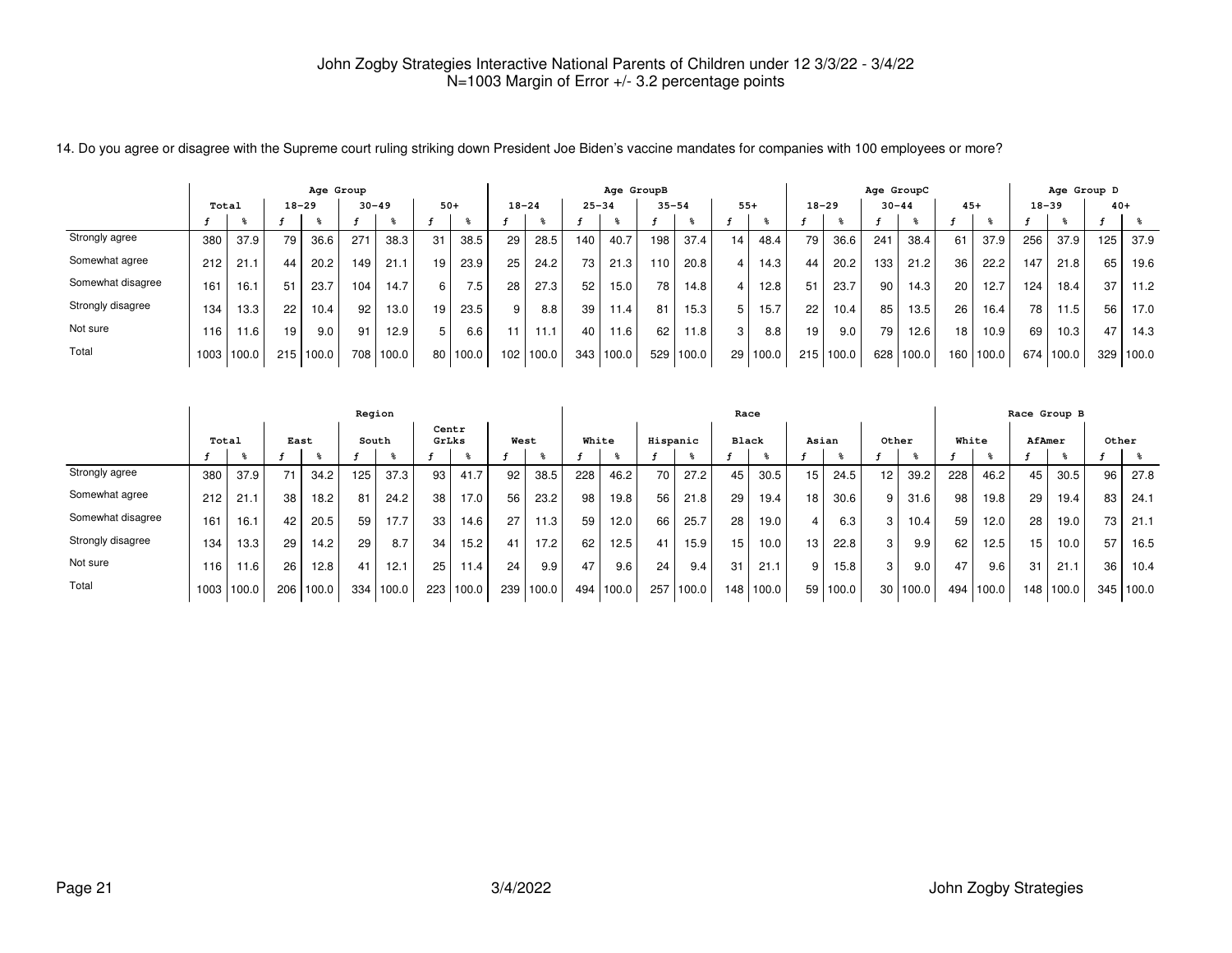|                   | Education |       |                                                                                                                                                                                                                                                                                                                  |       |         |       |                   |       |         |       |           |          |    |           |                  | College Degree?   |     |       |     |       | Gender |       |        |       |       |       |
|-------------------|-----------|-------|------------------------------------------------------------------------------------------------------------------------------------------------------------------------------------------------------------------------------------------------------------------------------------------------------------------|-------|---------|-------|-------------------|-------|---------|-------|-----------|----------|----|-----------|------------------|-------------------|-----|-------|-----|-------|--------|-------|--------|-------|-------|-------|
|                   | Total     |       | <hs grad<="" th=""><th></th><th>HS grad</th><th></th><th>Tech/Trade</th><th></th><th>college</th><th>Some</th><th>Associate</th><th></th><th></th><th>Bachelor</th><th>Graduate</th><th></th><th>Yes</th><th></th><th>No</th><th></th><th>Male</th><th></th><th>Female</th><th></th><th>Other</th><th></th></hs> |       | HS grad |       | Tech/Trade        |       | college | Some  | Associate |          |    | Bachelor  | Graduate         |                   | Yes |       | No  |       | Male   |       | Female |       | Other |       |
| Strongly agree    | 380       | 38.1  | 13                                                                                                                                                                                                                                                                                                               | 30.3  | 116     | 38.8  | 31                | 36.7  | 92      | 38.1  | 24        | 41.5     | 68 | 42.7      | 36               | 32.2              | 128 | 38.9  | 252 | 37.7  | 192    | 38.7  | 186    | 37.4  | 3     | 26.0  |
| Somewhat agree    | 211       | 21.2  | 14                                                                                                                                                                                                                                                                                                               | 31.3  | 52      | 17.3  | 13                | 15.4  | 56      | 23.1  | 12        | 20.9     | 32 | 20.2      | 33               | 29.7              | 77  | 23.6  | 134 | 20.1  | 118    | 23.8  | 92     | 18.6  |       | 12.4  |
| Somewhat disagree | 161       | 16.2  | $\sim$                                                                                                                                                                                                                                                                                                           | 4.6   | 59      | 19.9  | 20                | 23.4  | 35      | 14.4  | 10        | 16.7     | 23 | 14.4      | 13 <sup>13</sup> | 11.5              | 45  | 13.8  | 116 | 17.3  | 76     | 15.4  | 84     | 16.9  |       | 8.7   |
| Strongly disagree | 134       | 13.4  |                                                                                                                                                                                                                                                                                                                  | 20.7  | 37      | 12.5  | $12 \overline{ }$ | 14.4  | 27      | 11.2  | 9         | 15.0     | 20 | 12.8      | 19               | 17.0 <sub>1</sub> | 48  | 14.6  | 85  | 12.8  | 68     | 13.7  | 63     | 12.7  |       | 24.0  |
| Not sure          | 110       | 11.1  | 6.                                                                                                                                                                                                                                                                                                               | 13.0  | 35      | 11.6  | 8                 | 10.1  | 32      | 13.2  | 3         | 5.8      | 16 | 9.9       | 10 <sup>10</sup> | 9.5               | 30  | 9.0   | 81  | 12.1  | 42     | 8.4   | 72     | 14.4  | p     | 28.8  |
| Total             | 996       | 100.0 | 44                                                                                                                                                                                                                                                                                                               | 100.0 | 298     | 100.0 | 84                | 100.0 | 241     | 100.0 |           | 59 100.0 |    | 159 100.0 |                  | 100.0             | 329 | 100.0 | 667 | 100.0 | 496    | 100.0 | 496    | 100.0 | 10.   | 100.0 |

14. Do you agree or disagree with the Supreme court ruling striking down President Joe Biden's vaccine mandates for companies with 100 employees or more?

|                   |       |             |                 |           | Location        |           |        |           |    |           |                |             |      |           |          |                     |                 | Ideology         |          |           |                 |          |          |             |                  |           |          | 3. Child Age Group |    |             |
|-------------------|-------|-------------|-----------------|-----------|-----------------|-----------|--------|-----------|----|-----------|----------------|-------------|------|-----------|----------|---------------------|-----------------|------------------|----------|-----------|-----------------|----------|----------|-------------|------------------|-----------|----------|--------------------|----|-------------|
|                   | Total |             | Large<br>city   |           | Small           | city      | Suburb |           |    | Rural     | Progress       | ive         |      | Liberal   | Moderate |                     |                 | Conserva<br>tive | Conserva | v<br>tive | Libertar<br>ian |          | Not sure |             | Under<br>age $5$ |           | Age 5-11 |                    |    | Both        |
|                   |       |             |                 |           |                 |           |        |           |    |           |                |             |      |           |          |                     |                 |                  |          |           |                 |          |          |             |                  |           |          |                    |    |             |
| Strongly agree    | 376   | l 37.9 l    |                 | 116 38.2  |                 | 64 32.2   |        | 109 35.6  | 87 | 47.5      |                | 34 53.9     | 30 I | 21.0      |          | $91 \mid 32.3 \mid$ |                 | 86 45.1          | 64       | 67.4      |                 | 19 68.8  | 57       | 27.8        | 94 l             | 34.3      |          | 206 38.0           | 80 | l 42.8      |
| Somewhat agree    | 211   | 21.3        | 54              | 17.7      | 51              | 25.4      |        | 69 22.4   | 38 | 20.8      |                | $12$ 18.6   | 43   | 30.1      |          | 77 27.6             |                 | $41$   21.5      | 11       | 11.8      | 2 <sup>1</sup>  | 9.0      | 25       | 12.3        | 56               | 20.6      |          | 119 21.8           | 37 | 19.8        |
| Somewhat disagree | 159   | 16.0        | 49              | 16.2      |                 | 50 25.0   |        | 38 12.4   | 22 | 11.8      | 3 <sup>1</sup> | 5.0         | 31   | 21.7      | 28       | 9.9                 | 36 <sup>1</sup> | 18.8             | 9        | 9.4       |                 | 4 13.2   | 51       | 25.1        | 61               | 22.3      |          | 71 13.1            | 29 | 15.5        |
| Strongly disagree | 134   | 13.4        | 50 <sub>1</sub> | 16.5      | 16 <sub>1</sub> | 8.1       |        | 44   14.2 | 24 | 13.0      |                | $11$   17.9 | 24   | 16.7      |          | 47 16.6             | 21              | 10.8             | 8        | 8.0       | 2 <sup>1</sup>  | 9.0      | 21       | 10.3        | 39 <sup>1</sup>  | 14.2      |          | 70 12.8            | 25 | 13.4        |
| Not sure          |       | 113   11.4  | 35              | 11.4      | 18 <sub>1</sub> | 9.3       |        | 48   15.5 | 13 | 6.9       | $\overline{3}$ | 4.6         | 15   | 10.4      |          | 38 13.5             | $\overline{7}$  | 3.9              | 3        | 3.4       |                 |          |          | $50$   24.4 | 23               | 8.6       | 77 I     | 14.2               | 16 | 8.4         |
| Total             |       | 993    00.0 |                 | 304 100.0 |                 | 199 100.0 |        | 308 100.0 |    | 183 ∥00.0 |                | 64 1100.0 L |      | 143 100.0 |          | 280 ∥00.0           |                 | 190 100.0        |          | 95 100.0  |                 | 27 100.0 |          | 203 100.0   |                  | 273 100.0 |          | 543 100.0          |    | 188   100.0 |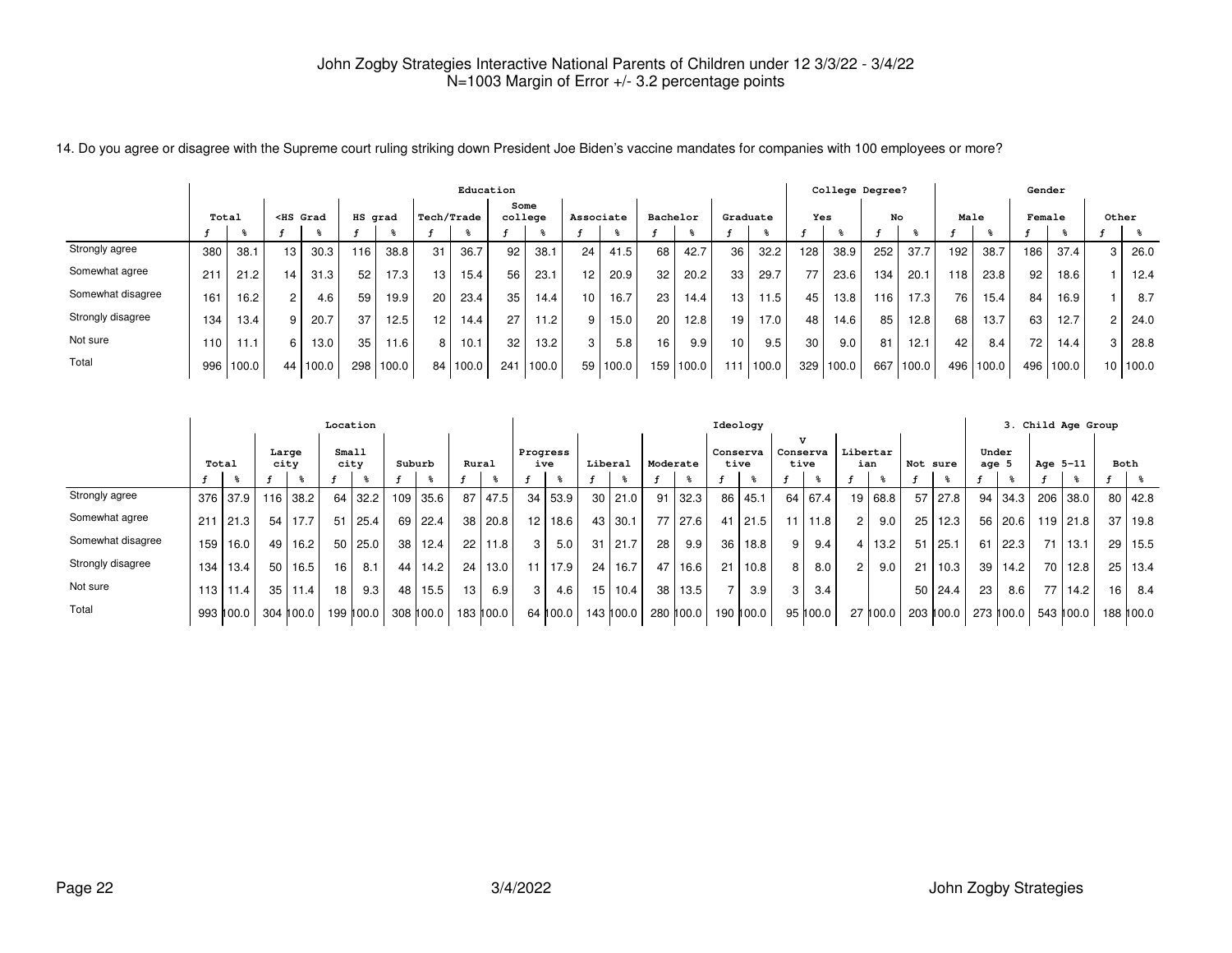15. Which of the following viewpoints comes closer to your own? Statement A: Lockdowns ruined countless small businesses, caused a lot of misery, and did not stop the spread to the spread to the spread to the spread to the of contagion. Statement B: Lockdowns are an important pro-social tool to flatten the curve and should be used to contain harmful COVID-19 variants.

|             | Age Group         |       |           |       |           |       |       |       |           |       |           | Age GroupB |                 |       |                 |          |           |           | Age GroupC |       |                 |           |           | Age Group D |       |       |
|-------------|-------------------|-------|-----------|-------|-----------|-------|-------|-------|-----------|-------|-----------|------------|-----------------|-------|-----------------|----------|-----------|-----------|------------|-------|-----------------|-----------|-----------|-------------|-------|-------|
|             | Total             |       | $18 - 29$ |       | $30 - 49$ |       | $50+$ |       | $18 - 24$ |       | $25 - 34$ |            | $35 - 54$       |       | $55+$           |          | $18 - 29$ |           | $30 - 44$  |       | $45+$           |           | $18 - 39$ |             | $40+$ |       |
|             |                   |       |           |       |           |       |       |       |           |       |           |            |                 |       |                 |          |           |           |            |       |                 |           |           |             |       |       |
| Statement A | 457               | 45.6  | 93        | 43.4  | 336       | 47.4  | 28    | 35.1  | 45        | 44.5  | 155       | 45.        | 24 <sup>1</sup> | 45.6  | 16 <sub>1</sub> | 54.4     | 93        | 43.4      | 296        | 47.1  | 68              | 42.4      | 315       | 46.8        | 142   | 43.1  |
| Statement B | 442               | 44.1  | 91        | 42.4  | 304       | 43.0  |       | 58.4  | 39        | 38.7  | 148       | 43.3       | 243             | 46.0  |                 | 37.7     | 91        | 42.4      | 270        | 43.1  | 81              | 50.4      | 279       | 41.4        | 163   | 49.6  |
| Not sure    | 104               | 10.4  | 31        | 14.3  | 68        | 9.6   | 5     | 6.5   | 17        | 16.8  | 40        | .6         | 45              | 8.4   | $\overline{2}$  | 8.0      | 31        | 14.3      | 61         | 9.8   | 12 <sub>1</sub> | 7.3       | 80        | 11.8        | 24    | 7.3   |
| Total       | 1003 <sub>1</sub> | 100.0 | 215       | 100.0 | 708       | 100.0 | 80    | 100.0 | 102       | 100.0 | 343       | 100.0      | 529             | 100.0 |                 | 29 100.0 |           | 215 100.0 | 628        | 100.0 |                 | 160 100.0 | 674       | 100.0       | 329   | 100.0 |

|             |            |      |      |       | Region |       |       |       |      |        |       |       |          |       | Race         |       |       |       |       |       |       |       |     | Race Group B |       |       |
|-------------|------------|------|------|-------|--------|-------|-------|-------|------|--------|-------|-------|----------|-------|--------------|-------|-------|-------|-------|-------|-------|-------|-----|--------------|-------|-------|
|             | Total      |      | East |       | South  |       | GrLks | Centr | West |        | White |       | Hispanic |       | <b>Black</b> |       | Asian |       | Other |       | White |       |     | AfAmer       | Other |       |
|             |            |      |      |       |        |       |       |       |      |        |       |       |          |       |              |       |       |       |       |       |       |       |     |              |       |       |
| Statement A | 457        | 45.6 | 88   | 42.5  | 149    | 44.6  | 111   | 49.6  | 109  | 45.7   | 275   | 55.7  | 100      | 38.8  |              | 28.0  | 16    | 26.5  | 12    | 41.1  | 275   | 55.7  | 41  | 28.0         | 128   | 36.9  |
| Statement B | 442        | 44.1 | 86   | 41.4  | 154    | 45.9  | 95    | 42.4  | 108  | 45.3   | 179   | 36.3  | 126      | 49.3  | 83           | 56.2  | 36    | 60.3  | 16    | 55.5  | 179   | 36.3  | 83  | 56.2         | 179   | 51.7  |
| Not sure    | 104        | 10.4 | 33   | 16.1  | 32     | 9.4   | 18    | 8.0   | 21   | 8.9    | 40    | 8.0   | 30       | 11.9  | 23           | 15.9  | 8     | 13.2  |       | 3.5   | 40    | 8.0   | 23  | 15.9         | 39    | 11.4  |
| Total       | 1003 100.0 |      | 206  | 100.0 | 334    | 100.0 | 223   | 100.0 | 239  | 1100.0 | 494   | 100.0 | 257      | 100.0 | 148.         | 100.0 | 59 I  | 100.0 | 30    | 100.0 | 494   | 100.0 | 148 | 100.0        | 345   | 100.0 |

|             |       |       |                                                                                                                                                                                                                                                                                                                  |          |         |                   |            | Education |                  |       |           |       |          |         |     |          |     | College Degree? |     |                   |      |       | Gender |       |       |          |
|-------------|-------|-------|------------------------------------------------------------------------------------------------------------------------------------------------------------------------------------------------------------------------------------------------------------------------------------------------------------------|----------|---------|-------------------|------------|-----------|------------------|-------|-----------|-------|----------|---------|-----|----------|-----|-----------------|-----|-------------------|------|-------|--------|-------|-------|----------|
|             | Total |       | <hs grad<="" th=""><th></th><th>HS grad</th><th></th><th>Tech/Trade</th><th></th><th>college</th><th>Some</th><th>Associate</th><th></th><th>Bachelor</th><th></th><th></th><th>Graduate</th><th>Yes</th><th></th><th>No</th><th></th><th>Male</th><th></th><th>Female</th><th></th><th>Other</th><th></th></hs> |          | HS grad |                   | Tech/Trade |           | college          | Some  | Associate |       | Bachelor |         |     | Graduate | Yes |                 | No  |                   | Male |       | Female |       | Other |          |
|             |       |       |                                                                                                                                                                                                                                                                                                                  |          |         |                   |            |           |                  |       |           |       |          |         |     |          |     |                 |     |                   |      |       |        |       |       |          |
| Statement A | 453   | 45.5  |                                                                                                                                                                                                                                                                                                                  | 15.0     | 148     | 49.5              | 46         | 54.5      | 13.              | 46.9  | 27        | 45.9  | 69       | 43.5    | 44  | 39.9     | 140 | 42.7            | 313 | 46.9              | 229  | 46.0  | 225    | 45.4  | 3     | 31.2     |
| Statement B | 442   | 44.4  | 31                                                                                                                                                                                                                                                                                                               | 69.3     | 110     | 37.0              | 35         | 41.7      | 110 <sub>1</sub> | 45.7  | 27        | 45.2  |          | 48.3    | 53  | 47.6     | 156 | 47.5            | 286 | 42.9              | 216  | 43.6  | 222    | 44.8  | 3     | 34.6     |
| Not sure    | 100   | 10.1  |                                                                                                                                                                                                                                                                                                                  | 15.7     | 40      | 13.5 <sub>1</sub> | 3          | 3.8       | 18               | 7.5   | 5         | 8.9   | 13       | 8.2     | 14  | 12.5     | 32  | 9.8             | 68  | 10.2 <sub>1</sub> | 52   | 10.4  | 49     | 9.8   | 3     | 34.2     |
| Total       | 996   | 100.0 |                                                                                                                                                                                                                                                                                                                  | 44 100.0 | 298     | 100.0             |            | 84 100.0  | 241              | 100.0 | 59        | 100.0 | 159      | , 100.0 | 111 | 100.0    | 329 | 100.0           | 667 | 100.0             | 496  | 100.0 | 496    | 100.0 |       | 10 100.0 |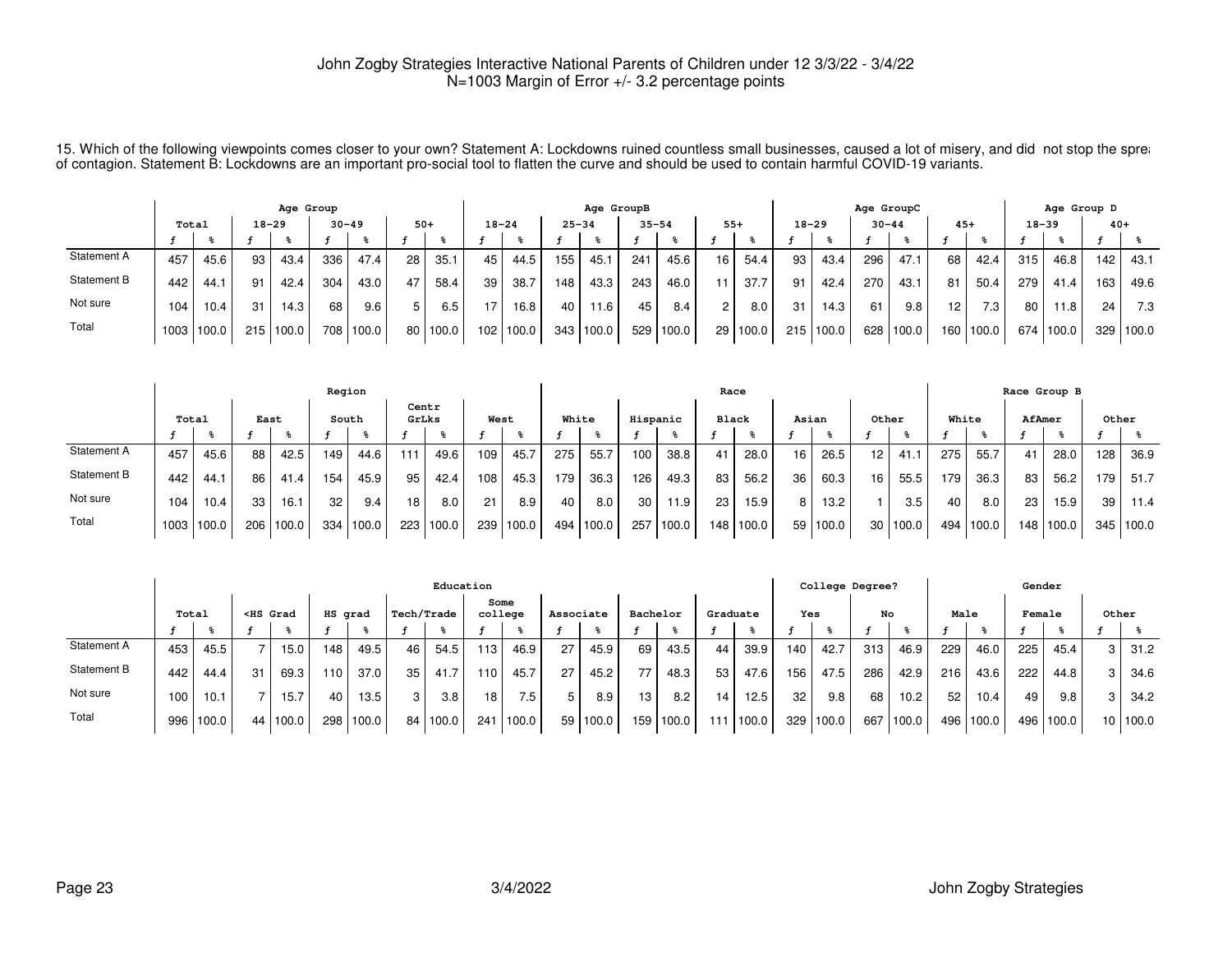15. Which of the following viewpoints comes closer to your own? Statement A: Lockdowns ruined countless small businesses, caused a lot of misery, and did not stop the<br>spread of contagion. Statement B: Lockdowns are an imp

|             |       |              |               |      | Location      |                   |                 |      |       |         |                 |           |         |          |                 |            |     | Ideology   |                                      |           |    |           |          |                  |           |            |          | 3. Child Age Group |                 |                |
|-------------|-------|--------------|---------------|------|---------------|-------------------|-----------------|------|-------|---------|-----------------|-----------|---------|----------|-----------------|------------|-----|------------|--------------------------------------|-----------|----|-----------|----------|------------------|-----------|------------|----------|--------------------|-----------------|----------------|
|             | Total |              | Large<br>city |      | Small<br>city |                   | Suburb          |      | Rural |         | Progressi<br>ve |           | Liberal |          | Moderate        |            |     | ive        | Conservat Conservat Libertari<br>ive |           |    | an        | Not sure |                  | Under age |            | Age 5-11 |                    |                 | Both           |
|             |       |              |               |      |               |                   |                 |      |       |         |                 |           |         |          |                 |            |     |            |                                      |           |    |           |          |                  |           |            |          |                    |                 |                |
| Statement A |       | 452   45.6   |               |      |               | 118 38.9 101 51.0 | 135             | 43.7 |       | 98 53.8 |                 | 28   43.5 |         | 29 20.0  |                 | 116 41.2   |     | 105   55.4 |                                      | 74   77.9 |    | $20$ 73.1 |          | 86   42.1        |           | 102 37.3   | 259 47.7 |                    |                 | $97 \mid 51.5$ |
| Statement B |       | 440   44.3   | 151           | 49.7 | 81            | 40.8              | 137             | 44.6 |       | 70 38.5 |                 | 35   54.5 |         | 106 74.2 |                 | 132   47.2 |     | 76   40.0  |                                      | 21   21.8 |    | 6 23.7    |          | 66 32.4          |           | 139   51.2 | 230 42.4 |                    |                 | 73 38.7        |
| Not sure    |       | $101$   10.2 | 35            | 11.4 | 16 I          | 8.2               | 36 <sub>1</sub> | 11.6 | 14    | 7.7     |                 | 2.0       | 8       | 5.8      | 32 <sub>1</sub> | 11.6       | 9   | 4.6        | 0 I                                  | .3        |    | 3.2       |          | 52 25.5          | 32        | l 11.6 l   | 54       | 9.9                | 18 <sub>1</sub> | 9.8            |
| Total       | 993   | 100 l        | 304           | 100. | 199           | 100 <sub>1</sub>  | 308             | 100  | 183   | 100     | 64              | 100       | 143     | 100      | 280             | 100 l      | 190 | 100        | 95 l                                 | 100       | 27 | 100       | 203 l    | 100 <sub>l</sub> | 273       | 100        | 543      | 100                | 188             | 100            |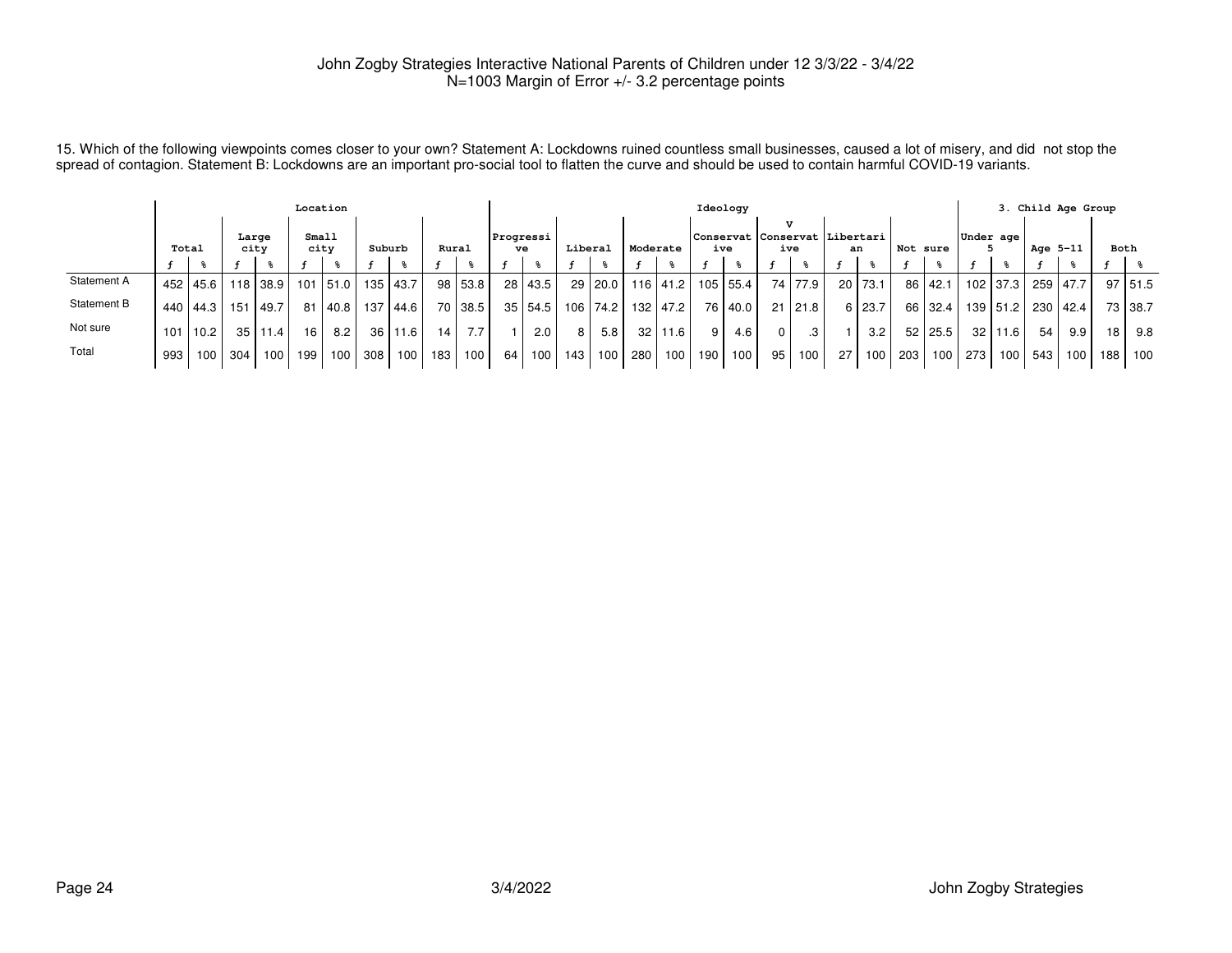16. The UK recently has ended all vaccine mandates and the use of COVID-19 passports in order to enter certain public spaces. Should President Joe Biden follow similar suit and endall COVID-19 vaccine mandates and executive orders?

|                   |       |            |     | Age Group |     |                   |                 |       |                 |           |           | Age GroupB |           |       |                 |          |           |           | Age GroupC      |                   |                 |           |           | Age Group D |       |       |
|-------------------|-------|------------|-----|-----------|-----|-------------------|-----------------|-------|-----------------|-----------|-----------|------------|-----------|-------|-----------------|----------|-----------|-----------|-----------------|-------------------|-----------------|-----------|-----------|-------------|-------|-------|
|                   | Total |            |     | $18 - 29$ |     | $30 - 49$         | $50+$           |       | $18 - 24$       |           | $25 - 34$ |            | $35 - 54$ |       | $55+$           |          | $18 - 29$ |           | $30 - 44$       |                   | $45+$           |           | $18 - 39$ |             | $40+$ |       |
|                   |       |            |     |           |     |                   |                 |       |                 |           |           |            |           |       |                 |          |           |           |                 |                   |                 |           |           |             |       |       |
| Strongly agree    | 361   | 36.0       | 62  | 28.6      | 264 | 37.2              | 36              | 44.5  | 25              | 24.3      | 132       | 38.4       | 192       | 36.3  | 12 <sup>2</sup> | 41.9     | 62        | 28.6      | 237             | 37.8              | 62              | 38.6      | 241       | 35.8        | 120   | 36.4  |
| Somewhat agree    | 258   | 25.7       | 64  | 29.9      | 180 | 25.4              | 14              | 17.6  | 36              | 35.0      | 77        | 22.5       | 139       | 26.2  |                 | 22.6     | 64        | 29.9      | 157             | 25.0              | 37              | 23.2      | 174       | 25.9        | 84    | 25.4  |
| Somewhat disagree | 145.  | 14.4       | 39  | 18.3      | 96  | 13.5.             | 10 <sup>1</sup> | 12.3  | 18 <sub>1</sub> | 17.6      | 46        | 13.5       | 77        | 14.5  |                 | 12.5     | 39        | 18.3      | 79 1            | 12.6              | 26              | 16.4      | 100       | 14.8        | 45    | 13.8  |
| Strongly disagree | 118   | 11.7       | 18  | 8.6       | 90  | 12.6              | 10 <sup>1</sup> | 12.0  | 10 <sub>1</sub> | 9.8       | 41        | 12.0       | 64        | 12.2  | $\mathcal{P}$   | 6.9      | 18        | 8.6       | 82              | 13.0 <sub>1</sub> | 17              | 10.8      | 75        | 11.1        | 43    | 12.9  |
| Not sure          | 122   | 12.1       | 31  | 14.6      | 79  | 11.2 <sub>1</sub> |                 | 13.5  | 14.             | 13.3      | 46        | 13.5       | 57        | 10.8  | 5 <sup>1</sup>  | 16.1     | 31        | 14.6      | 73 <sub>1</sub> | 11.6              | 18 <sub>1</sub> | 1.0       | 84        | 12.4        | 38    | 11.5  |
| Total             |       | 1003 100.0 | 215 | 100.0     | 708 | 100.0             | 80              | 100.0 |                 | 102 100.0 |           | 343 100.0  | 529       | 100.0 |                 | 29 100.0 |           | 215 100.0 | 628             | 100.0             |                 | 160 100.0 | 674 l     | 100.0       | 329   | 100.0 |

|                   |       |       |     |       | Region |       |       |       |      |       |       |       |          |       | Race            |       |       |       |                  |                   |       |       |                  | Race Group B |       |       |
|-------------------|-------|-------|-----|-------|--------|-------|-------|-------|------|-------|-------|-------|----------|-------|-----------------|-------|-------|-------|------------------|-------------------|-------|-------|------------------|--------------|-------|-------|
|                   | Total |       |     | East  |        | South | GrLks | Centr | West |       | White |       | Hispanic |       | Black           |       | Asian |       | Other            |                   | White |       | AfAmer           |              | Other |       |
|                   |       |       |     |       |        |       |       |       |      |       |       |       |          |       |                 |       |       |       |                  |                   |       |       |                  |              |       |       |
| Strongly agree    | 361   | 36.0  | 61  | 29.7  | 130    | 38.9  | 87    | 39.2  | 82   | 34.3  | 224   | 45.3  | 68       | 26.5  | 36              | 24.2  | 16    | 26.6  | 10 <sup>10</sup> | 32.9              | 224   | 45.3  | 36               | 24.2         | 94    | 27.1  |
| Somewhat agree    | 258   | 25.7  | 66  | 31.8  | 81     | 24.3  | 58    | 26.0  | 53   | 22.2  | 123   | 25.0  | 76       | 29.5  | 38              | 25.7  | 14    | 24.2  | 6                | 19.9              | 123   | 25.0  | 38               | 25.7         | 96    | 27.8  |
| Somewhat disagree | 145   | 14.4  | 31  | 15.0  | 48     | 14.2  | 31    | 14.0  | 35   | 14.6  | 48    | 9.8   | 42       | 16.5  | 34              | 22.8  | 13    | 22.0  | 3                | 10.8              | 48    | 9.8   | 34               | 22.8         | 59    | 17.0  |
| Strongly disagree | 118.  | 11.7  | 20  | 9.7   | 30     | 8.9   | 27    | 12.2  | 40   | 16.9  | 50    | 10.2  | 41       | 16.0  | 10 <sup>1</sup> | 6.6   | 9     | 14.6  |                  | 25.2              | 50    | 10.2  | 10 <sup>10</sup> | 6.6          | 57    | 16.5  |
| Not sure          | 122   | 12.1  | 28  | 13.7  | 45     | 13.6  | 19.   | 8.6   | 29   | 1.9   | 48    | 9.8   | 29       | 11.4  | 31              | 20.8  |       | 12.7  | 3                | 11.3 <sub>1</sub> | 48    | 9.8   | 31               | 20.8         | 40    | 11.6  |
| Total             | 1003  | 100.0 | 206 | 100.0 | 334    | 100.0 | 223   | 100.0 | 239  | 100.0 | 494   | 100.0 | 257      | 100.0 | 148             | 100.0 | 59 I  | 100.0 |                  | 30 100.0          | 494   | 100.0 | 148              | 100.0        | 345   | 100.0 |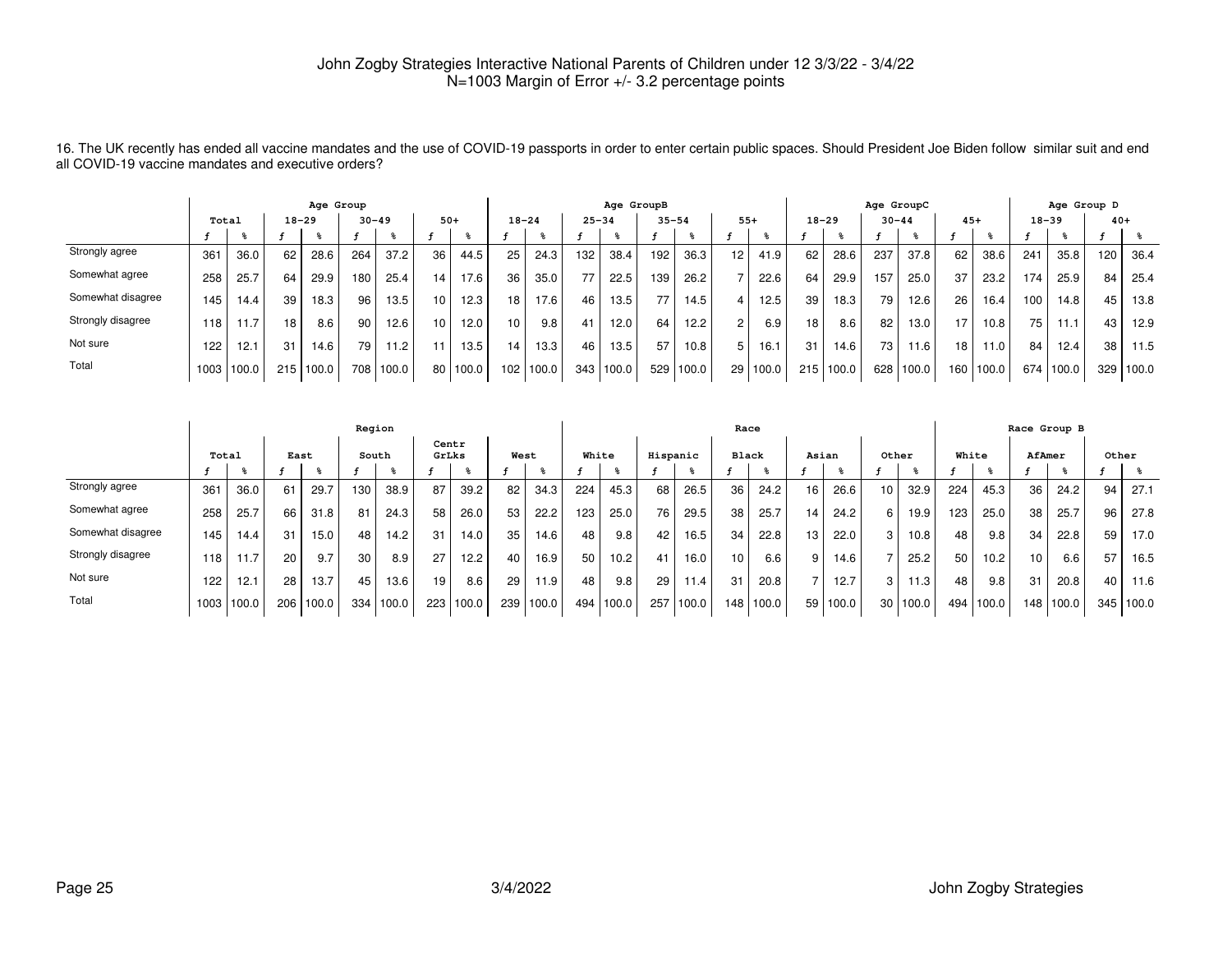16. The UK recently has ended all vaccine mandates and the use of COVID-19 passports in order to enter certain public spaces. Should President Joe Biden follow similar suit and endall COVID-19 vaccine mandates and executive orders?

|                   |       |       |                                                                                                                                                                                                                                                                                                                  |       |         |       |                 | Education  |         |        |           |          |          |           |          |       |     | College Degree? |     |       |      |       | Gender |       |                 |       |
|-------------------|-------|-------|------------------------------------------------------------------------------------------------------------------------------------------------------------------------------------------------------------------------------------------------------------------------------------------------------------------|-------|---------|-------|-----------------|------------|---------|--------|-----------|----------|----------|-----------|----------|-------|-----|-----------------|-----|-------|------|-------|--------|-------|-----------------|-------|
|                   | Total |       | <hs grad<="" th=""><th></th><th>HS grad</th><th></th><th></th><th>Tech/Trade</th><th>college</th><th>Some</th><th>Associate</th><th></th><th>Bachelor</th><th></th><th>Graduate</th><th></th><th>Yes</th><th></th><th>No</th><th></th><th>Male</th><th></th><th>Female</th><th></th><th>Other</th><th></th></hs> |       | HS grad |       |                 | Tech/Trade | college | Some   | Associate |          | Bachelor |           | Graduate |       | Yes |                 | No  |       | Male |       | Female |       | Other           |       |
|                   |       |       |                                                                                                                                                                                                                                                                                                                  |       |         |       |                 |            |         |        |           |          |          |           |          |       |     |                 |     |       |      |       |        |       |                 |       |
| Strongly agree    | 361   | 36.2  | 16                                                                                                                                                                                                                                                                                                               | 35.4  | 117     | 39.1  | 22              | 26.6       | 89      | 37.1   | 21        | 35.4     | 57       | 35.9      | 39       | 35.2  |     | 35.5            | 244 | 36.5  | 204  | 41.0  | 155    | 31.3  | 2               | 16.6  |
| Somewhat agree    | 256   | 25.7  |                                                                                                                                                                                                                                                                                                                  | .1.7  | 69      | 23.0  | 28              | 33.2       | 57      | 23.8   | 18        | 31.1     | 49       | 30.7      | 30       | 27.1  | 97  | 29.5            | 159 | 23.8  | 129  | 26.0  | 128    | 25.8  |                 | 7.1   |
| Somewhat disagree | 143   | 14.4  |                                                                                                                                                                                                                                                                                                                  | 24.6  | 41      | 13.9  | 13 <sub>1</sub> | 15.3       | 34      | 14.0   |           | 18.0     | 17       | 10.7      | 17       | 15.2  | 44  | 13.5            | 99  | 14.8  | 67   | 13.6  | 76     | 15.3  |                 | 16.2  |
| Strongly disagree | 117   | 11.8  | 6                                                                                                                                                                                                                                                                                                                | 13.7  | 26      | 8.9   | 14 <sub>1</sub> | 16.4       | 28      | 11.7   | 5         | 8.5      | 23       | 14.5      | 15       | 13.1  | 43  | 12.9            | 75  | 11.2  | 54   | 10.9  | 61     | 12.2  |                 | 25.9  |
| Not sure          | 119   | 12.0  | 6.                                                                                                                                                                                                                                                                                                               | 14.6  | 46      | 15.2  |                 | 8.5        | 32      | 13.4   |           | 7.1      | 13       | 8.3       |          | 9.5   | 28  | 8.5             | 91  | 13.7  | 42   | 8.4   | 76     | 15.4  |                 | 34.2  |
| Total             | 996   | 100.0 | 44                                                                                                                                                                                                                                                                                                               | 100.0 | 298     | 100.0 | 84              | 100.0      | 241     | 1100.0 |           | 59 100.0 |          | 159 100.0 |          | 100.0 | 329 | 100.0           | 667 | 100.0 | 496  | 100.0 | 496    | 100.0 | 10 <sup>°</sup> | 100.0 |

|                   |       |             |     |               | Location |             |                 |            |                 |           |                      |           |         |           |          |           |    | Ideology         |                          |             |                 |          |                 |           |                  |                |                 | 3. Child Age Group |                 |             |
|-------------------|-------|-------------|-----|---------------|----------|-------------|-----------------|------------|-----------------|-----------|----------------------|-----------|---------|-----------|----------|-----------|----|------------------|--------------------------|-------------|-----------------|----------|-----------------|-----------|------------------|----------------|-----------------|--------------------|-----------------|-------------|
|                   | Total |             |     | Large<br>city | city     | Small       | Suburb          |            | Rural           |           | Progress             | ive       | Liberal |           | Moderate |           |    | Conserva<br>tive | $\mathbf{v}$<br>Conserva | tive        | Libertar<br>ian |          | Not sure        |           | Under<br>age $5$ |                | Age 5-11        |                    |                 | Both        |
|                   |       |             |     |               |          |             |                 |            |                 |           |                      |           |         |           |          |           |    |                  |                          |             |                 |          |                 |           |                  |                |                 |                    |                 |             |
| Strongly agree    | 357   | 36.0        | 100 | 32.8          | 64       | 32.2        |                 | $118$ 38.3 |                 | 76 41.5   |                      | 39 60.9   | 40      | 27.7      |          | 78 27.9   | 84 | 44.2             |                          | 62 65.4     | 13 L            | 49.5     | 44              | 21.8      |                  | $95 \mid 34.8$ | 190             | 34.9               |                 | 76 40.7     |
| Somewhat agree    | 256   | 25.7        | 68  | 22.2          | 57       | 28.7        |                 | 89 28.9    |                 | 42   23.2 |                      | 16.8      | 40      | 28.3      |          | 79 28.2   | 57 | 29.8             |                          | $11$   11.5 |                 | 6 21.7   | 54              | 26.8      |                  | 71 26.1        | 145             | 26.7               |                 | 42 22.4     |
| Somewhat disagree | 144 l | 14.5        | 55  | 18.2          | 31       | 15.8        | 33              | 10.6       | 25              | 13.6      | $\mathbf{2}^{\circ}$ | 3.2       | 21      | 14.9      |          | 50   17.7 | 24 | 12.4             |                          | 10   10.3   |                 |          | 39              | 19.0      | 35               | 13.0           | 82              | 15.1               | 27 <sub>1</sub> | 114.5       |
| Strongly disagree |       | 117 11.8    | 34  | 11.2          | 24       | 12.1        | 38 l            | 12.3       | 21              | 11.6      |                      | $11$ 17.1 | 24      | 16.7      | 36 l     | 12.9      | 14 | 7.3              |                          | $12$   12.1 |                 | 4 14.9   | 17 <sub>1</sub> | 8.4       |                  | $36$   13.1    | 52              | 9.6                | 30              | 115.7       |
| Not sure          |       | 119 12.0    | 47  | 15.6          |          | $22$   11.3 | 30 <sup>1</sup> | 9.9        | 19 <sub>1</sub> | 10.1      |                      | 2.1       | 18      | 12.5      | 37 I     | 13.3      | 12 | 6.3 <sub>1</sub> |                          | .6          |                 | 4 13.9   |                 | 49 24.0   |                  | $35$   13.0    | 74 <sub>1</sub> | 13.6               | 12 <sub>1</sub> | 6.6         |
| Total             |       | 993 II 00.0 |     | $304$ 100.0   |          | 199 100.0   |                 | 308 100.0  |                 | 183 ∥00.0 |                      | 64 100.0  |         | 143 100.0 |          | 280 100.0 |    | 190 100.0        |                          | 95 100.0    |                 | 27 100.0 |                 | 203 ∥00.0 |                  | 273 100.0      |                 | 543 100.0          |                 | 188    00.0 |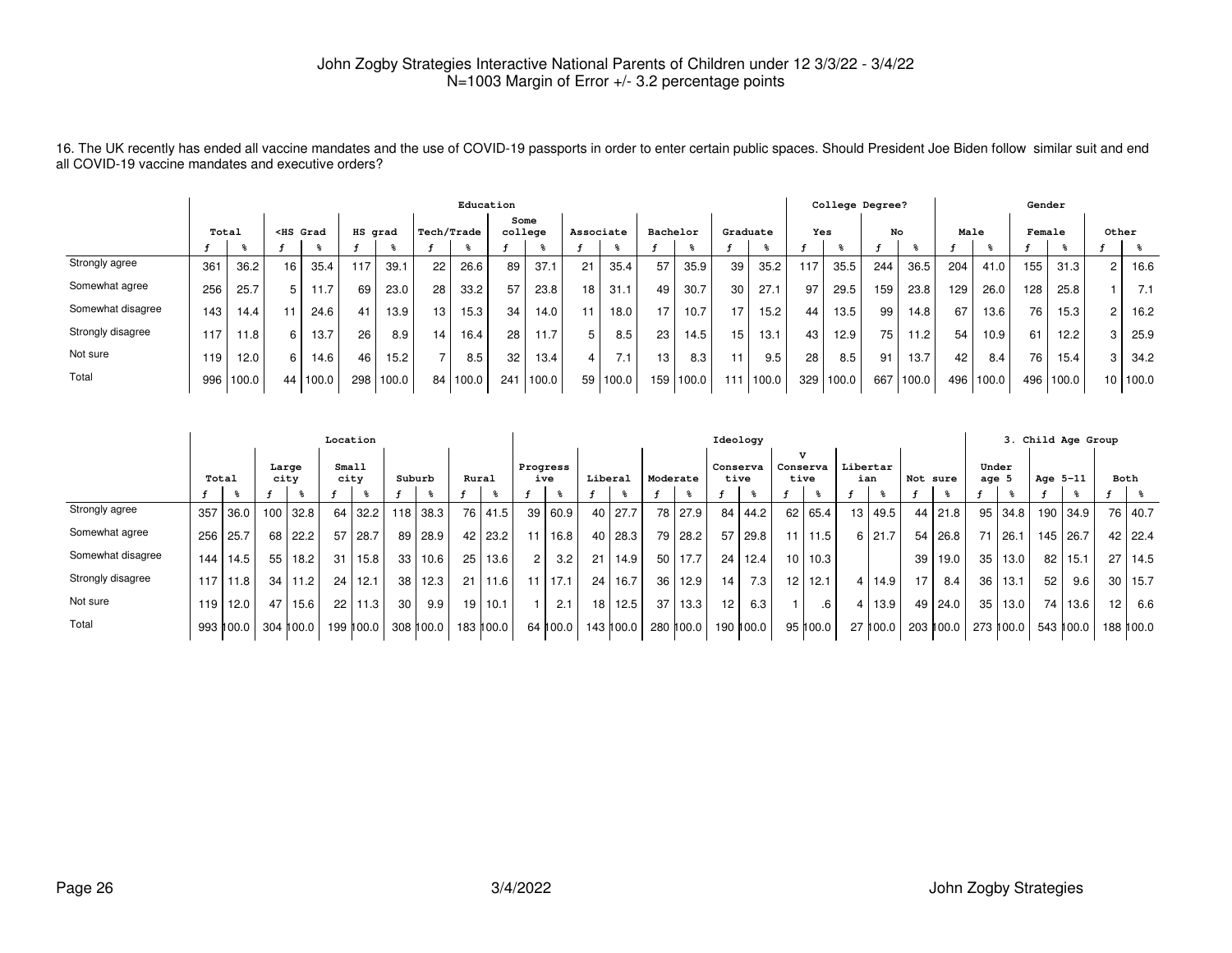17. Which of the following comes closer to your view regarding the Canadian trucker convoy protests at the Canadian Parliament in Ottawa? Statement A. The Canadian truckerconvoy were conducting a peaceful protest in the nation's capital. The government was wrong to declare a national emergency, make arrests, and break up the peaceful proter Statement B. The Canadian trucker convoy were out of line by disturbing the seat of government. The declaration of a national emergency, arrests, and breaking up the protes were essential.

|             | Age Group |            |     |       |           |       |                 |          |       |           | Age GroupB |       |           |       |       |          |     | Age GroupC |           |       |                 |       | Age Group D |           |       |         |
|-------------|-----------|------------|-----|-------|-----------|-------|-----------------|----------|-------|-----------|------------|-------|-----------|-------|-------|----------|-----|------------|-----------|-------|-----------------|-------|-------------|-----------|-------|---------|
|             | Total     |            |     | 18-29 | $30 - 49$ |       | $50+$           |          |       | $18 - 24$ | $25 - 34$  |       | $35 - 54$ |       | $55+$ |          |     | $18 - 29$  | $30 - 44$ |       | $45+$           |       | $18 - 39$   |           | $40+$ |         |
|             |           |            |     |       |           |       |                 |          |       |           |            |       |           |       |       |          |     |            |           |       |                 |       |             |           |       |         |
| Statement A | 464       | 46.2       | 96  | 44.8  | 328       | 46.3  | 39              | 49.4     | 47    | 45.7      | 166        | 48.4  | 235       | 44.3  | 16    | 56.9     | 96  | 44.8       | 284       | 45.3  | 83              | 51.9  | 320         | 47.5      | 144   | 43.8    |
| Statement B | 282       | 28.1       | 64  | 29.6  | 188       | 26.6  | 30 <sub>1</sub> | 37.1     | 35    | 34.1      | 71         | 20.7  | 168       | 31.8  |       | 25.9     | 64  | 29.6       | 162       | 25.9  | 55              | 34.6  | 165         | 24.5      | 116   | 35.3    |
| Not sure    | 258       | 25.7       | 55  | 25.6  | 192       | 27.1  | 11              | 13.5     | 21    | 20.2      | 106        | 30.8  | 126       | 23.9  | 5     | 17.2     | 55  | 25.6       | 181       | 28.8  | 22 <sub>1</sub> | 13.5  | 189         | 28.0      | 69    | 20.9    |
| Total       |           | 1003 100.0 | 215 | 100.0 | 708       | 100.0 |                 | 80 100.0 | 1021. | 100.0     | 343        | 100.0 | 529       | 100.0 |       | 29 100.0 | 215 | 100.0      | 628       | 100.0 | 160             | 100.0 |             | 674 100.0 | 329   | l 100.0 |

|             |       |            |      |           | Region |       |                 |       |      |       |       |       |          |       |     | Race         |    |            |       |       |       |       |                 | Race Group B |       |           |
|-------------|-------|------------|------|-----------|--------|-------|-----------------|-------|------|-------|-------|-------|----------|-------|-----|--------------|----|------------|-------|-------|-------|-------|-----------------|--------------|-------|-----------|
|             | Total |            | East |           | South  |       | Centr<br>GrLks  |       | West |       | White |       | Hispanic |       |     | <b>Black</b> |    | Asian      | Other |       | White |       | AfAmer          |              | Other |           |
|             |       |            |      |           |        |       |                 |       |      |       |       |       |          |       |     |              |    |            |       |       |       |       |                 |              |       |           |
| Statement A | 464   | 46.2       | 92   | 44.4      | 146    | 43.7  | 101             | 45.2  | 125  | 52.3  | 249   | 50.5  | 100      | 38.9  | 68  | 45.9         | 24 | 40.2       | 15    | 49.2  | 249   | 50.5  | 68              | 45.9         | 138   | 40.0      |
| Statement B | 282   | 28.1       | 51   | 24.7      | 87     | 26.1  | 75 <sub>1</sub> | 33.7  | 68   | 28.6  | 128   | 26.0  | 88       | 34.3  | 36  | 24.6         | 21 | 36.1       |       | 26.   | 128   | 26.0  | 36 <sup>1</sup> | 24.6         | 117   | 33.9      |
| Not sure    | 258   | 25.7       | 64   | 30.9      | 101    | 30.2  | 47              | 21.1  | 46   | 19.1  | 116   | 23.6  | 69       | 26.8  | 44  | 29.5         | 14 | 23.7       |       | 24.6  | 116.  | 23.6  | 44              | 29.5         | 90    | 26.1      |
| Total       |       | 1003 100.0 |      | 206 100.0 | 334    | 100.0 | 223             | 100.0 | 239  | 100.0 | 494   | 100.0 | 257      | 100.0 | 148 | 100.0        |    | 59   100.0 | 30    | 100.0 | 494   | 100.0 |                 | 148 100.0    |       | 345 100.0 |

|             |                                                                                                                                                                                                                                                                                                |           |    |          |     |       |    | Education  |                 |       |           |       |          |       |          |       |     | College Degree? |     |       |      |        |     | Gender    |       |          |
|-------------|------------------------------------------------------------------------------------------------------------------------------------------------------------------------------------------------------------------------------------------------------------------------------------------------|-----------|----|----------|-----|-------|----|------------|-----------------|-------|-----------|-------|----------|-------|----------|-------|-----|-----------------|-----|-------|------|--------|-----|-----------|-------|----------|
|             | Total<br>HS grad<br><hs grad<="" th=""><th>Tech/Trade</th><th>Some<br/>college</th><th></th><th>Associate</th><th></th><th>Bachelor</th><th></th><th>Graduate</th><th></th><th>Yes</th><th></th><th>No</th><th></th><th>Male</th><th></th><th></th><th>Female</th><th>Other</th><th></th></hs> |           |    |          |     |       |    | Tech/Trade | Some<br>college |       | Associate |       | Bachelor |       | Graduate |       | Yes |                 | No  |       | Male |        |     | Female    | Other |          |
|             |                                                                                                                                                                                                                                                                                                |           |    |          |     |       |    |            |                 |       |           |       |          |       |          |       |     |                 |     |       |      |        |     |           |       |          |
| Statement A | 462                                                                                                                                                                                                                                                                                            | 46.4      | 13 | 29.9     | 149 | 49.8  | 38 | 45.6       | 112.            | 46.3  | 27        | 45.9  | 79       | 49.5  | 45       | 40.5  | 151 | 45.8            | 31  | 46.7  | 238  | 47.9   | 223 | 45.0      | 3     | 29.7     |
| Statement B | 282                                                                                                                                                                                                                                                                                            | 28.3      | 17 | 38.8     | 71  | 23.8  | 19 | 22.6       | 59              | 24.6  | 17        | 28.3  | 55       | 34.4  | 44       | 39.5  | 115 | 35.0            | 166 | 24.9  | 154  | 31.1   | 124 | 25.0      | 3     | 27.8     |
| Not sure    | 252                                                                                                                                                                                                                                                                                            | 25.3      | 14 | 31.3     | 79  | 26.5  | 27 | 31.8       | 70 <sub>1</sub> | 29.1  | 15        | 25.8  | 26       | 16.1  | 22       | 20.0  | 63  | 19.1            | 190 | 28.4  | 104  | 21.0   | 149 | 30.0      | 4     | 43.2     |
| Total       |                                                                                                                                                                                                                                                                                                | 996 100.0 |    | 44 100.0 | 298 | 100.0 |    | 84 100.0   | 241             | 100.0 | 59        | 100.0 | 159      | 100.0 | 111      | 100.0 | 329 | 100.0           | 667 | 100.0 | 496  | 1100.0 |     | 496 100.0 |       | 10 100.0 |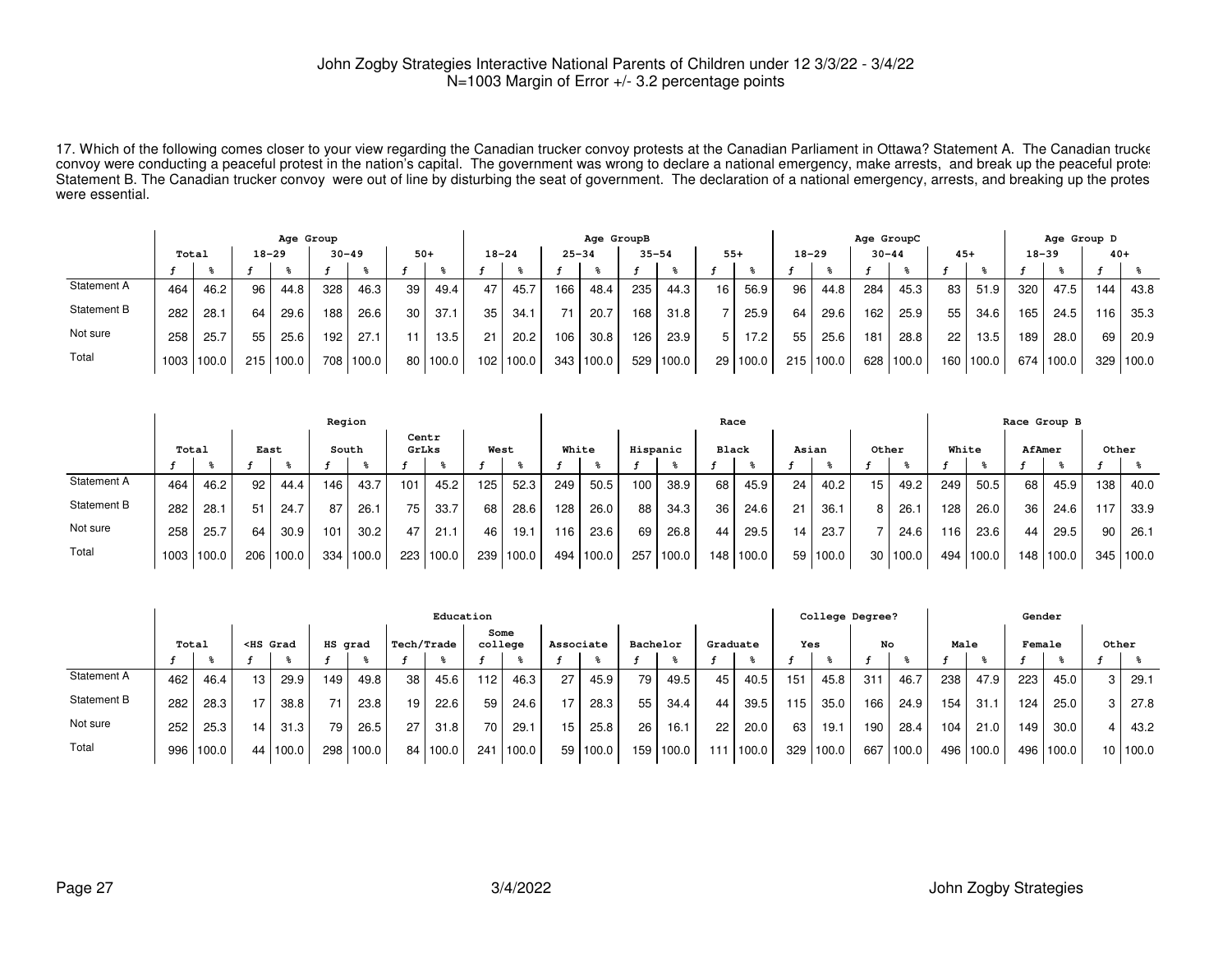17. Which of the following comes closer to your view regarding the Canadian trucker convoy protests at the Canadian Parliament in Ottawa? Statement A. The Canadian trucker convoy were conducting a peaceful protest in the nation's capital. The government was wrong to declare a national emergency, make arrests, and break up the peaceful protest. Statement B. The Canadian trucker convoy were out of line by disturbing the seat of government. The declaration of a national emergency, arrests, andbreaking up the protest were essential.

|             |                                         |            |                 |      | Location |         |     |            |       |                |                 |              |         |         |          |                |                 | Ideology |                                        |           |    |      |                  |         |           |                  |          | 3. Child Age Group |      |                |
|-------------|-----------------------------------------|------------|-----------------|------|----------|---------|-----|------------|-------|----------------|-----------------|--------------|---------|---------|----------|----------------|-----------------|----------|----------------------------------------|-----------|----|------|------------------|---------|-----------|------------------|----------|--------------------|------|----------------|
|             | Small<br>Large<br>city<br>Total<br>city |            |                 |      |          |         |     | Suburb     | Rural |                | Progressi<br>ve |              | Liberal |         | Moderate |                |                 | ive      | Conservat  Conservat  Libertari<br>ive |           |    | an   | Not sure         |         | Under age |                  | Age 5-11 |                    | Both |                |
|             |                                         |            |                 |      |          |         |     |            |       |                |                 | $\mathbf{r}$ |         |         |          |                |                 |          |                                        |           |    |      |                  |         |           |                  |          |                    |      |                |
| Statement A |                                         | 460   46.3 | 146             | 47.9 | 81       | 40.9    |     | 144   46.9 |       | 89 48.4        |                 | 33 51.8      |         | 46 32.4 |          | $119$ 42.4     |                 | 106 55.8 |                                        | 68 71.3   | 17 | 64.5 |                  | 74 36.4 | 124       | 45.6             |          | 252 46.4           |      | 88 46.7        |
| Statement B | 279 28.1                                |            | 80 <sup>1</sup> | 26.5 |          | 59 29.9 |     | 97   31.5  |       | $42 \mid 23.2$ |                 | 28 43.2      |         | 55 38.3 |          | $97 \mid 34.7$ |                 | 55 28.9  |                                        | 18   18.4 | 2  | 5.7  | 28               | 13.7    |           | 83   30.5        |          | 147 27.1           |      | $51 \mid 27.3$ |
| Not sure    | 254                                     | 25.6       | 78              | 25.7 |          | 58 29.2 |     | 66 21.6    |       | $52$   28.4    |                 | 5.0          |         | 42 29.3 |          | 64 22.9        | 29 <sub>1</sub> | 15.3     |                                        | 10 10.3   | 8  | 29.7 | 101              | 49.8    |           | 65   23.9        |          | 144 26.5           |      | 49 26.0        |
| Total       | 993                                     | 100        | 304             | 100  | 199      | 100     | 308 | 100        | 183   | 100            | 64              | 100          | 143     | 100     | 280      | 100            | 190             | 100      | 95                                     | 100       | 27 | 100  | 203 <sub>1</sub> | 100     | 273       | 100 <sub>1</sub> | 543      | 100                | 188. | 100            |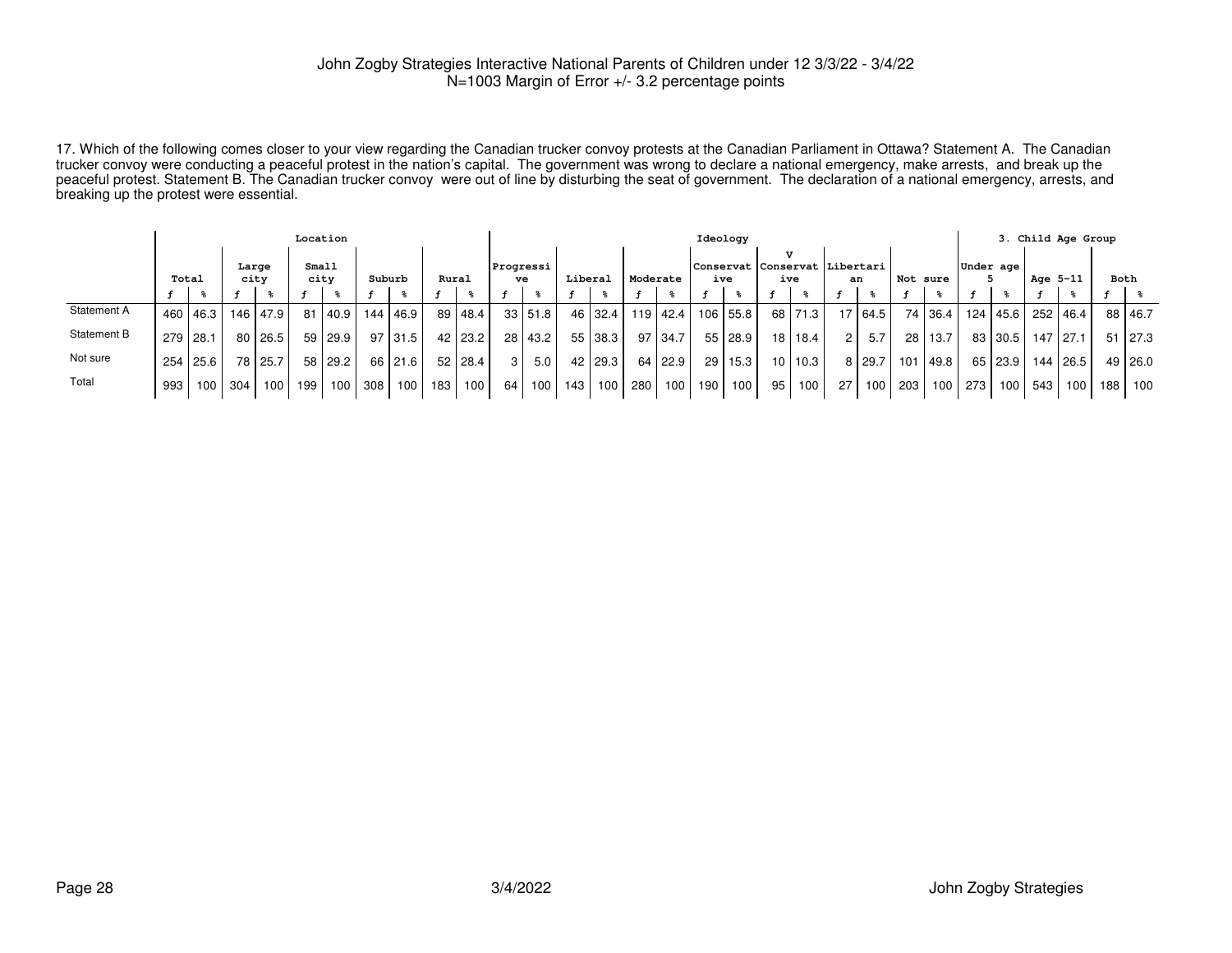18. A similar protest among American truckers is planned with thousands expected to show up in the Washington D.C. area against COVID mandates. Do you support or oppose th<br>American trucker convoy's protest against COVID

|                  |       |        |                 | Age Group |           |       |       |       |           |       |           | Age GroupB |           |       |                |       |                 |               | Age GroupC |       |                 |       |           | Age Group D |       |       |
|------------------|-------|--------|-----------------|-----------|-----------|-------|-------|-------|-----------|-------|-----------|------------|-----------|-------|----------------|-------|-----------------|---------------|------------|-------|-----------------|-------|-----------|-------------|-------|-------|
|                  | Total |        | $18 - 29$       |           | $30 - 49$ |       | $50+$ |       | $18 - 24$ |       | $25 - 34$ |            | $35 - 54$ |       | $55+$          |       | $18 - 29$       |               | $30 - 44$  |       | $45+$           |       | $18 - 39$ |             | $40+$ |       |
|                  |       |        |                 |           |           |       |       |       |           |       |           |            |           |       |                |       |                 |               |            |       |                 |       |           |             |       |       |
| Strongly support | 329   | 32.8   | 72 <sub>1</sub> | 33.6      | 220       | 31.1  | 36    | 45.5  | 28        | 27.9  | 130       | 38.0       | 157       | 29.7  | 13.            | 45.4  | 72 <sub>1</sub> | 33.6          | 196        | 31.2  | 61              | 37.8  | 224       | 33.2        | 105   | 32.0  |
| Somewhat support | 205   | 20.4   | 50              | 23.3      | 141       | 20.0  | 13    | 16.5  | 27        | 26.0  | 65        | 18.9       | 109       | 20.7  |                | 13.7  | 50              | 23.3          | 121        | 19.3  | 34 <sub>1</sub> | 21.0  | 147       | 21.9        | 57    | 17.4  |
| Somewhat oppose  | 154   | 15.4   | 42              | 19.7      | 102.      | 14.4  | 10    | 12.3  | 28        | 27.2  | 41        | 12.0       | 77        | 14.5  | 8              | 28.9  | 42              | 19.7          | 93         | 14.9  | 18 <sub>1</sub> | 11.5  | 111       | 16.5        | 43    | 13.1  |
| Strongly oppose  | 125   | 12.5   | 10              | 4.9       | 104       | 14.7  | 10    | 13.1  | 5         | 4.6   | 29        | 8.4        | 89        | 16.9  | $\overline{c}$ | 8.2   | 10 <sup>1</sup> | 4.9           | 90         | 14.3  | 25              | 15.7  | 62        | 9.2         | 64    | 19.3  |
| Not sure         | 190   | 18.9   | 40              | 18.5      | 140       | 19.8  | 10    | 12.6  | 15        | 14.4  | 78        | 22.6       | 96        | 18.2  |                | 3.8   | 40              | 18.5          | 127        | 20.3  | 23              | 14.0  | 130       | 19.3        | 60    | 18.2  |
| Total            | 1003  | 1100.0 | 215             | 100.0     | 708       | 100.0 | 80    | 100.0 | 102       | 100.0 | 343       | 100.0      | 529       | 100.0 | 29             | 100.0 |                 | $215$   100.0 | 628        | 100.0 | 160 I           | 100.0 | 674       | 100.0       | 329   | 100.0 |

|                  |       |        |      |       | Region          |       |     |                |      |       |       |       |          |       | Race         |       |                 |       |                 |       |       |       |     | Race Group B |       |           |
|------------------|-------|--------|------|-------|-----------------|-------|-----|----------------|------|-------|-------|-------|----------|-------|--------------|-------|-----------------|-------|-----------------|-------|-------|-------|-----|--------------|-------|-----------|
|                  | Total |        | East |       | South           |       |     | Centr<br>GrLks | West |       | White |       | Hispanic |       | <b>Black</b> |       | Asian           |       | Other           |       | White |       |     | AfAmer       | Other |           |
|                  |       |        |      |       |                 |       |     |                |      |       |       |       |          |       |              |       |                 |       |                 |       |       |       |     |              |       |           |
| Strongly support | 329   | 32.8   | 61   | 29.6  | 115             | 34.4  | 75  | 33.6           | 78   | 32.5  | 191   | 38.7  | 75       | 29.2  | 35           | 23.8  | 20 <sub>1</sub> | 33.0  |                 | 13.7  | 191   | 38.7  | 35  | 23.8         | 99    | 28.5      |
| Somewhat support | 205   | 20.4   | 37   | 17.7  | 66              | 19.9  | 43  | 19.2           | 59   | 24.6  | 104   | 21.0  | 50       | 19.3  | 34           | 22.8  |                 | 12.5  | 10 <sub>1</sub> | 32.5  | 104   | 21.0  | 34  | 22.8         | 67    | 19.3      |
| Somewhat oppose  | 154   | 15.4   | 35   | 17.2  | 45              | 13.5  | 38  | 17.2           | 35   | 14.8  | 59    | 11.9  | 41       | 16.0  | 30           | 20.0  |                 | 18.4  | 9               | 30.3  | 59    | 11.9  | 30  | 20.0         | 61    | 17.6      |
| Strongly oppose  | 125   | 12.5   | 31   | 15.2  | 33              | 10.0  | 34  | 15.3           | 27   | 11.2  | 56    | 11.4  | 41       | 15.8  | 15           | 10.2  |                 | 19.1  | $\overline{2}$  | 7.1   | 56    | 11.4  | 15  | 10.2         | 54    | 15.6      |
| Not sure         | 190   | 18.9   | 42   | 20.3  | 74 <sub>1</sub> | 22.3  | 33  | 14.7           | 41   | 16.9  | 84    | 17.1  | 50       | 19.6  | 34           | 23.2  | 10 <sub>1</sub> | 17.0  |                 | 16.5  | 84    | 17.1  | 34  | 23.2         | 65    | 18.9      |
| Total            | 1003  | 1100.0 | 206  | 100.0 | 334             | 100.0 | 223 | 100.0          | 239  | 100.0 | 494   | 100.0 | 257      | 100.0 | 148          | 100.0 | 59 <sub>1</sub> | 100.0 | 30 <sub>1</sub> | 100.0 | 494   | 100.0 | 148 | 100.0        |       | 345 100.0 |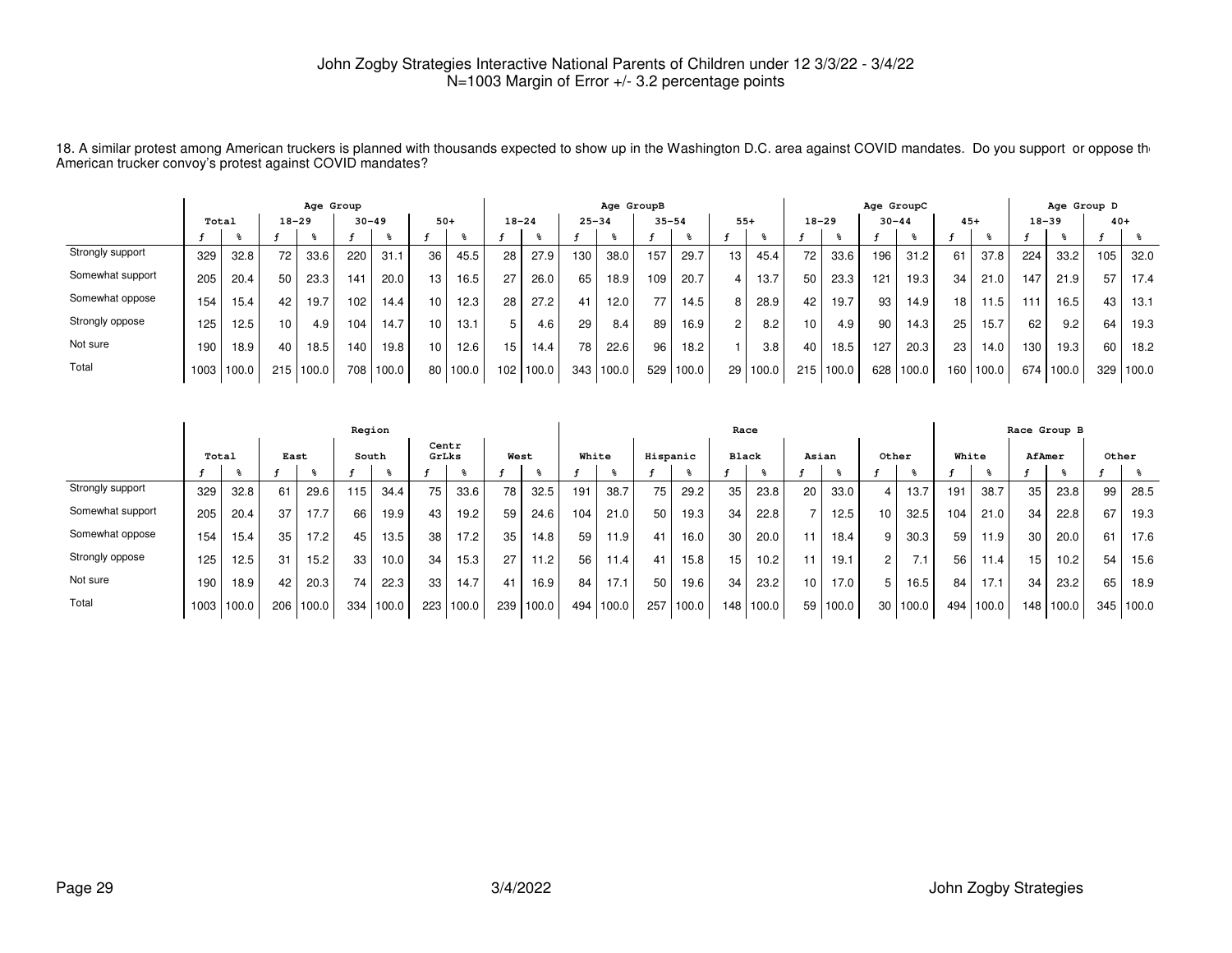18. A similar protest among American truckers is planned with thousands expected to show up in the Washington D.C. area against COVID mandates. Do you support or oppose th<br>American trucker convoy's protest against COVID

|                  |       |       |                                                                                                                                                                                                                                                                                                                       |       |     |         |    | Education  |                 |       |           |       |                 |           |                 |       |     | College Degree? |      |       |       |       | Gender |       |                 |       |
|------------------|-------|-------|-----------------------------------------------------------------------------------------------------------------------------------------------------------------------------------------------------------------------------------------------------------------------------------------------------------------------|-------|-----|---------|----|------------|-----------------|-------|-----------|-------|-----------------|-----------|-----------------|-------|-----|-----------------|------|-------|-------|-------|--------|-------|-----------------|-------|
|                  | Total |       | <hs grad<="" th=""><th></th><th></th><th>HS grad</th><th></th><th>Tech/Trade</th><th>Some<br/>college</th><th></th><th>Associate</th><th></th><th>Bachelor</th><th></th><th>Graduate</th><th></th><th>Yes</th><th></th><th>No</th><th></th><th>Male</th><th></th><th>Female</th><th></th><th>Other</th><th></th></hs> |       |     | HS grad |    | Tech/Trade | Some<br>college |       | Associate |       | Bachelor        |           | Graduate        |       | Yes |                 | No   |       | Male  |       | Female |       | Other           |       |
|                  |       |       |                                                                                                                                                                                                                                                                                                                       |       |     |         |    |            |                 |       |           |       |                 |           |                 |       |     |                 |      |       |       |       |        |       |                 |       |
| Strongly support | 329   | 33.0  | 23                                                                                                                                                                                                                                                                                                                    | 52.4  | 128 | 42.8    | 22 | 26.0       | 61              | 25.2  | 17        | 29.0  | 50              | 31.4      | 29              | 25.9  | 96  | 29.1            | 233  | 35.0  | 177   | 35.7  | 150    | 30.1  |                 | 24.1  |
| Somewhat support | 204   | 20.5  | 6                                                                                                                                                                                                                                                                                                                     | 13.3  | 36  | 11.9    | 25 | 30.2       | 63              | 26.3  | 16        | 26.8  | 32              | 20.4      | 26              | 23.2  | 74  | 22.5            | 130  | 19.5  | 102   | 20.6  | 100    | 20.1  |                 | 23.0  |
| Somewhat oppose  | 154   | 15.5  | 5                                                                                                                                                                                                                                                                                                                     | 11.7  | 38  | 12.6    | 16 | 19.2       | 36              | 15.0  |           | 18.6  | 27 <sub>1</sub> | 16.9      | 21              | 19.3  | 59  | 18.0            | 95   | 14.2  | 74    | 15.0  | 79     | 16.0  |                 | 3.8   |
| Strongly oppose  | 125   | 12.6  |                                                                                                                                                                                                                                                                                                                       | 2.0   | 33  | 11.1    |    | 8.0        | 28              | 11.8  |           | 11.8  | 28              | 17.7      | 21              | 19.0  | 56  | 17.1            | 69   | 10.4  | 65    | 13.2  | 58     | 1.7   |                 | 20.2  |
| Not sure         | 183   | 18.4  | 9                                                                                                                                                                                                                                                                                                                     | 20.5  | 64  | 21.5    | 14 | 16.6       | 52              | 21.7  | 8.        | 13.8  | 22              | 13.6      | 14 <sub>1</sub> | 12.6  | 44  | 13.3            | 140. | 20.9  | 77    | 15.6  | 110    | 22.1  | 3               | 28.9  |
| Total            | 996   | 100.0 | 44                                                                                                                                                                                                                                                                                                                    | 100.0 | 298 | 100.0   | 84 | 100.0      | 241             | 100.0 | 59        | 100.0 |                 | 159 100.0 | $11^{\circ}$    | 100.0 | 329 | 1100.0          | 667  | 100.0 | 496 l | 100.0 | 496    | 100.0 | 10 <sup>1</sup> | 100.0 |

|                  |       |           |                  |           | Location        |           |        |           |       |           |                |                 |                 |                |          |                | Ideology        |           |    |                                                      |                |                  |          |           |                 |                   |          | 3. Child Age Group |      |            |
|------------------|-------|-----------|------------------|-----------|-----------------|-----------|--------|-----------|-------|-----------|----------------|-----------------|-----------------|----------------|----------|----------------|-----------------|-----------|----|------------------------------------------------------|----------------|------------------|----------|-----------|-----------------|-------------------|----------|--------------------|------|------------|
|                  | Total |           | Large<br>city    |           | Small           | city      | Suburb |           | Rural |           |                | Progressi<br>ve | Liberal         |                | Moderate |                |                 | ive       |    | $\mathbf{v}$<br>Conservat Conservat Libertari<br>ive | an             |                  | Not sure |           | Under age       |                   | Age 5-11 |                    | Both |            |
|                  |       | - %⊳      |                  |           |                 |           |        |           |       |           |                |                 |                 |                |          |                |                 |           |    |                                                      |                |                  |          |           |                 |                   |          |                    |      |            |
| Strongly support | 324   | 32.6      | 103 <sub>1</sub> | 33.9      | 54,             | 27.0      | 106    | 34.3      |       | 62 33.8   |                | 40   63.4       |                 | $33 \mid 22.8$ |          | 72 25.6        |                 | $65$ 34.1 | 58 | 61.1                                                 |                | $14$ 51.8        | 47       | 23.1      |                 | 94   34.4         |          | 179 32.9           |      | $57$ 30.1  |
| Somewhat support | 204   | 20.6      | 56               | 18.5      |                 | 53   26.6 | 62     | 20.1      | 33    | 18.2      |                | 7 11.3          | 26 <sub>1</sub> | 17.9           |          | $60$   21.3    |                 | 59 30.9   | 13 | 14.1                                                 | 3 I            | 10.4             | 37       | 18.3      |                 | 55 20.3           | 111      | l 20.4             |      | 38 20.5    |
| Somewhat oppose  | 154   | 15.5      | 43 l             | 14.1      | 34              | $17.01$   | 49     | 15.9      | 29    | 15.6      | 2 <sup>1</sup> | 3.9             | 26 <sub>1</sub> | 18.2           |          | $59$   21.2    | 26 <sup>1</sup> | 13.9      | 11 | 11.3                                                 | 2 <sup>1</sup> | 7.5              | 27       | 13.3      |                 | 58 21.1           | 62       | 11.5               | 34   | 18.3       |
| Strongly oppose  | 125   | 12.6      | 46               | 15.2      | 12 <sup>2</sup> | 5.9       | 47     | 15.2      | 20    | 11.2      |                | 13 20.1         |                 | $36$   25.0    |          | $41 \mid 14.8$ | 18              | 9.5       |    | 6.8                                                  | 21             | 7.5 <sub>1</sub> | 9        | 4.2       | 21              | 7.8               | 81       | 14.9               |      | 23 12.5    |
| Not sure         | 185   | 18.7      | 56               | 18.3      | 47              | 23.5      | 44     | 14.4      |       | 39 21.2   |                | 1.3             | 23 <sub>1</sub> | 16.0           |          | 48 17.1        | 22              | 11.5      |    | 6.7                                                  |                | 6 22.9           | 84       | 41.1      | 45 <sup>J</sup> | 16.4 <sub>1</sub> |          | 110 20.3           | 35 I | 18.6       |
| Total            |       | 993 100.0 |                  | 304 100.0 |                 | 199 100.0 |        | 308 100.0 |       | 183 100.0 |                | 64 100.0        |                 | 143 100.0      |          | 280 100.0      |                 | 190 100.0 |    | 95 100.0                                             |                | $27$ 100.0       |          | 203 ∥00.0 |                 | 273 ∥00.0         |          | 543 ∥00.0          |      | 188 h 00.0 |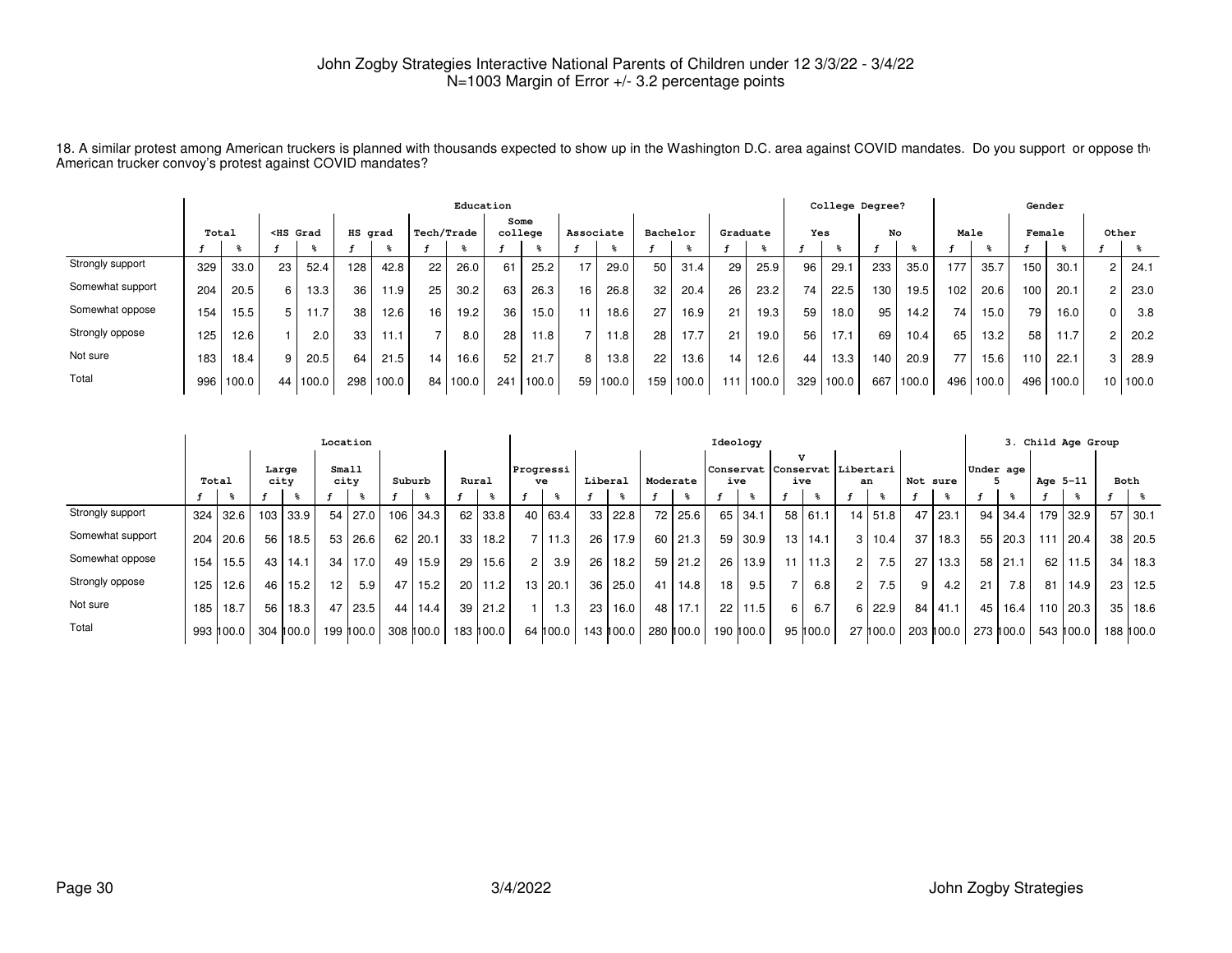19. Which of the following statements come closer to your view regarding COVID? Statement A: COVID-19 is here to stay and I'm not waiting for the experts to tell me when Ican go back to living a normal life again. I'm ready to live my life again. Statement B: I value the measures and policies of our experts and I don't see a better alternative to<br>navigating the continuous threat of COVID

|             |       |            |     | Age Group |     |           |                 |       |           |           |           | Age GroupB |           |        |                 |          |           |       | Age GroupC |       |       |        |     | Age Group D |       |       |
|-------------|-------|------------|-----|-----------|-----|-----------|-----------------|-------|-----------|-----------|-----------|------------|-----------|--------|-----------------|----------|-----------|-------|------------|-------|-------|--------|-----|-------------|-------|-------|
|             | Total |            |     | $18 - 29$ |     | $30 - 49$ | $50+$           |       | $18 - 24$ |           | $25 - 34$ |            | $35 - 54$ |        | $55+$           |          | $18 - 29$ |       | $30 - 44$  |       | $45+$ |        |     | $18 - 39$   | $40+$ |       |
|             |       |            |     |           |     |           |                 |       |           |           |           |            |           |        |                 |          |           |       |            |       |       |        |     |             |       |       |
| Statement A | 507   | 50.6       | 105 | 48.7      | 363 | 51.3      | 39              | 48.9  | 49        | 48.2      | 178       | 51.8       | 267       | 50.4   | 13 <sub>1</sub> | 46.3     | 105       | 48.7  | 324        | 51.7  | 78    | 48.8   | 353 | 52.3        | 155   | 46.9  |
| Statement B | 346   | 34.5       | 67  | 31.3      | 247 | 34.9      | 31              | 39.2  | 33        | 32.3      | 97        | 28.3       | 205       | 38.7   | 11              | 38.2     | 67        | 31.3  | 214        | 34.0  | 65    | 40.5   | 207 | 30.8        | 139   | 42.2  |
| Not sure    | 150   | 14.9       | 43  | 20.0      | 97  | 13.7      | 10 <sup>1</sup> | 11.9  | 20        | 19.5      | 68        | 19.9       | 57        | 10.8   |                 | 15.5     | 43        | 20.0  | 90         | 14.3  |       | 10.7   | 114 | 16.9        | 36    | 10.9  |
| Total       |       | 1003 100.0 | 215 | 100.0     | 708 | 100.0     | 80 <sub>1</sub> | 100.0 |           | 102 100.0 |           | 343 100.0  | 529       | 1100.0 |                 | 29 100.0 | 215       | 100.0 | 628        | 100.0 | 160   | '100.0 |     | 674 100.0   | 329   | 100.0 |

|             |                  |      |      |           | Region |       |       |       |      |           |       |       |          |       | Race         |           |       |            |       |       |                 |       |                  | Race Group B |       |       |
|-------------|------------------|------|------|-----------|--------|-------|-------|-------|------|-----------|-------|-------|----------|-------|--------------|-----------|-------|------------|-------|-------|-----------------|-------|------------------|--------------|-------|-------|
|             | Total            |      | East |           | South  |       | GrLks | Centr | West |           | White |       | Hispanic |       | <b>Black</b> |           | Asian |            | Other |       | White           |       | AfAmer           |              | Other |       |
|             |                  |      |      |           |        |       |       |       |      |           |       |       |          |       |              |           |       |            |       |       |                 |       |                  |              |       |       |
| Statement A | 507              | 50.6 | 94   | 45.6      | 173    | 51.7  | 112   | 50.1  | 128  | 53.6      | 293   | 59.4  | 108      | 42.0  | 54           | 36.2      | 26    | 43.7       | 16    | 53.4  | 293             | 59.4  | 54               | 36.2         | 149   | 43.3  |
| Statement B | 346              | 34.5 | 75   | 36.4      | 116    | 34.8  | 75    | 33.6  | 79   | 33.2      | 141   | 28.7  | 102      | 39.9  | 66           | 44.4      | 28    | 47.8       |       | 23.4  | 14 <sup>1</sup> | 28.7  | 66               | 44.4         | 138   | 39.9  |
| Not sure    | 150 <sub>1</sub> | 14.9 | 37   | 18.0      | 45     | 13.4  | 36    | 16.3  | 31   | 13.1      | 59    | 12.0  | 46       | 18.1  | 29           | 19.4      | 5     | 8.5        |       | 23.2  | 59              | 12.0  | 29               | 19.4         | 58    | 16.9  |
| Total       | 1003 100.0       |      |      | 206 100.0 | 334    | 100.0 | 223   | 100.0 |      | 239 100.0 | 494   | 100.0 | 257      | 100.0 |              | 148 100.0 |       | 59   100.0 | 30    | 100.0 | 494             | 100.0 | 148 <sup>1</sup> | 100.0        | 345   | 100.0 |

|             |       |       |                 |                                                                                                                                                                                                                                                                                                              |         |       |            | Education  |                 |       |           |       |          |       |                 |          |     | College Degree? |     |       |       |       | Gender          |       |                 |       |
|-------------|-------|-------|-----------------|--------------------------------------------------------------------------------------------------------------------------------------------------------------------------------------------------------------------------------------------------------------------------------------------------------------|---------|-------|------------|------------|-----------------|-------|-----------|-------|----------|-------|-----------------|----------|-----|-----------------|-----|-------|-------|-------|-----------------|-------|-----------------|-------|
|             | Total |       |                 | <hs grad<="" th=""><th>HS grad</th><th></th><th>Tech/Trade</th><th></th><th>Some<br/>college</th><th></th><th>Associate</th><th></th><th>Bachelor</th><th></th><th></th><th>Graduate</th><th>Yes</th><th></th><th>No</th><th></th><th>Male</th><th></th><th>Female</th><th></th><th>Other</th><th></th></hs> | HS grad |       | Tech/Trade |            | Some<br>college |       | Associate |       | Bachelor |       |                 | Graduate | Yes |                 | No  |       | Male  |       | Female          |       | Other           |       |
|             |       |       |                 |                                                                                                                                                                                                                                                                                                              |         |       |            |            |                 |       |           |       |          |       |                 |          |     |                 |     |       |       |       |                 |       |                 |       |
| Statement A | 505   | 50.7  | 20              | 45.1                                                                                                                                                                                                                                                                                                         | 156     | 52.3  | 49         | 58.7       | ، 19            | 49.5  | 32        | 54.2  | 76       | 48.0  | 53              | 47.4     | 161 | 48.9            | 344 | 51.6  | 257   | 51.7  | 247             | 49.8  | 3               | 29.1  |
| Statement B | 346   | 34.7  | 15              | 33.1                                                                                                                                                                                                                                                                                                         | 81      | 27.2  | 25         | 29.7       | 95              | 39.5  | 20        | 34.8  | 69       | 43.2  |                 | 37.2     | 130 | 39.6            | 216 | 32.3  | 166   | 33.4  | 177             | 35.7  | 3               | 27.8  |
| Not sure    | 145   | 14.5  | 10 <sup>1</sup> | 21.8                                                                                                                                                                                                                                                                                                         | 61      | 20.5  | 10.        | 11.6       | 27              | 11.1  | 6         | 11.0  | 14       | 8.8   |                 | 15.4     | 38  | 11.4            | 107 | 16.0  | 74    | 14.9  | 72 <sub>1</sub> | 14.4  | 4               | 43.2  |
| Total       | 996   | 100.0 |                 | 44 100.0                                                                                                                                                                                                                                                                                                     | 298 l   | 100.0 |            | 84   100.0 | 241             | 100.0 | 59        | 100.0 | 159      | 100.0 | 11 <sup>1</sup> | 100.0    | 329 | 100.0           | 667 | 100.0 | 496 l | 100.0 | 496             | 100.0 | 10 <sup>1</sup> | 100.0 |